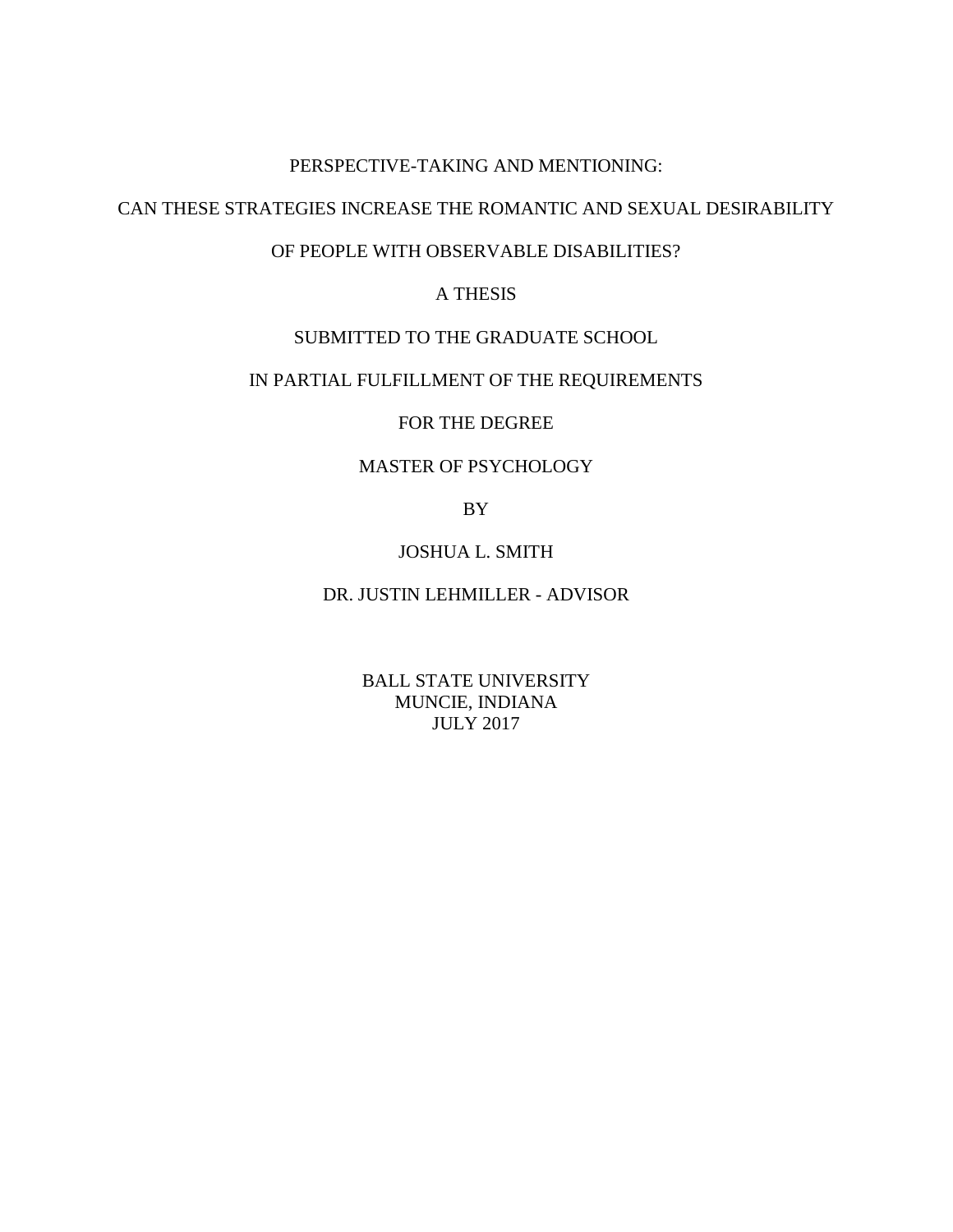Perspective-Taking and Mentioning: Can These Strategies Increase the Romantic and

Sexual Desirability of People with Observable Disabilities?

Joshua L. Smith

Ball State University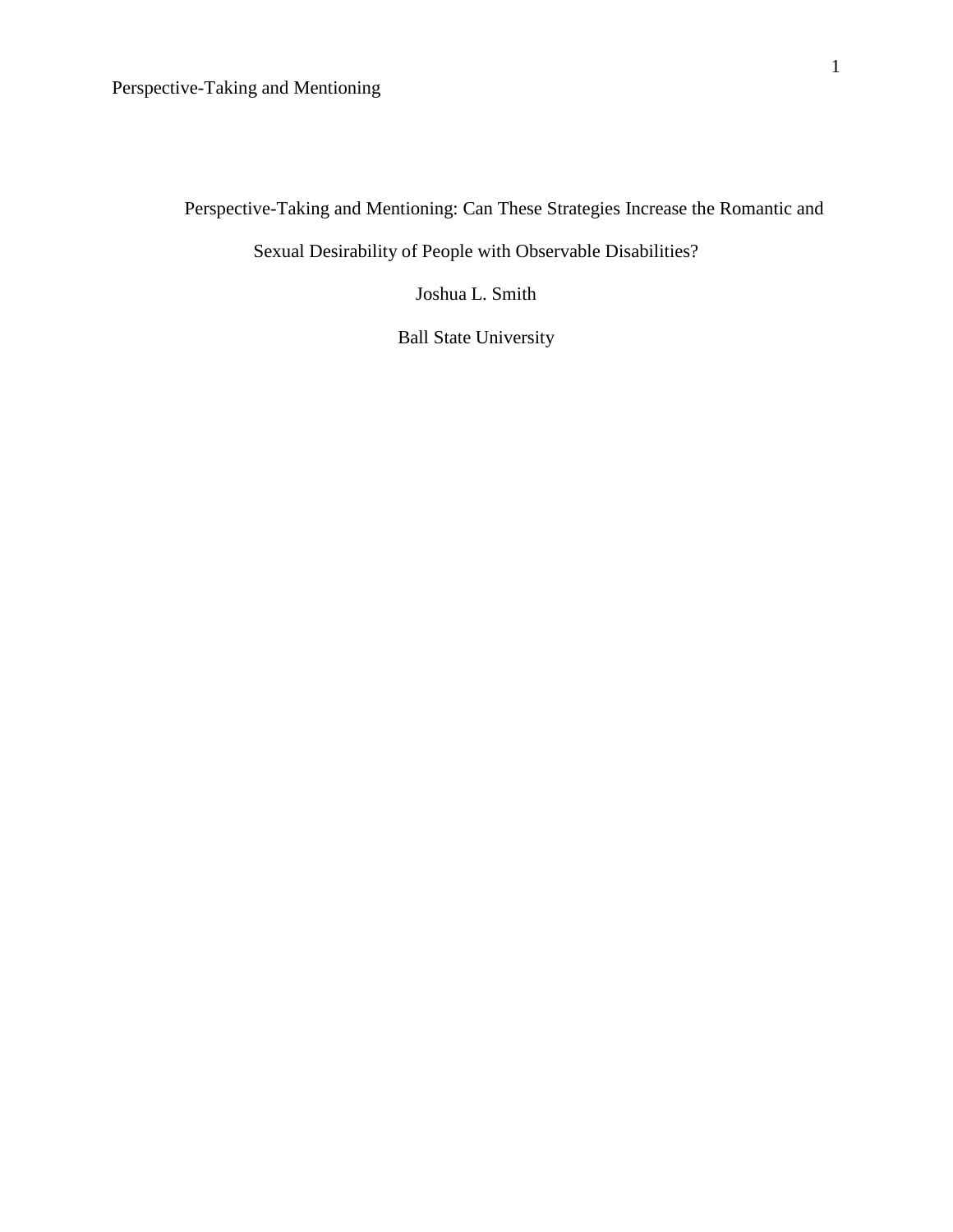# TABLE OF CONTENTS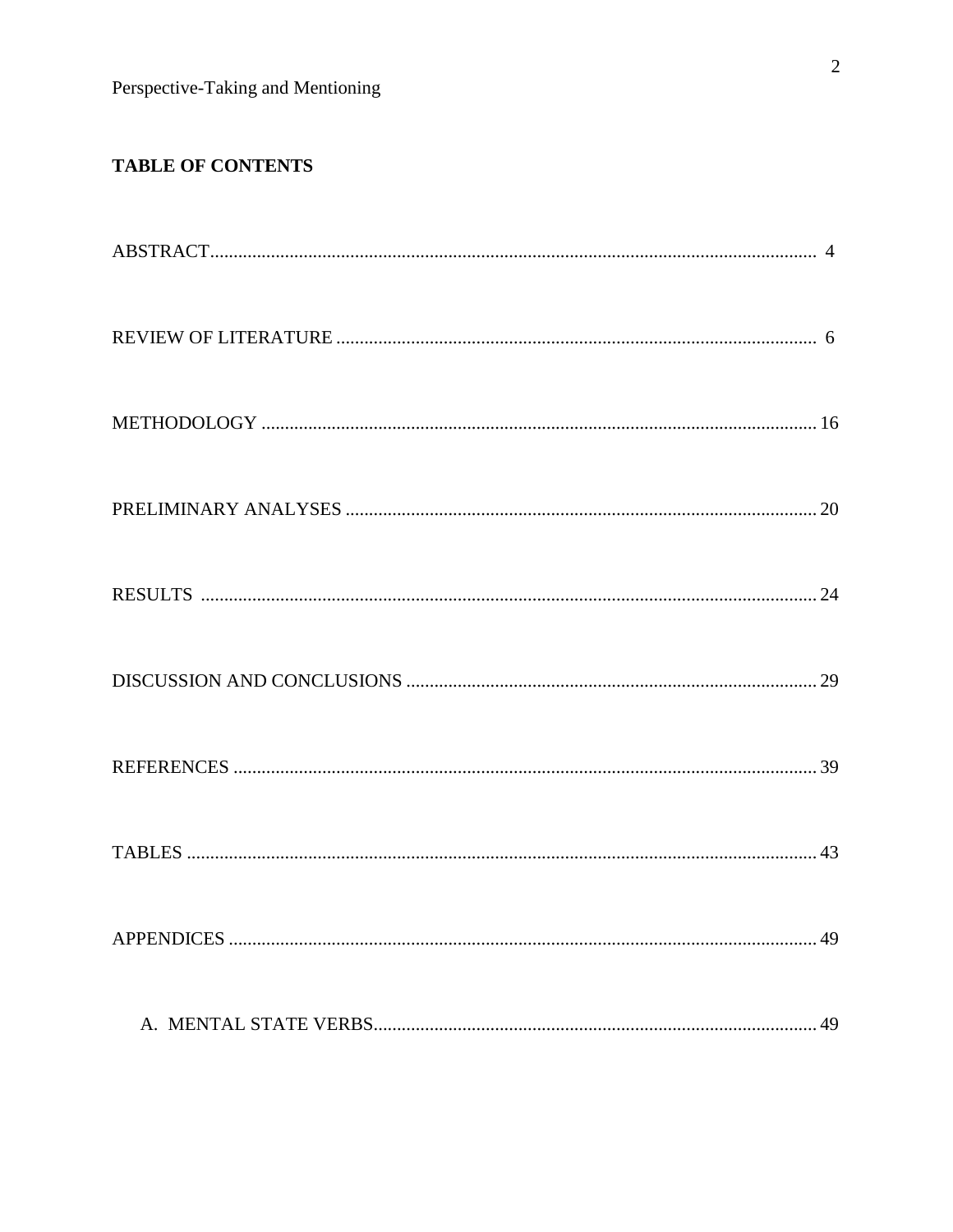| Perspective-Taking and Mentioning                           |  |
|-------------------------------------------------------------|--|
| B. INTERVIEW VIGNETTES AND MENTIONING MANIPULATION  50      |  |
|                                                             |  |
|                                                             |  |
|                                                             |  |
|                                                             |  |
|                                                             |  |
| E. NARRATIVES CODED WITH AND WITHOUT PERSPECTIVE-TAKING  58 |  |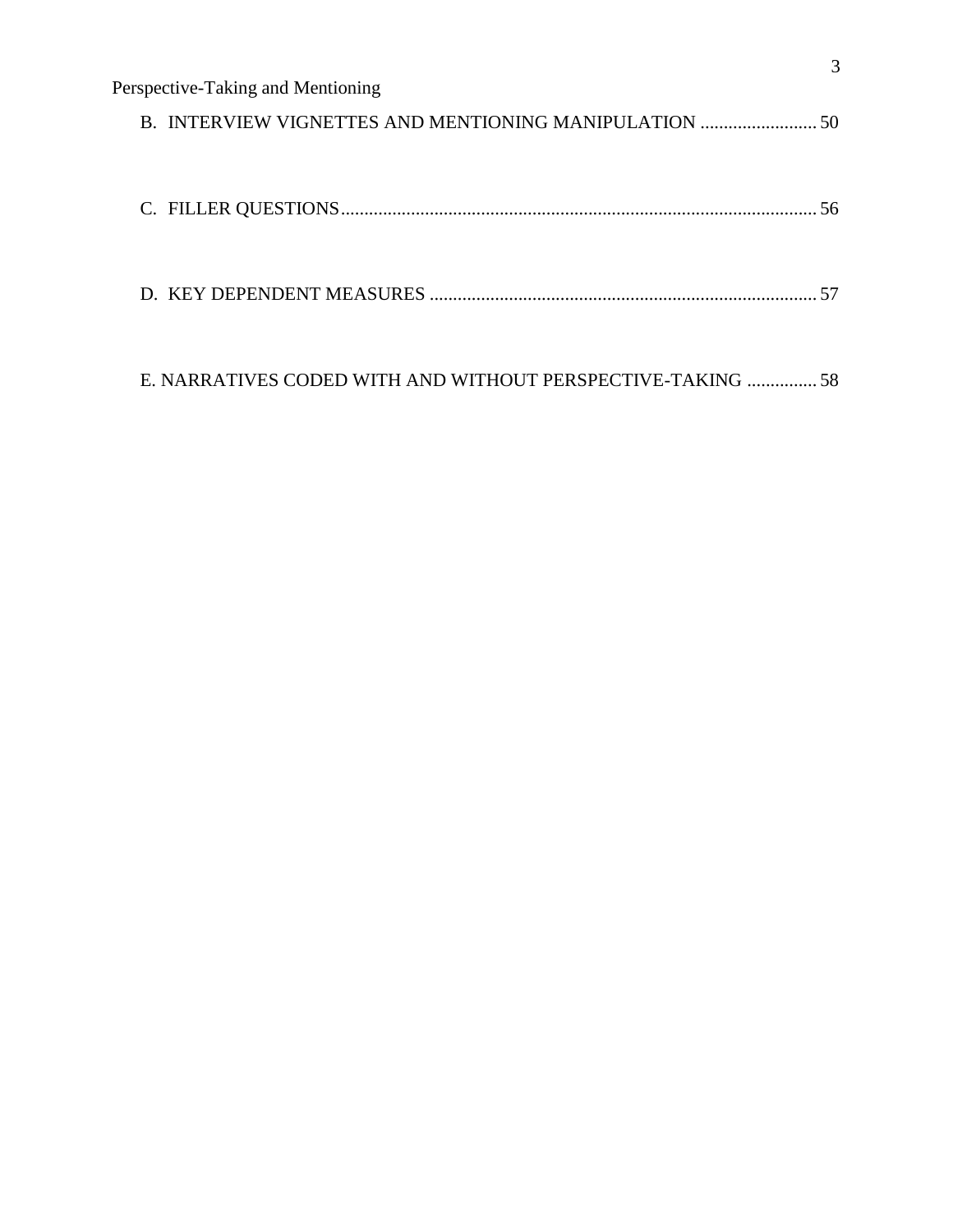#### **ABSTRACT**

**THESIS**: Perspective-Taking and Mentioning: Can These Strategies Increase the Romantic and Sexual Desirability of People with Observable Disabilities? S**TUDENT**: Joshua Smith **DEGREE**: Master of Arts in Psychology **COLLEGE:** College of Health **DATE**: July 2017

**PAGES:** 58

Previous research has demonstrated that stigmatization of people with disabilities (PWDs) has negative consequences for their romantic opportunities. It has been well established that the cognitive task of perspective-taking of another person has the capacity to alter perceptions of various minority groups for the better. Acknowledging or mentioning a disability has also been shown to have positive social consequences. The present study explored the possibility that romantic or sexual attraction to someone with an observable physical disability could potentially be enhanced through these two processes—perspective-taking and mentioning. A statistically significant interaction emerged between prior interaction experience with people who have disabilities, gender of the target, and perspective-taking. The nature of this interaction was such that participants who did not have experience with people with disabilities and who engaged in perspective-taking with a female target rated her more sexually/romantically desirable than people who rated a male target, regardless of whether they took his perspective, had disability experience, or both. However, because this effect was small and no other analyses revealed significant effects of perspective-taking, caution is warranted when interpreting these results.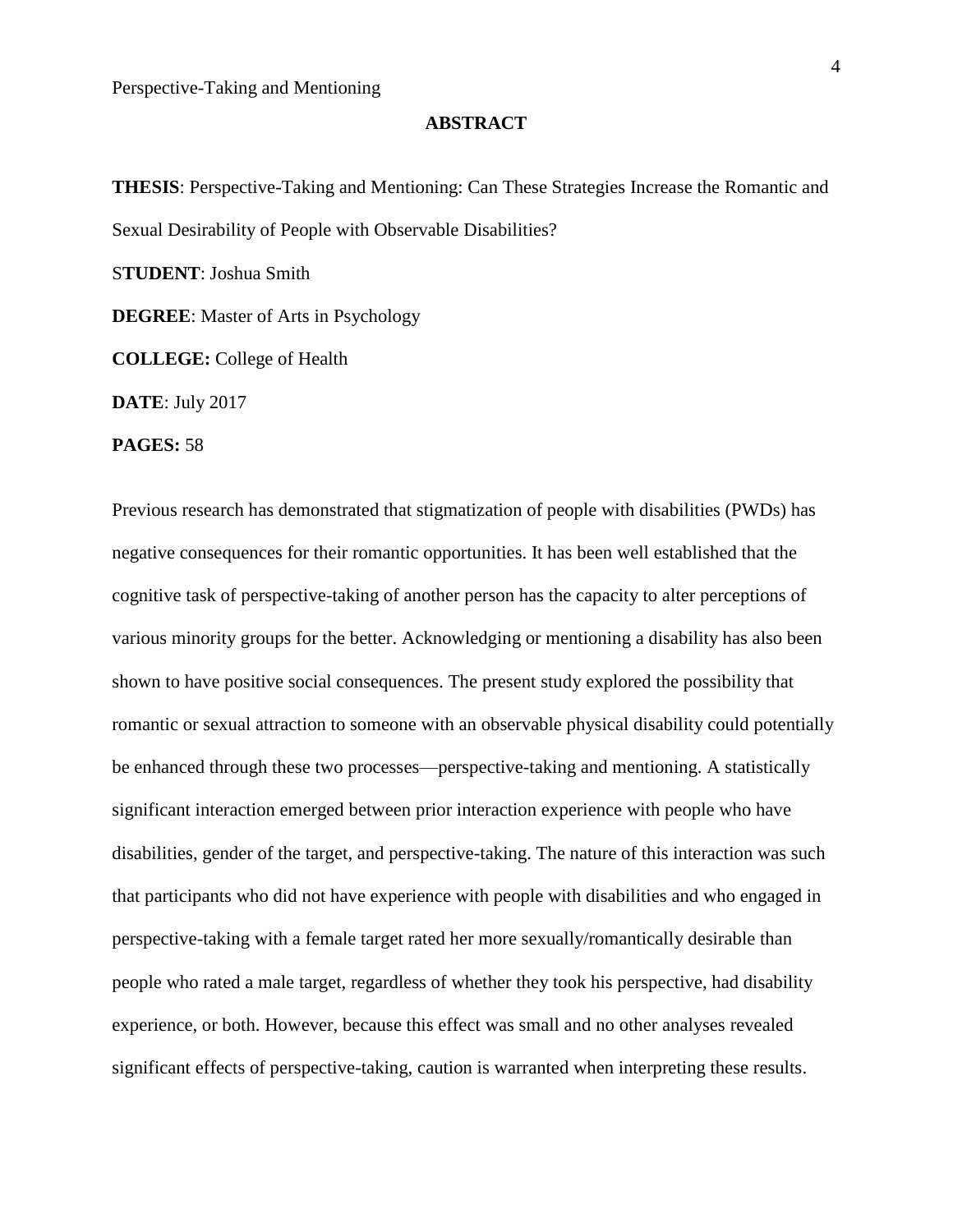Unexpectedly, mentioning one's disability actually reduced romantic desirability for the target, although this effect was also small. Limitations and suggestions to improve upon this methodology in future research are discussed along with commentary on the use of perspectivetaking manipulations more generally.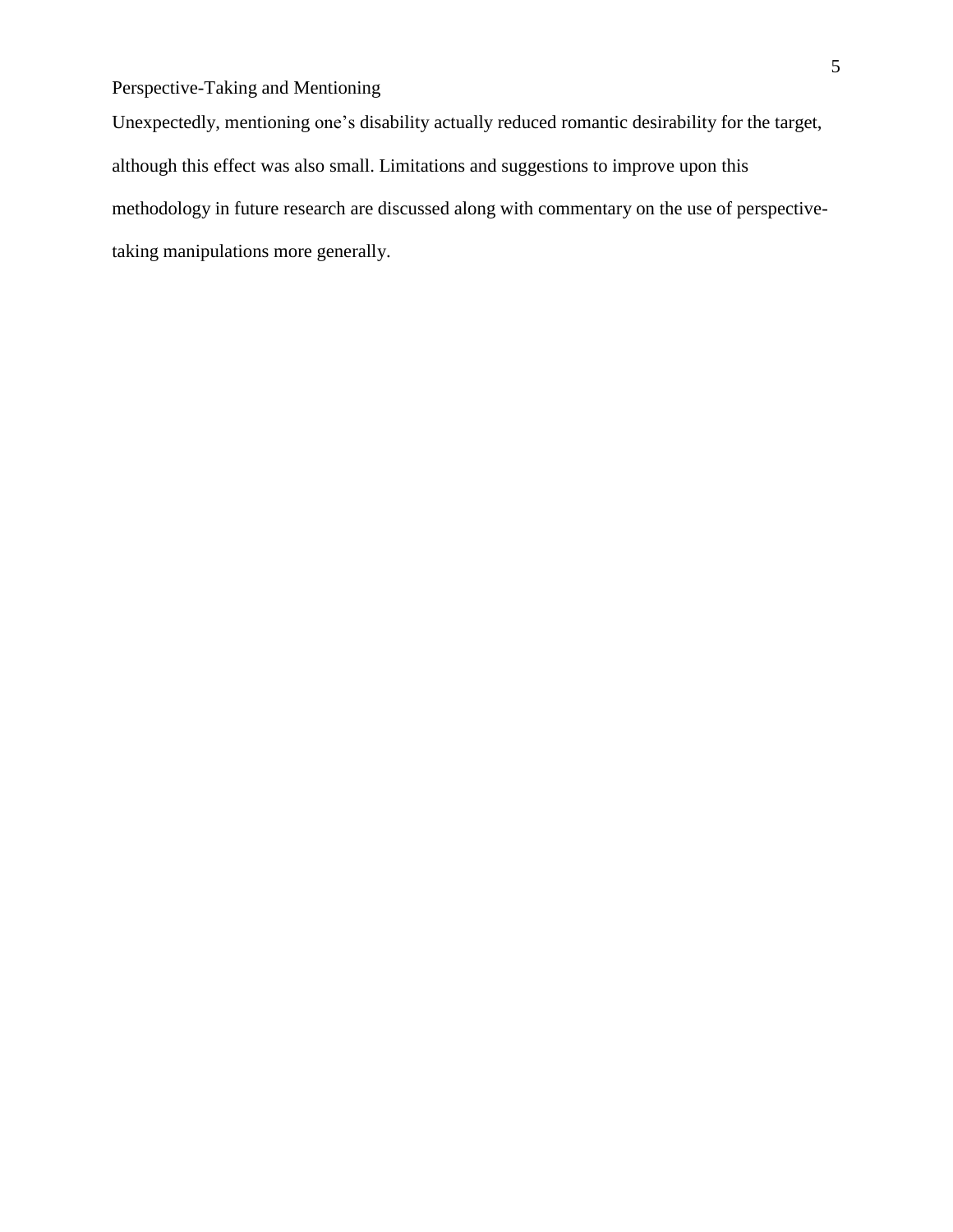Perspective-Taking and Mentioning: Can These Strategies Increase the Romantic and Sexual

Desirability of People with Observable Disabilities?

People with disabilities (PWDs) are often the targets of stigma. Research has shown that PWDs are perceived or treated as asexual (Shakespeare, 1999; Shuttleworth, 2000; Taleporos & McCabe, 2001; Nario-Redmond, 2010), incapable of having sex (Esmail, Darry, Walter, & Knupp, 2010), physically unattractive (Nario-Redmond, 2010; Shuttleworth, 2000), and childlike (Shakespeare, 1999; Keller & Galgay, 2010). People who are partners of PWDs are also stigmatized. By virtue of their willingness to enter into a relationship with a PWD, partners tend to be seen as less intelligent and more nurturing (Goldstein & Johnson, 1997) relative to those who enter into relationship with people who do not have disabilities. This stigma-by-association (Neuberg, Smith, Hoffman, & Russell, 2004) might be a potential turn-off, making people less motivated to start relationships with PWDs, as researchers have implied (e.g., Goldstein & Johnson, 1997) and, also, as evidenced by the fact that being stigmatized by others has been shown to factor into attitudes toward dating PWDs (e.g., Gordon, Minnes, Holden, 1990). Consequently, then, not only must PWDs prove that they are worthy of romantic or sexual opportunities, but once they are in an ongoing relationship, they might face the challenge of trying to fend off negative attitudes held by those in their immediate social networks who may not approve (for more information on the potential challenges posed by social networks, see Howland & Rintala, 2001; Shuttleworth, 2000).

While there are reasons other than stigma by association that may lead people to be hesitant to start a relationship with a PWD (for a discussion of other relationship barriers, see Taleporos & McCabe, 2003), stereotypes and stigma of the PWD seem explain in large part the disparity in opportunities for romantic and sexual relationships for people with disabilities.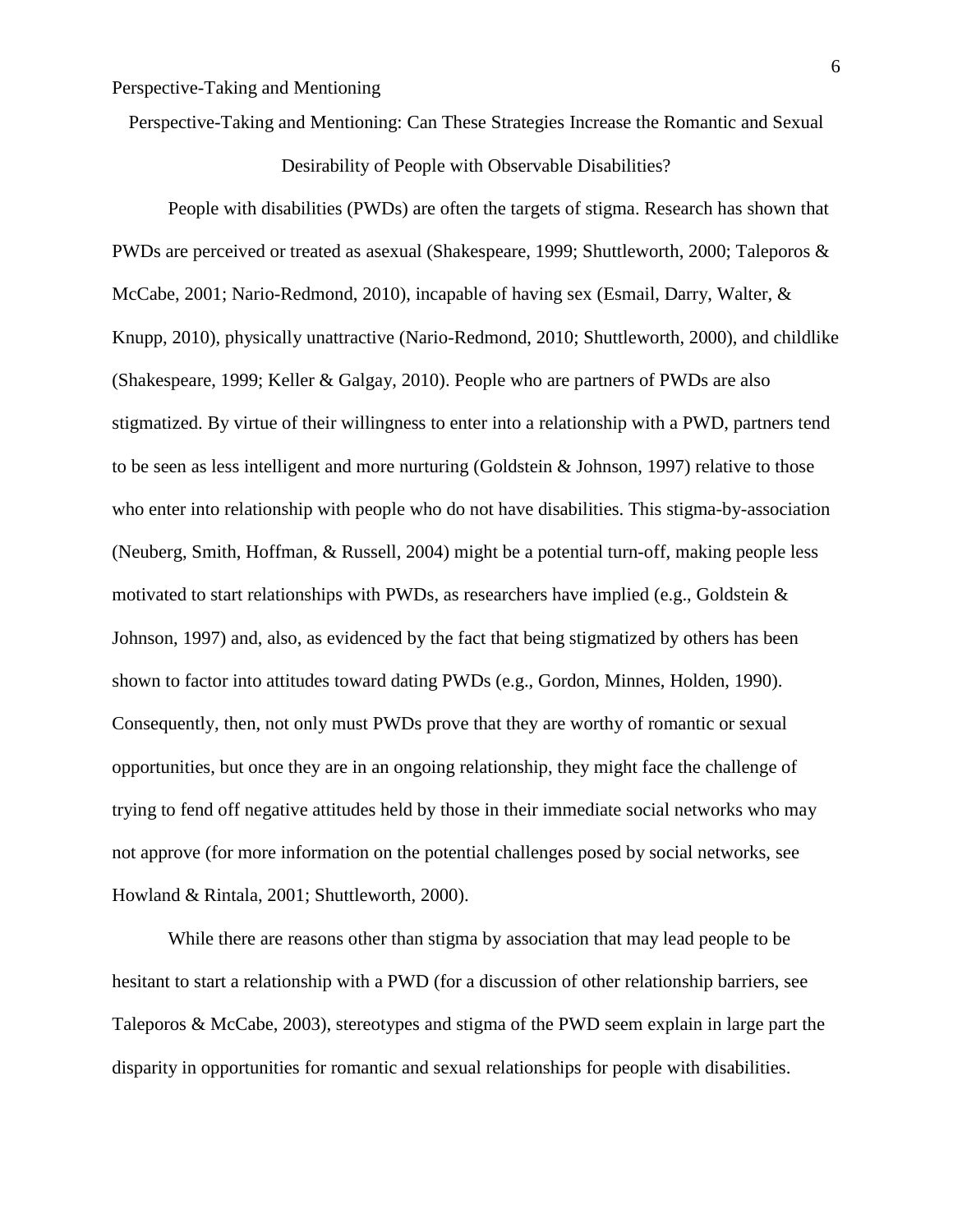Indeed, PWDs—and this is especially true for men and those with severe physical disabilities were found to be single more often than people without a disability, and being without a partner was associated with symptoms of depression for both those with and without disabilities (Taleporos & McCabe, 2003). Furthermore, interviews with PWDs have suggested that they may be disproportionately overlooked as romantic or sexual partners, though not as friends (Shuttleworth, 2000; Taleporos & McCabe, 2001; Howland & Rintala, 2001). Some PWDs even stop pursuing relationships altogether due to concerns about stigma and/or rejection (Taleporos & McCabe, 2001; Shuttleworth, 2000). Howland and Rintala's (2001) interviews with women with physical disabilities provide additional insight into some of these romantic-related difficulties as well as others. Interestingly, Man, Rojahn, Chrosniak, and Sanford (2006) found that one's physical disability did not simultaneously adversely affect romantic attractiveness. However, in a follow-up study, Rojahn, Komelasky, and Man (2008) found that implicit attitudes toward PWDs did not show evidence of positivity, concluding, in part, that the explicit results of romantic liking of PWDs could potentially have been the result of social desirability. Hergenrather and Rhodes (2007) found positive attitudes toward dating PWDs, especially among undergraduate women, but as a whole, the dating context was perceived as less favorable than work or marriage. The researchers, however, also mentioned the possibility that social desirability influenced the responses.

With the majority of the evidence pointing to negative romantic/sexual relationship prospects and outcomes for people with disabilities, at least two important questions should be addressed: First, are there observer factors associated with a decrease in PWD stigma, which could thereby increase the likelihood that PWDs will be seen as worthy of romantic/sexual consideration? Second, what specific strategies by PWDs (target-to-observer) might help to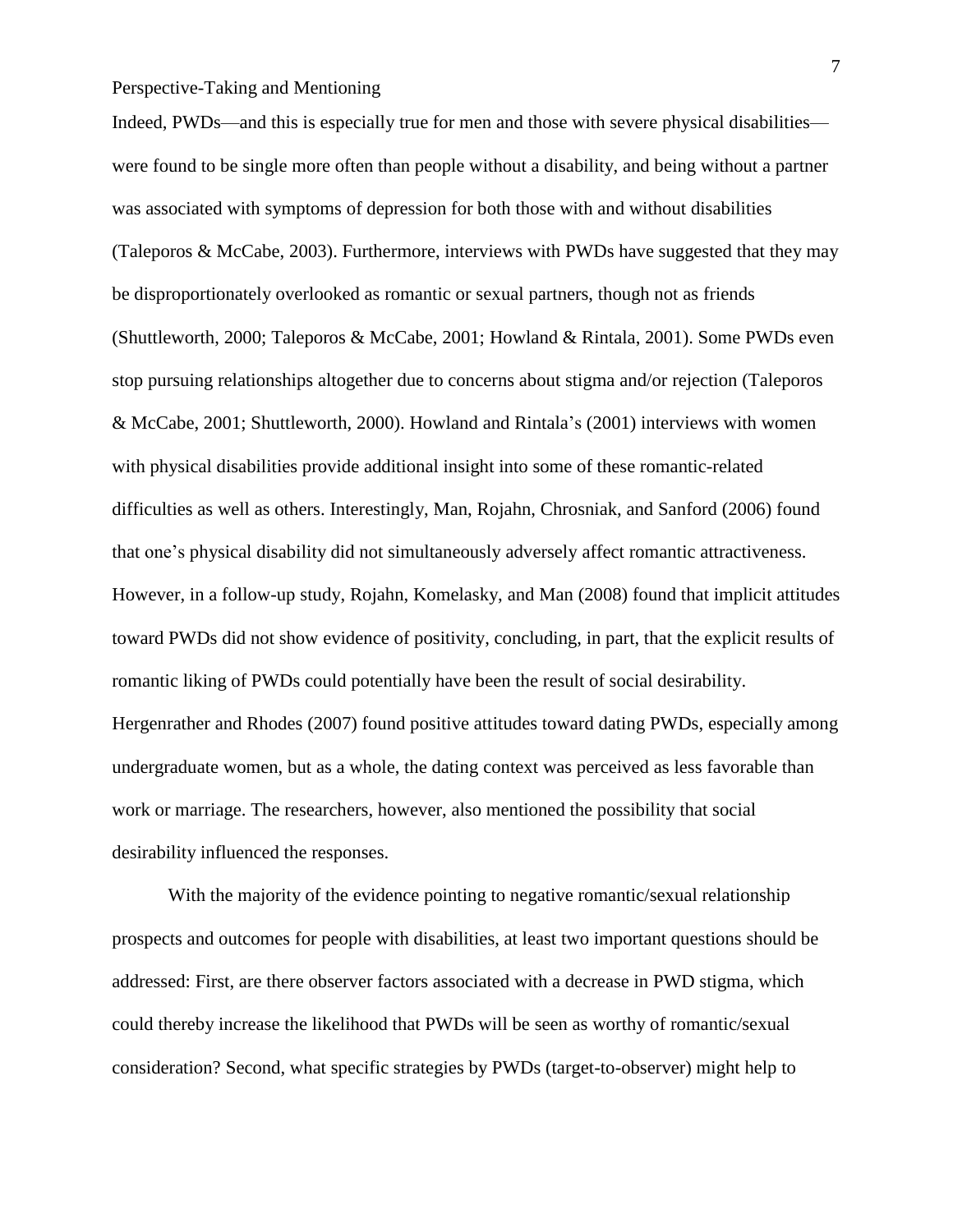increase their romantic and sexual desirability in a social interaction? The present study explored two factors that may influence a PWD's romantic or sexual desirability at a time when disability is associated with lower social status in society.

In the present experiment, participants were asked to read a fabricated transcript of an interview between a research assistant and a PWD, who was either male or female. Afterward, participants rated the PWD on several dimensions. Participants were assigned to one of four strategy conditions related to perspective-taking, mentioning, or neither, which were designed to affect perceptions of the PWD. The primary dependent variables of interest were perceived sexual and romantic desirability of the PWD. Participants' prior experience interacting with PWDs was also assessed for any potential influence on perceptions of romantic/sexual desirability.

#### **An Observer-to-Target Factor: Perspective-Taking**

One factor that might help PWDs to be perceived as more romantically or sexually desirable is *perspective-taking*, a cognitive process that "involves contemplating another person's thoughts, feelings, intentions, and other mental states" (p.786, Todd & Burgmer, 2013). Researchers have viewed perspective-taking as consisting of two different forms and there seems to be little difference between them in terms of their ability to create positive impressions. The first, *imagining-self,* occurs when an observer pictures him/herself in the same circumstances with the same feelings as the target; *imagining-target* occurs when the observer considers what the target is feeling (e.g., Davis, Conklin, Smith, & Luce, 1996; Davis et al., 2004). Some research has found little difference between participants who were assigned to either type of perspective-taking because they both lead to thinking about the self or other (e.g., Todd, Bodenhausen, Richeson, & Galinsky, 2011). Davis and colleagues' (1996) results seemed to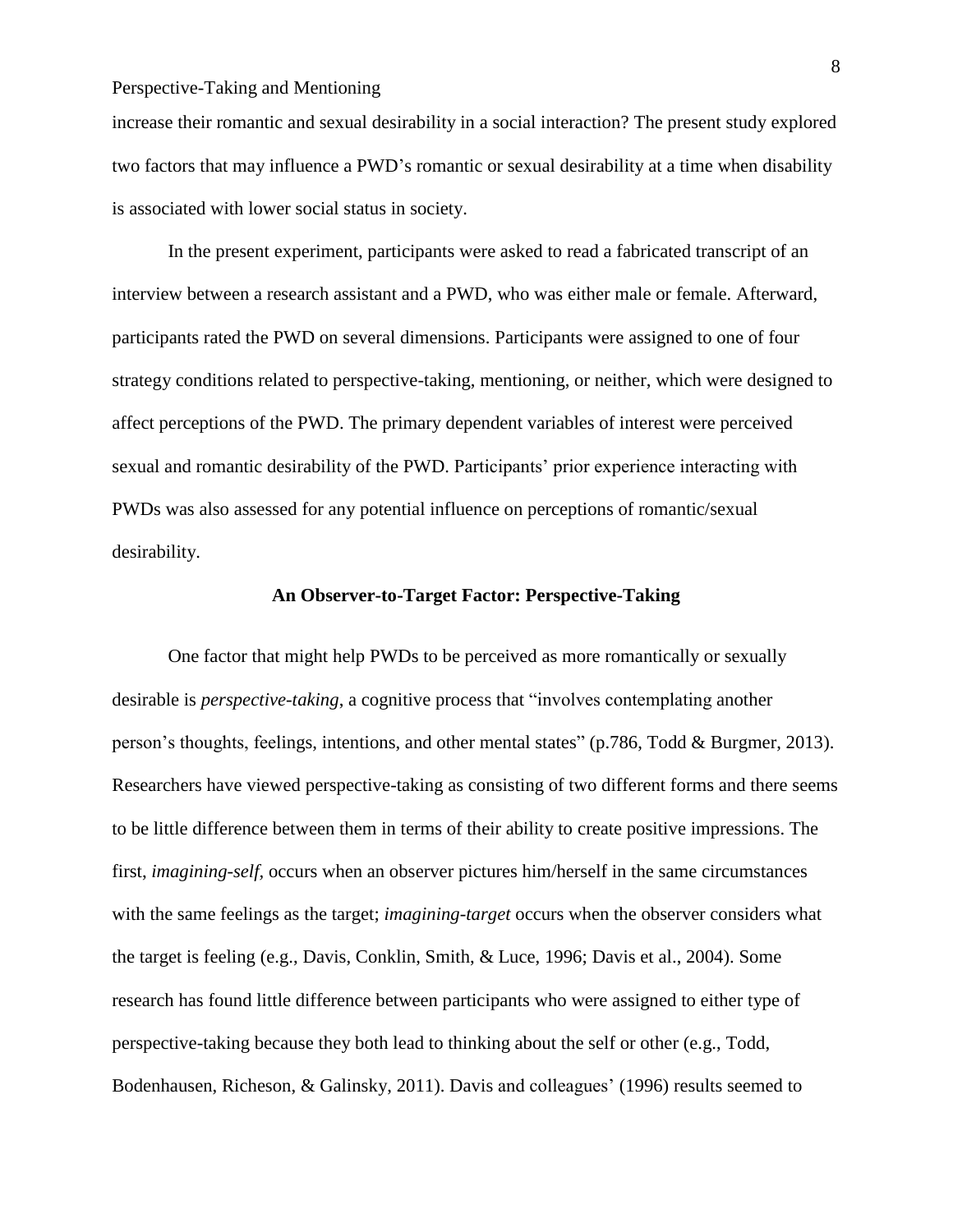show no differences either, at least with regard to perceiving the target positively after having engaged in this process, which was the primary concern in the present study. However, Batson and colleagues (1997b) discussed how the two methods of perspective-taking differ in some ways, such as in the level of distress created for the perceiver.

Galinsky and Moskowitz (2000) found that perspective-taking of an older person increased positive impressions of that person and of the stigmatized group more generally. The researchers explained that "the positive effects of perspective-taking occur through increasing the overlap between representations of the self and the target group. Representations of the group are assimilated to the activated self-concept and this process decreased stereotypic responding" (p. 720). Other researchers have also demonstrated that those engaged in perspective-taking can see their own positive traits in a target (Davis et al., 1996; Myers & Hodges, 2012).

Perspective-taking has also been shown to be beneficial when racial prejudice is the topic under study (Vescio, Sechrist, & Paolucci, 2003; Dovidio et al. (2004). Perspective-taking experiences can bring to participants' attention racial discrimination, which can increase support for affirmative action, as discovered by Todd, Bodenhausen, and Galinsky (2012). In addition, Todd and colleagues (2011) revealed that not only were implicit judgments of a racial minority affected in a beneficial way, but a desire to sit closer to a Black individual was likely the result of having undergone a perspective-taking experience earlier. Extrapolating from these findings, if romantic or sexual desirability toward a PWD can be enhanced through perspective-taking, it might be because stereotypes are being used less or because people eventually see their own positive traits in the PWD.

While empathy was not directly assessed in the present study, any discussion of perspective-taking would be incomplete without it, evidenced by numerous studies over the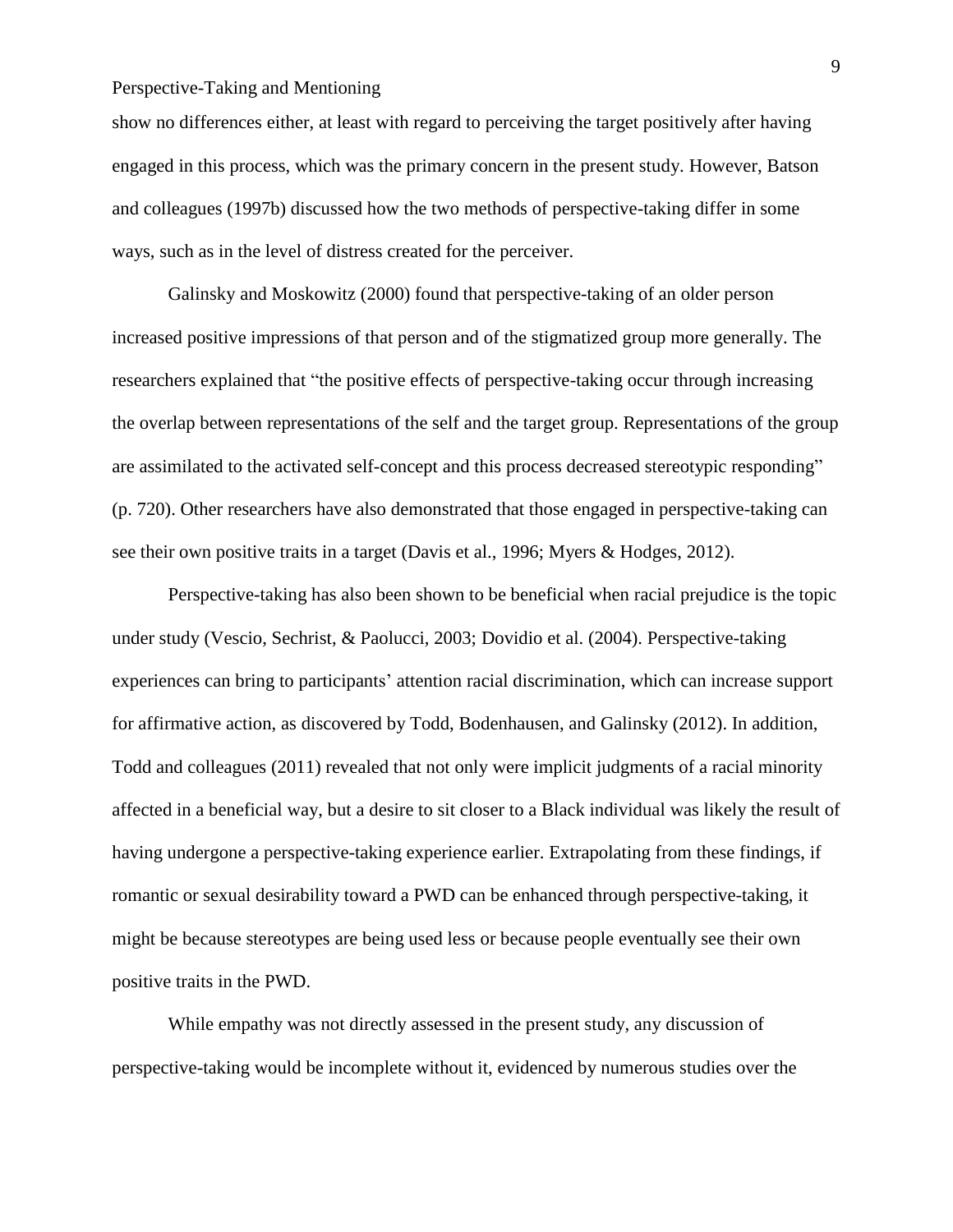years that have demonstrated that it may be one means by which perspective-taking is associated with good social outcomes. Shih and colleagues (2009) found that empathy mediated perspective taking's association with both liking and helping by a non-Asian participant when the target was Asian. Empathy by way of perspective-taking manipulations have also led people to perceive the homeless—and even murderers—more favorably (Batson et al., 1997a). Interestingly, Wang et al. (2014) found that perspective-taking as an individual difference variable sans empathy was strong enough to predict whether participants would choose to interact with a stigmatized target in the future.

The point here is that perspective-taking appears versatile in its ability to make people feel good about others, therefore, the present study's attempt to increase a PWD's romantic and sexual desirability seems logical and there could be multiple paths through which perspectivetaking could be the catalyst for such attraction to arise. In fact, Todd and Galinsky's (2014) review of the perspective-taking literature highlighted some of the various presently-known cognitive and empathetic mechanisms through which it seems to function, and noted that, "An important question then becomes, 'which mechanisms operate when?' Because little research has examined multiple candidate mechanisms concurrently, the answer remains unclear" (p.381). That said, the authors suspected that empathy might play a bigger role in cases where the experience is a negative one.

How is participant perspective-taking usually determined? It has been treated as an individual difference variable assessed through self-report (e.g., Galinsky, Maddux, Gilin, & White, 2008; Barr, 2013; Wang, Tai, Ku, & Galinsky, 2014); Relatedly, some researchers have elected to simply ask participants how much they took the perspective of the target after having undergone the manipulation (e.g., Davis et al, 1996; Todd, et al., 2011). Often, essays written in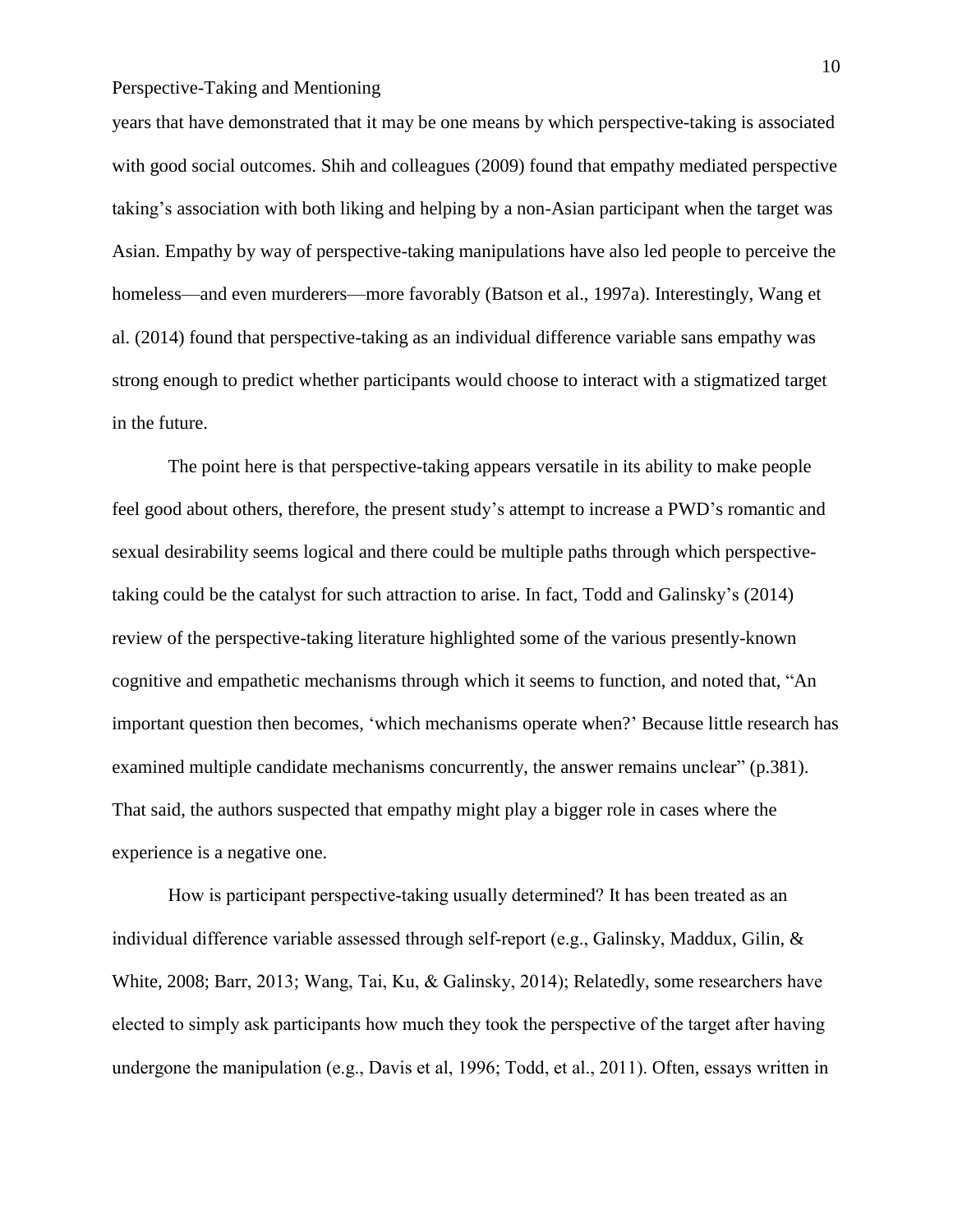the first-person perspective by participants about a hypothetical target's experience are a manipulation check for perspective-taking (e.g., Galinsky & Ku, 2004; Ames, Jenkins, Banaji, & Mitchell, 2008). Mental state verbs contained within participant narratives have also been used as an indicator of perspective taking (Todd, Simpson, & Tamir, 2016). The literature has not been definitive about what constitutes a perspective-taking narrative and why these verbs might be a viable manipulation check (see Appendix A for some examples from the present study). The present study utilized the non-self-report approach. An important caveat to make at this point is that not all of the research on perspective-taking has led to such hopeful conclusions. For example, research on socially conservative perspective takers who imagined a same-sex couple's sex life resulted in less positive perceptions of the dyad; the authors reasoned that the sexual behavior was inconsistent with certain motivations that the perceivers have, which contributed to their negative responses (Mooijman & Stern, 2016).

It is also important to note that there is evidence that self-esteem can moderate perspective-taking outcomes. Galinsky and Ku (2004) wrote that, "for those with high selfesteem, positive self-concepts are activated and applied to the target during perspective-taking, resulting in an overall positive evaluation of the outgroup. However, for perspective-takers with low self-esteem, no reduction in prejudice occurs" (p. 601). One's self-esteem and feelings about others have been shown to be associated before. As one example, Fein and Spencer (1997) found that participants who had their self-esteem threatened gave more stereotypical ratings to— and saw less friendship potential in—a man they read about whom they thought to be gay. Having negative perceptions of a stereotyped target improved participants' self-esteem. Concerning the present investigation, those who think highly of themselves might be more likely to experience greater romantic or sexual liking for a PWD after perspective-taking has occurred because this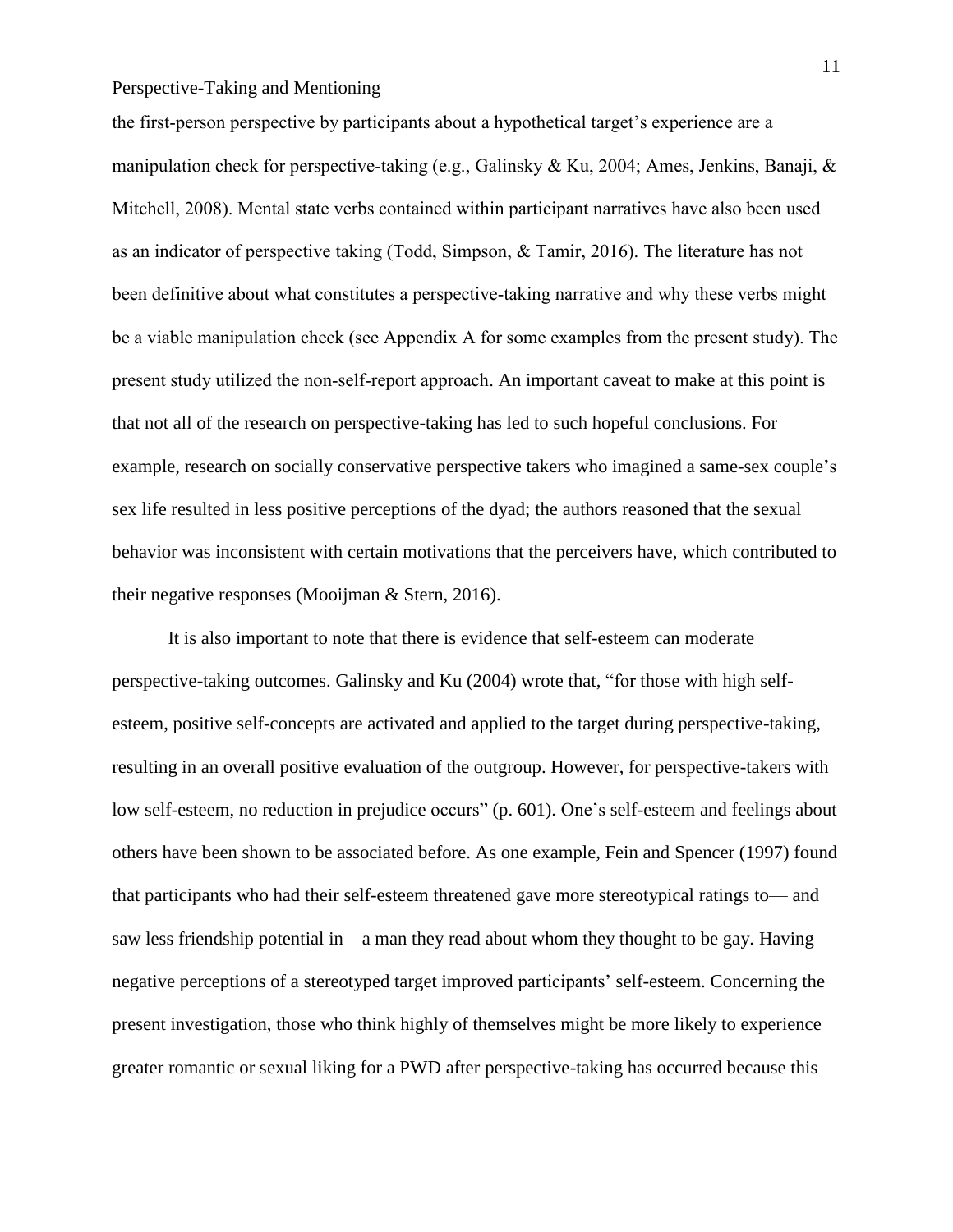process awards good feelings from the self to the target. Hypothesis 1-1a are as follows:

*H1*: Those in the perspective-taking condition will report perceiving a PWD as a more desirable potential sexual and romantic partner compared to those in the control condition.

*H1-a*: Self-esteem will moderate the relationship between perspective-taking and romantic and sexual desirability scores, such that participants with higher self-esteem scores will report greater desirability of the target compared to those with lower self-esteem scores.

#### **A Target-to-Observer Factor: Mentioning the Disability**

Another previously untested factor that could potentially be involved in increasing romantic/sexual desirability of people with disabilities may be simply mentioning, acknowledging, or self-disclosing their disability while interacting with others. A large metaanalysis by Collins and Miller (1994) on self-disclosure more broadly revealed positive results. Among the main findings were that self-disclosing can result in general liking from others; however, the effect size across these studies was somewhat small (*d=.281*). However, as was the case with the perspective-taking literature, previous studies on mentioning a disability have typically operationalized liking in a non-romantic and non-sexual manner. One study showed that appearance of a PWD was enhanced when he mentioned his stuttering disability (Collins  $\&$ Blood, 1990), although appearance did not seem to reference anything other than whether the target appeared normal to raters, not physical attractiveness. In general, self-disclosure has been found to have good social implications. Scior, Connolly, and Williams (2013) discovered that participants who read vignettes about a person with an intellectual disability in which the diagnosis was labeled ended up viewing PWDs in a less stigmatized fashion and were more open to interacting with them than those who read the vignettes without the label. Moreover, people's choice to spend time socializing with a person in a wheelchair has also been found to depend on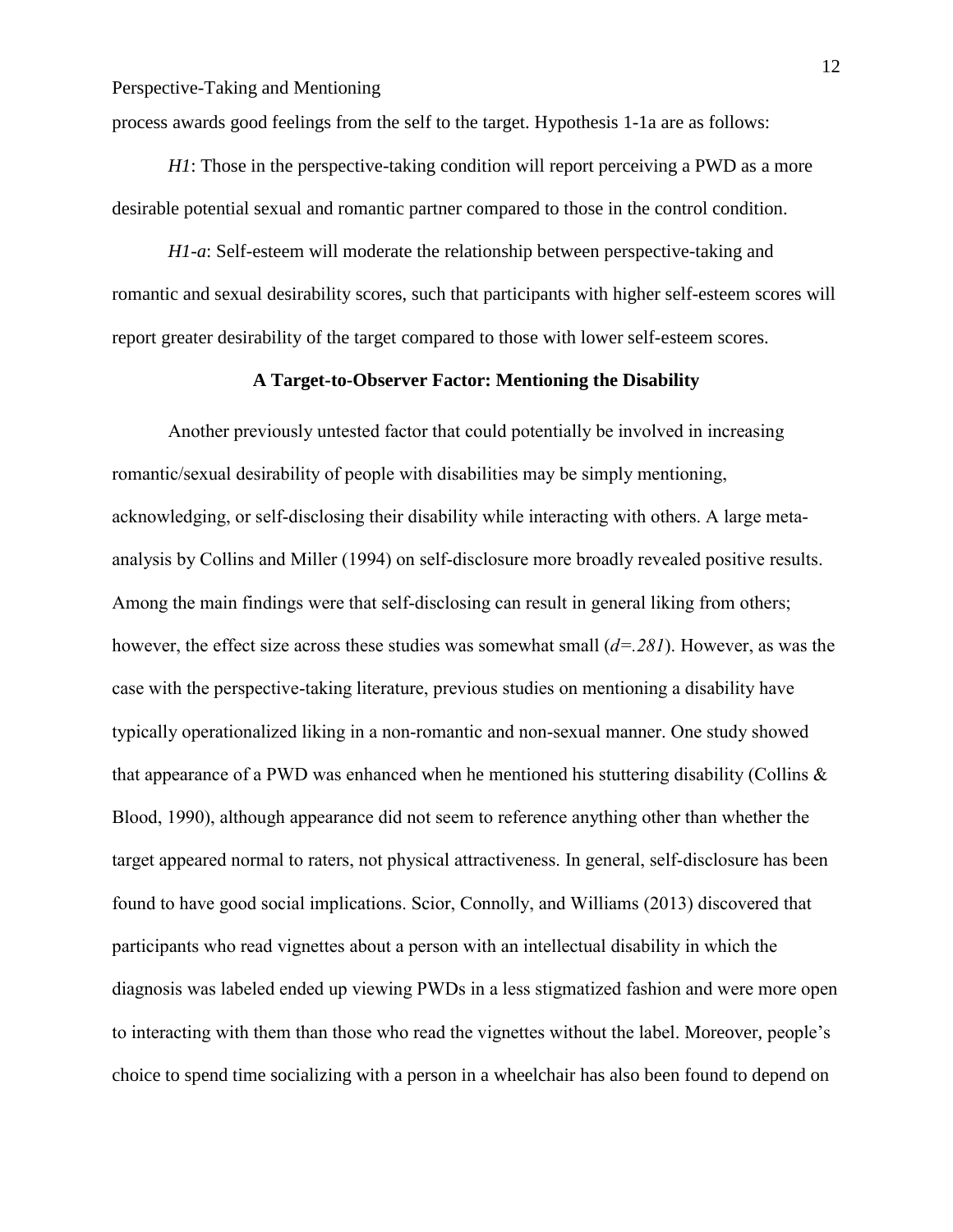whether a PWD mentions her condition or not when asking for help. When the condition was mentioned, the target of the request subsequently wanted to spend more time socializing; however, trait ratings of the PWD were generally not impacted (Mills, Belgrave, & Boyer, 1984). Insight into the potential benefit of bringing up one's disability in romantic contexts may also be drawn from research taking place in employment settings. When participants were asked to evaluate applicants in a mock interview setting, those who acknowledged their disability were rated as more suitable for jobs, such being a doctor or lawyer than those who did not acknowledge, but who could clearly be seen as having had some sort of impairment by being in a wheelchair (Hebl & Kleck, 2002). However, in a study based in Hong Kong, disclosing a disability also seemed to deter employers from following up on job applications by PWDs (Pearson et al., 2003). Why does acknowledgment or disclosure generally have positive social consequences? Scior and colleagues (2013) wrote that labeling those vignettes reduced stigma for those with intellectual disabilities because, without labels, participants were likely to attribute indicators of a disability to causes that placed the PWD in a negative light. It was specifically attribution to biomedical causes that was associated with being open to interacting with these PWDs. Feelings of compassion was one of the reactions for the biomedical causes (Scior, et al., 2013). Hastorf, Wildfogel, and Cassman (1979), for example, felt that mentioning a disability relaxes those people who are around the PWD.

*Stealing thunder* is a concept that is relevant here, providing further indirect justification for positing that mentioning a visible disability might help facilitate romantic or sexual desirability of a PWD. To date, it does not appear that this concept has been directly investigated as it relates to disability disclosure. Stealing thunder (McElhaney, 1987 as cited in Dolnik, Case, & Williams, 2003) refers to information about a person that normally would be considered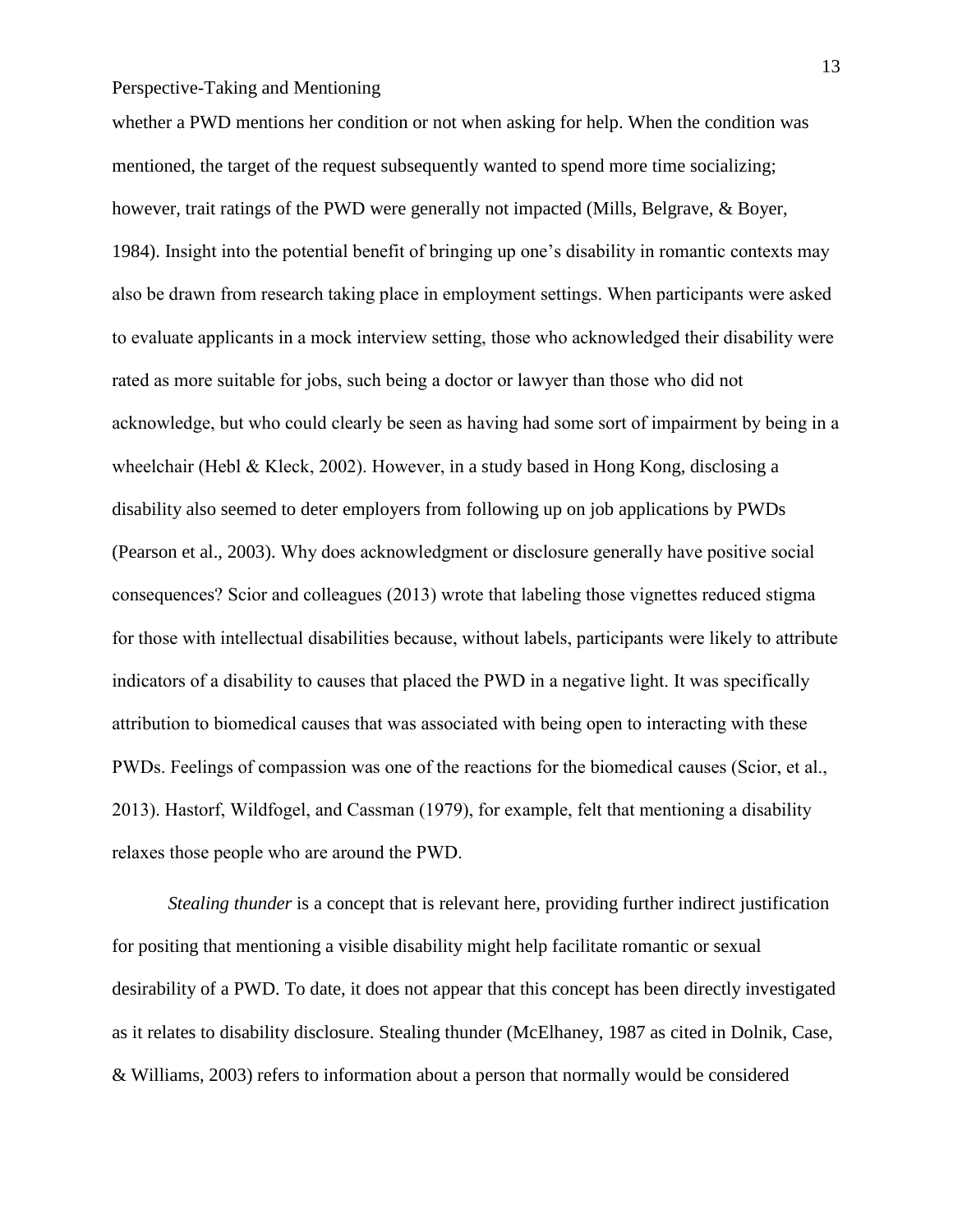negative, which one discloses first before it is otherwise revealed (Dolnik, et al. 2003; Wigley, 2011). When this happens, the negative impact of the information is lessened. Studies of public figures who have committed infidelity demonstrated that they received less negative media attention if they acknowledged the infidelity outright (Wigley, 2011). Dolnik and colleagues (2003) conducted a study using a mock jury and found that damaging evidence that could potentially convict a defendant is perceived as less powerful if the defendant has a chance to steal thunder because people change their perceptions of the information. Especially relevant to the goals of the present research, one study found that men appeared to be more willing to go on a coffee date with a woman who stole thunder by mentioning that she had a stigmatizing health condition: herpes (Zablocki, 1996 as cited in Williams & Dolnik, 2001). Caution is warranted when interpreting these findings, though, because they did not reach conventional levels of statistical significance, presumably due to the study's small sample size (Williams & Dolnik, 2001).

Obviously, disabilities that are visible may already inherently and implicitly present an observer with a lot of information, some of which may be inaccurate. For example, a review of the literature has been used to argue that physical disability's relationship with prejudice may implicitly stem from people's concern with diseases at some point in evolutionary history, even when such a concern might be irrational (Park, Faulkner, & Schaller, 2003). The scholarly discourse on visible features of a person that are stigmatized, such as gender, but which may cause problems under certain conditions are also relevant (Quinn, 2006). Taken together, it might be difficult for a PWD to steal thunder to enhance his or her romantic and sexual desirability in any meaningful way. These limitations notwithstanding, Hypothesis 2 is as follows: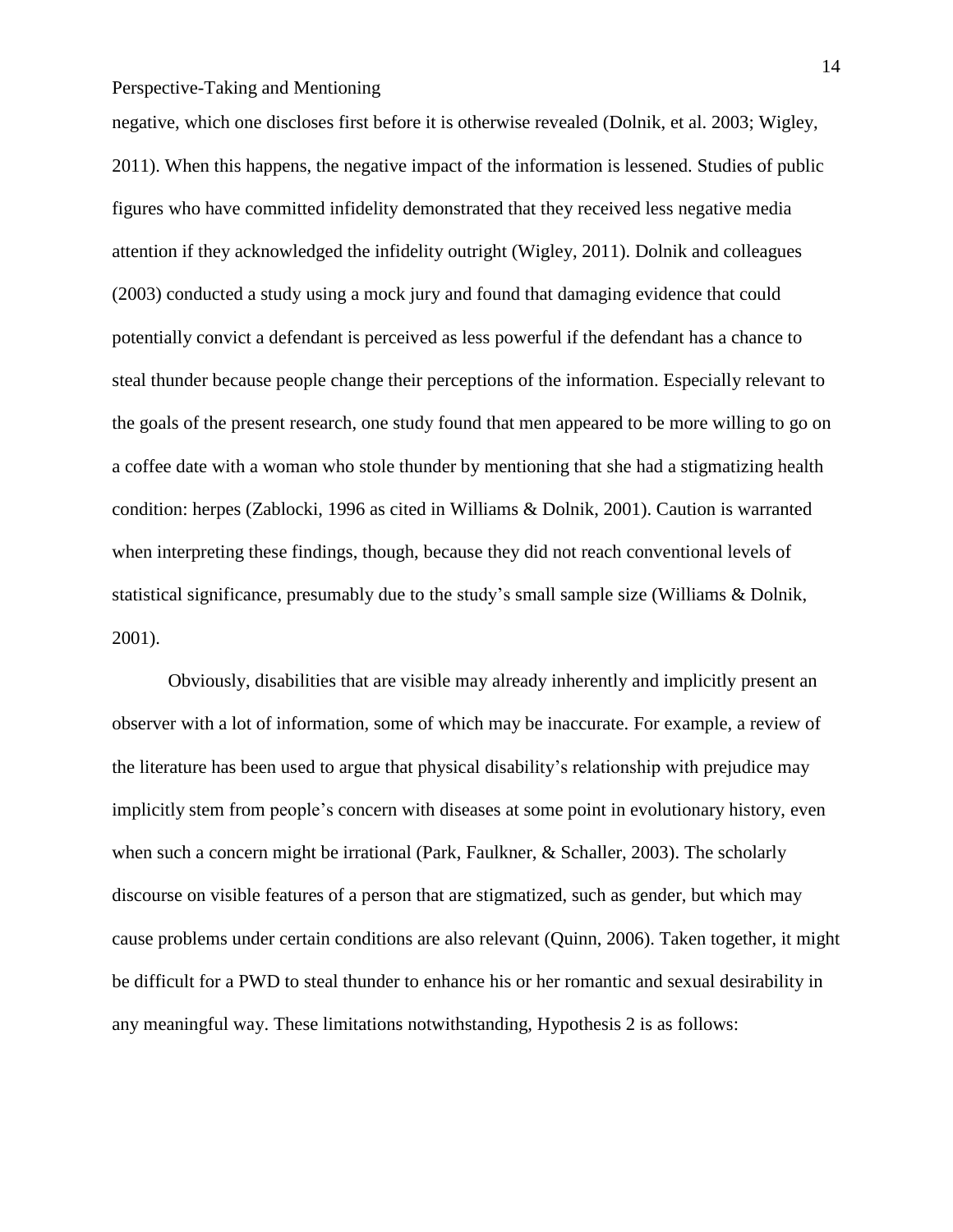*H2*: A PWD who mentions his or her disability will be rated higher on measures of romantic/sexual desirability than a PWD who does not mention having a disability, but visibly appears to have one from a photograph.

Furthermore, it was suspected that the combination of perspective-taking and mentioning could potentially yield an additive effect, resulting in the highest ratings of PWD romantic and sexual desirability. Therefore, Hypothesis 3 is as follows:

*H3:* Participants in the *perspective-taking and mentioning* condition will rate a PWD higher on measures of romantic and sexual desirability than participants in either of the other two conditions.

#### **Personal Contact with PWDs**

Allport (1954), as cited in Pettigrew (1998), asserted that certain criteria need to be met before opposing groups begin to perceive each other less negatively. Among the information contained within Pettigrew's (1998) review of the intergroup literature where a deeper-look of this concept took place, friendship-liking was listed as key to contact's ability to reduce prejudice between groups. Pettigrew and Tropp (2006) conducted a meta-analysis of 93 different samples and found that contact was negatively correlated with physical disability prejudice ratings (*r* = -.243). Although having personal contact did not seem to affect dating desirability of PWDs in a cross-cultural study (Chen, Brodwin, Cardosa, & Chan, 2002), other research has shown that undergraduates who have a family member with a disability may be biased—that is, more attracted to other students who have disabilities than those without disabilities (Rojhan et al., 2008). Therefore, Hypothesis 4 is as follows: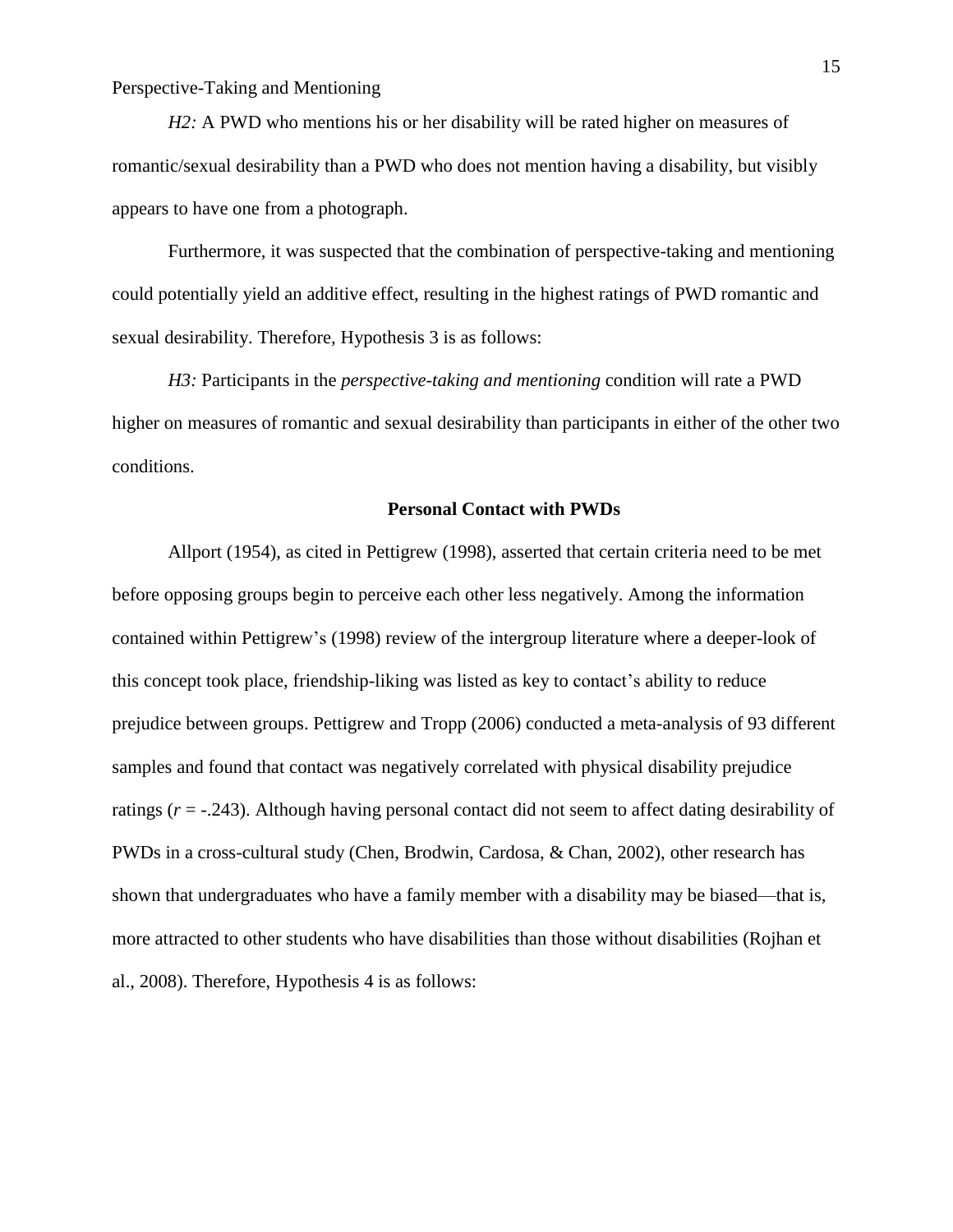*H4:* Participants who report having personal experience interacting with a PWD, such as a spouse, friend, family member, or coworker, will report higher ratings of romantic and/or sexual desirability toward a PWD than those without such relationships.

No specific hypotheses were advanced regarding gender differences in the degree to which PWDs are perceived as romantically or sexually desirable. However, participant gender (men and women) was tested as a moderator variable for exploratory purposes.

#### **Method**

#### **Materials**

**Photographs and fabricated short interview transcripts.** Photographs of one man and one woman (both in wheelchairs) were obtained from the internet via AdobeStock.com. Each photograph was paired with a fabricated interview transcript (see Appendix B), supposedly conducted at Ball State University between the photographed person (supposedly 27 years old) and a research assistant. Pilot tests revealed that the photographs were shown to be near neutral in physical attractiveness and were seen as similar in age. In addition, participants indicated that they noticed the wheelchairs. The interviewee was depicted as mostly thinking and behaving positively, which could be important because, for example, Hastorf et al. (1979) noted that previous attempts to study mentioning's effectiveness could have been hindered by negativity. There was no mention of any romantic or sexual obstacles in the present study.

The only exception to having the interviewee maintain a positive outlook was that the PWD alluded to challenges, but qualified his or her statements by saying that it does not really affect them too much. It was deemed important to include this exception because challenges are a normal consequence of having observable disabilities, and to exclude such talk would probably not make for a realistic or believable interview about the lives of people with disabilities. The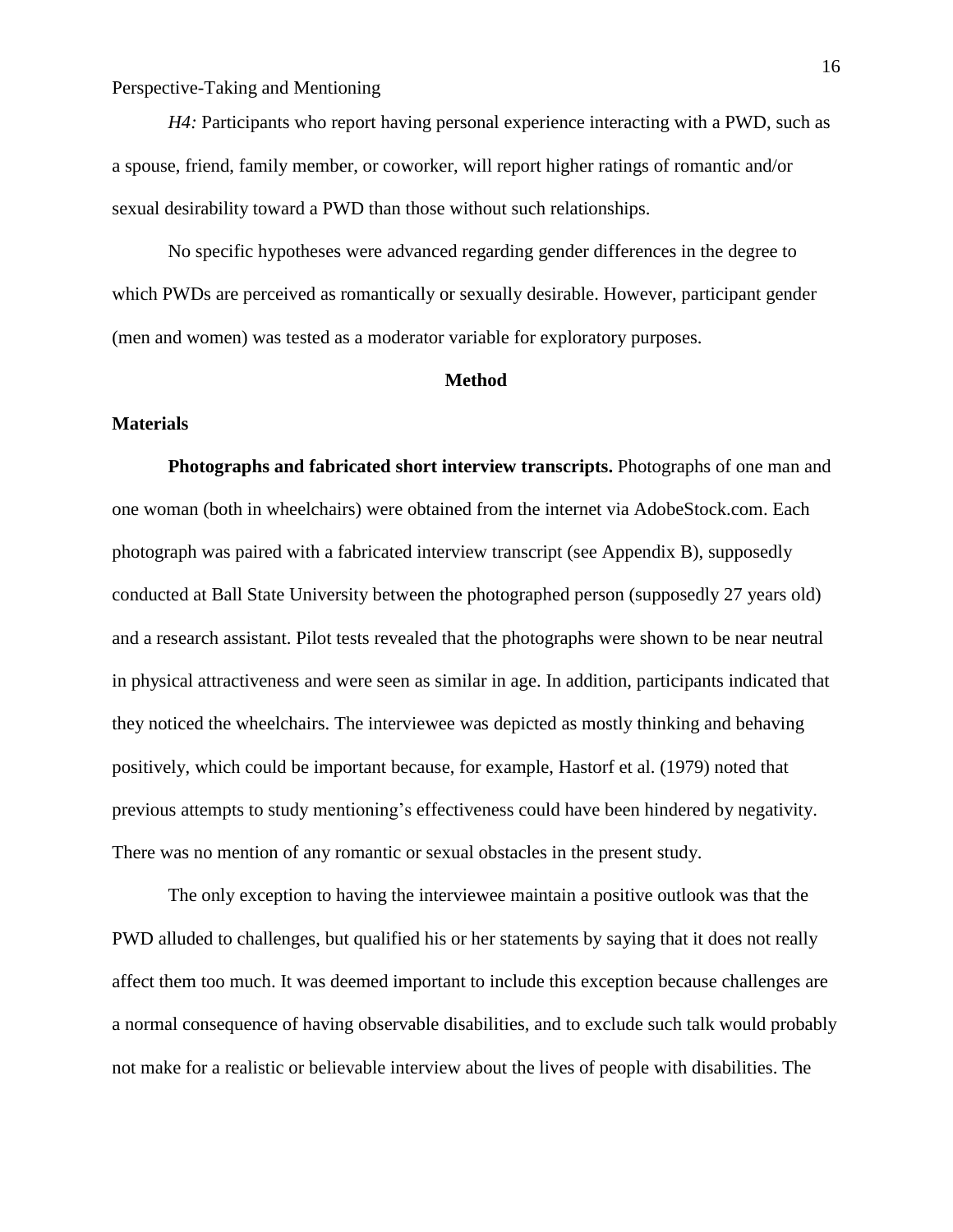content of the structured interview transcripts included friendships, jobs, likes, dislikes, hobbies, and future plans. All transcripts were identical across conditions, except for the gender of the PWD and whether he/she mentioned having a disability.

**Questionnaires.** The survey contained several questions pertaining to participant demographics, as well as perceptions of the personality traits and other characteristics of the interviewee. These characteristics were rated on a scale of 1 (*strongly disagree*) to 7 (*strongly agree*). Most questions served only as filler or distraction and were therefore excluded from the primary analyses (see Appendix C). Additionally, the Rosenberg Self-Esteem Scale *(RSE;* Rosenberg, 1965) was used to assess whether those who indicate higher levels of romantic/sexual attraction also tend to have higher self-esteem, as stated earlier. Also, embedded in the survey were Likert-type scale items pertaining to the dependent variables of interest (see Appendix D). These included the Romantic Attraction Scale (*RAS;* Campbell, 1999). Internal consistency of the RAS was good ( $\alpha = .89$ ). This scale is designed to measure the degree of romantic attraction present using five 7-item Likert-type questions. These items were administered twice, with the wording slightly modified the second time to tap into sexual desirability (see Appendix D). An open-ended question was included in which participants were asked to explain why they feel the way they do regarding their romantic attraction to the PWD.

Manipulation-check questions specific to each condition were provided to make sure that the independent variables operated as intended (described later in the procedures section). Finally, the following hypothesis-guessing question was included at the end of the study: "What do you think the purpose of this study was?*"*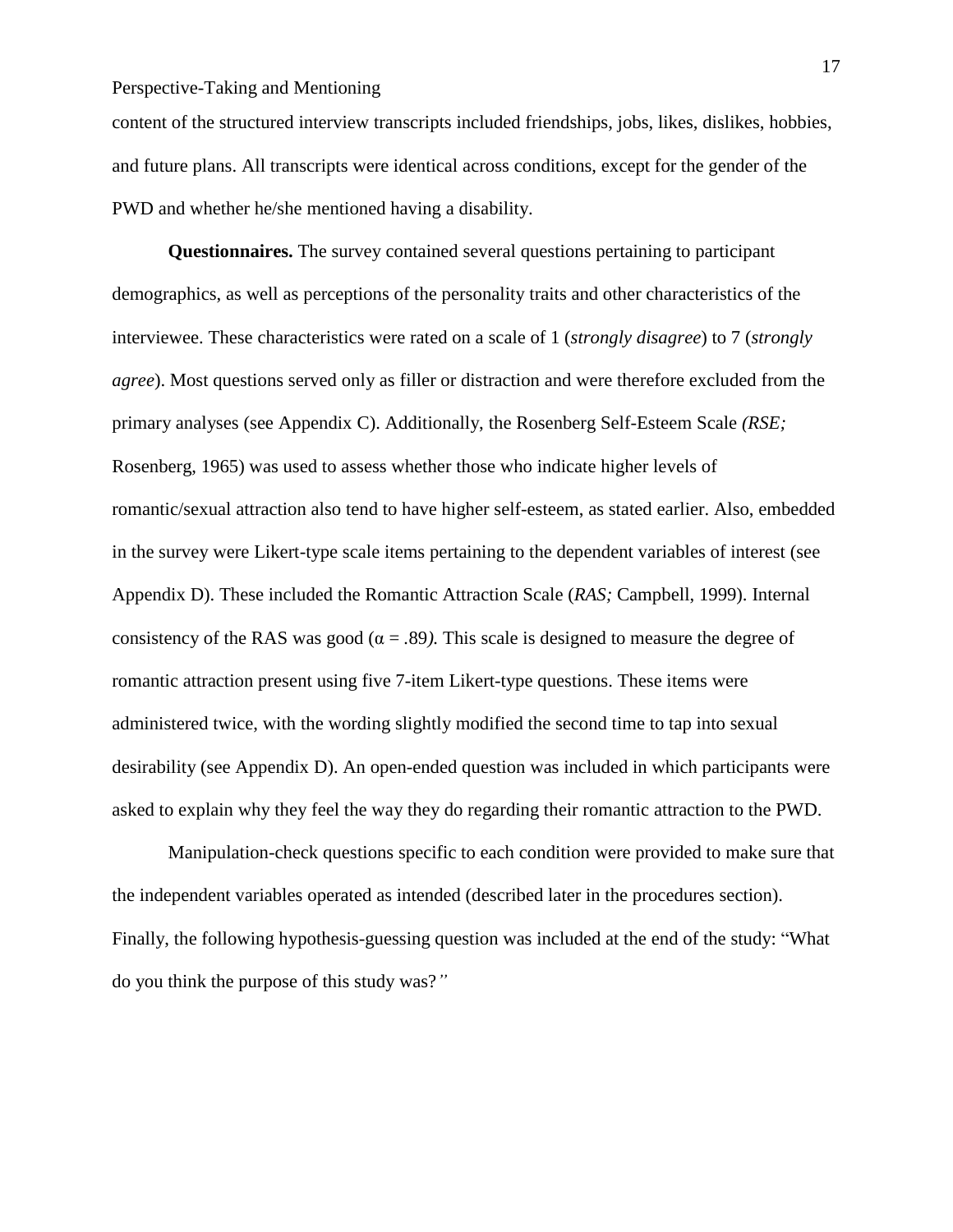#### **Participants**

Participants for this study were recruited online from Ball State University email listservs, Amazon's Mechanical Turk (Mturk), and an online research listing maintained through Hanover College for a study entitled: *A Study of Social Impressions with Limited Information.* There was no limit on the number of participants allowed into this study. Inclusion criteria consisted of being 18 years of age or older and having proficiency in English. Participants were told that their participation was voluntary and that informed consent would be collected. Upon completion of the survey, participants had the option of being entered into a drawing for a \$25 Amazon E-Gift card. Two winners were randomly chosen upon completion of data collection. Mturk Participants were each compensated fifty cents apiece.

#### **Procedure**

Participants were directed to Qualtrics to view and agree to a consent form; afterwards, they provided basic demographic information. Following this, participants were randomly assigned to one of these conditions: *mentioning, perspective-taking without mentioning, perspective-taking with mentioning,* and *no mentioning and no perspective-taking.* Whether they were presented with a photograph of a male or female PWD paired with an interview transcript was determined by whether they indicated that they were heterosexual or homosexual on the demographics questionnaire (by contrast, participants who identified as asexual, bisexual, or pansexual were randomly assigned to either the male or female target). Participants first read the brief interview transcript, and then completed the questionnaire described earlier. Upon completion of the study, participants were thanked for their participation.

**Cover story.** Participants were presented with the following description of the study before beginning: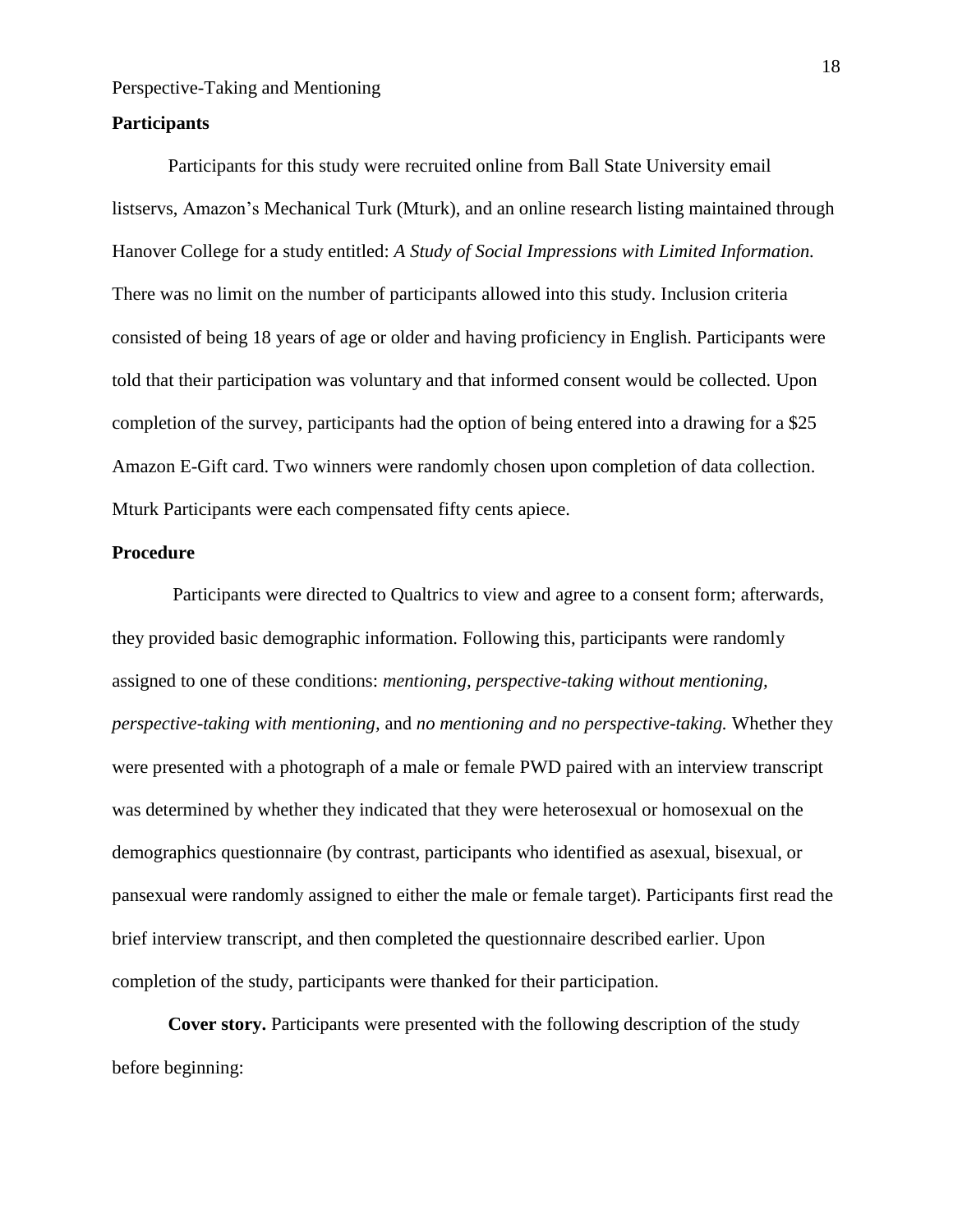The purpose of this study is to better understand social impressions and whether people agree and disagree about the likely traits and characteristics of a person about whom they have only learned a very small amount of information. After you have given your consent to participate, you will be asked to fill out basic demographic information. You will then be randomly assigned an interview transcript to read about someone's cultural background or life experience. Once you have read the interview, you will be asked to complete a brief questionnaire about the person. In total, this study will take approximately 20-30 minutes to complete*.*

In reality, each participant read the same interview involving a person who has paraplegia.

**Perspective-taking conditions***.* Participants were instructed to take the perspective of the PWD being interviewed in the following way: "*Now that you have read the transcript, please take approximately 5 minutes to write a short narrative describing the typical day in the life of Michael/Brittany in the box below. As you are writing, imagine what Michael/Brittany might be thinking, feeling, and experiencing as if you were him/her looking at the world through his/her eyes and as if you were in his/her shoes."* One could argue that the perspective-taking manipulation confounds both forms of perspective-taking: imagining-self and imagining other (e.g., Davis, et al., 1996; Davis et al., 2004) because it asks participants to imagine what Michael/Brittany might be thinking, but then also asks for participants to picture themselves in their shoes. This possible confound was overlooked in the study design; however, as cited earlier, there is at least some evidence to suggest that the two forms of perspective-taking have similar outcomes, which reduces concern about how this might have impacted the results. Also, depending on condition, the language was made to be consistent with whether participants were viewing a male or female target*.* These instructions were partially adapted from a study by Todd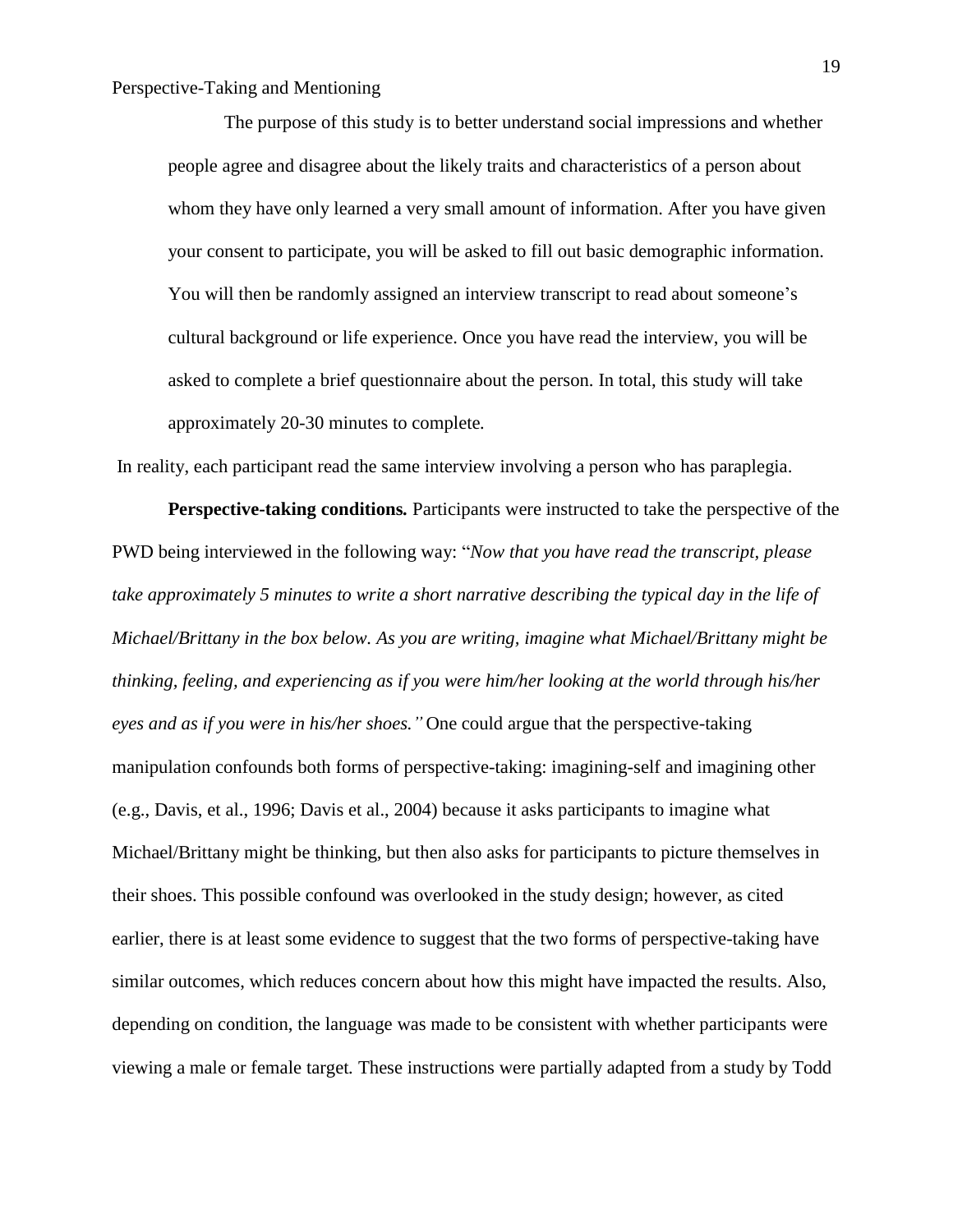et al. (2012): "*vividly imagine what the target person might be thinking, feeling, and experiencing during the da*y" (p. 740). In part, these instructions were also drawn Galinsky and Moskowitz (2000): *"imagine a day in the life of this individual as if you were that person, looking at the world through his eyes and walking through the world in his shoes" (*p. 711) However, being that the PWD in the present study was confined to a wheelchair, the word "walking" was omitted.

**Mentioning conditions.** Participants in this condition saw a transcript where the PWD states, "*I am in a wheelchair because of this paralysis—I've had paraplegia since birth; it has its challenges, obviously, but nothing I can't get past."* In the *no mentioning* condition, the sentence was modified slightly*: "Life has its challenges, obviously, but nothing I can't get past*."

Manipulation checks were provided at the end of the questionnaire to ensure that participants noticed that the PWD mentioned having a disability: "*Did [name of the interviewee] mention having a disability in the interview?"* Possible answers were dichotomous: *yes/no.* There was also a check to ensure that participants did not unintentionally take the perspective of the person in this mentioning condition.

#### **Preliminary Analysis**

#### **Narratives and Manipulation Checks**

The content of participants' essays served as a manipulation check for perspective-taking. Two graduate students who were unaware of the experimental condition began coding the narratives for indicators of perspective-taking. A random sample of approximately 20% of narratives was selected using *SPSS 24 software.* These data were restructured so that condition labels were removed. These essays were then transferred to *Microsoft Excel 15* for easier coding.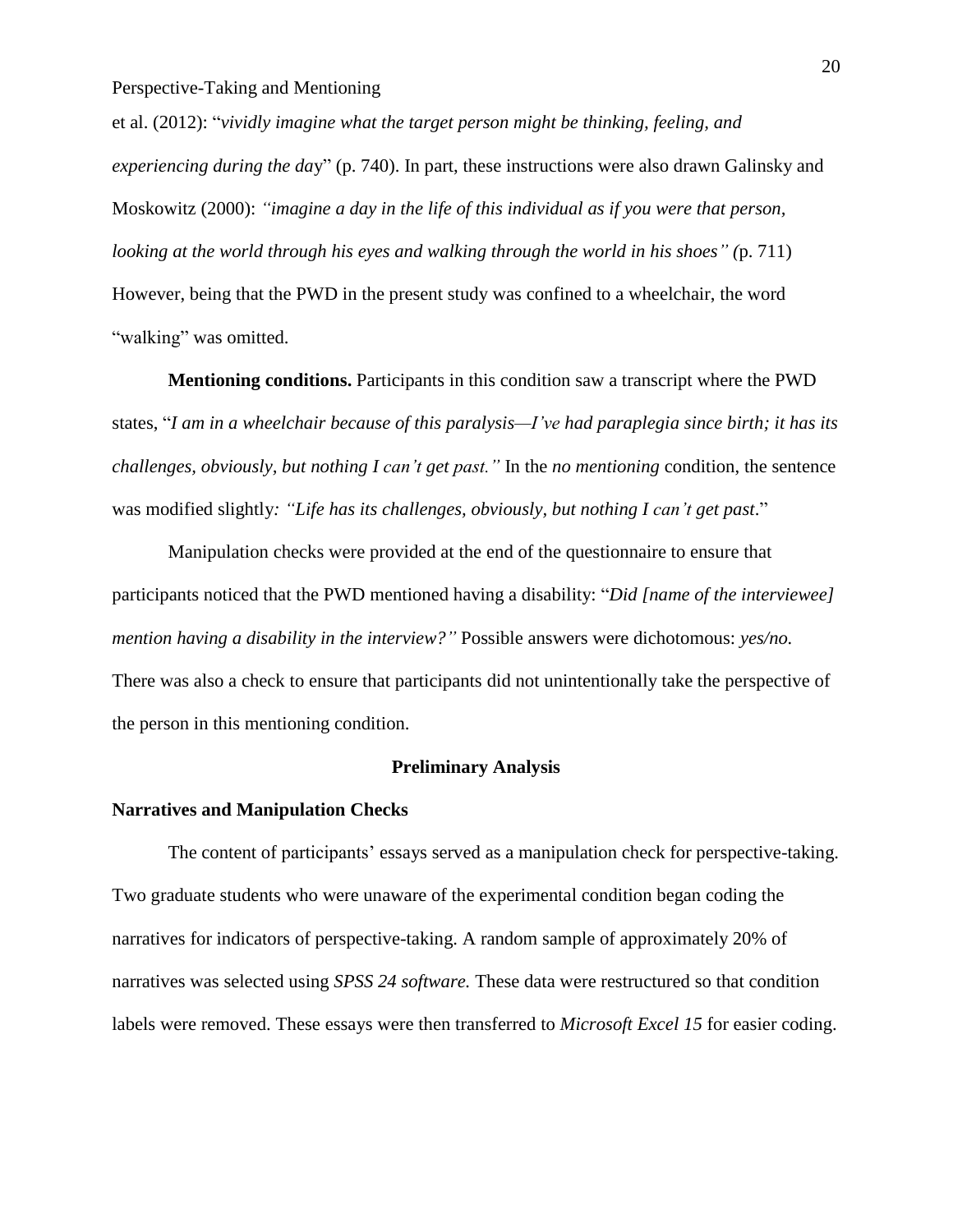Indicators of perspective-taking were based on whether narratives were written in the first person or if there were instances of mental state verbs as described earlier. In the first round, each verb was assigned 1 point. If participants wrote in the first person, an additional point was given. Interrater agreement was poor initially. One major concern was whether participants were truly perspective-taking or simply stating an observation from memory from having read the interview transcripts and whether this should count. Given that the transcripts already had Michael or Brittany describing some personality traits, as well as some other likes/dislikes, then participants might have been simply regurgitating the information.

To resolve the interrater disagreement, the following logic was applied: participants would likely have to use of the same information presented in the transcript in order to truly put themselves in the targets' shoes. Any references in the narratives that were also present in the transcript already (e.g., that Brittany loves dogs) were still deemed acceptable, but to qualify as perspective-taking, either 1.) first-person language or 2.) mental state verbs referring specifically to the target's state of mind had to be present.

Each appropriate mental state verb was counted as 1 point, and if participants wrote their narrative from the first-person perspective, they were given an additional point. While remaining unaware of the experimental condition, another 25% of narratives were randomly selected and the author of this paper coded them for perspective-taking along with one independent coder. Correcting the coding scheme in this way resulted in excellent interrater agreement (Cohen's K=.80). The author felt comfortable coding all of the narratives that remained while staying blind to condition.

The strength of the perspective-taking manipulation was determined by creating a new grouping variable. One group consisted of those who were assigned to any perspective-taking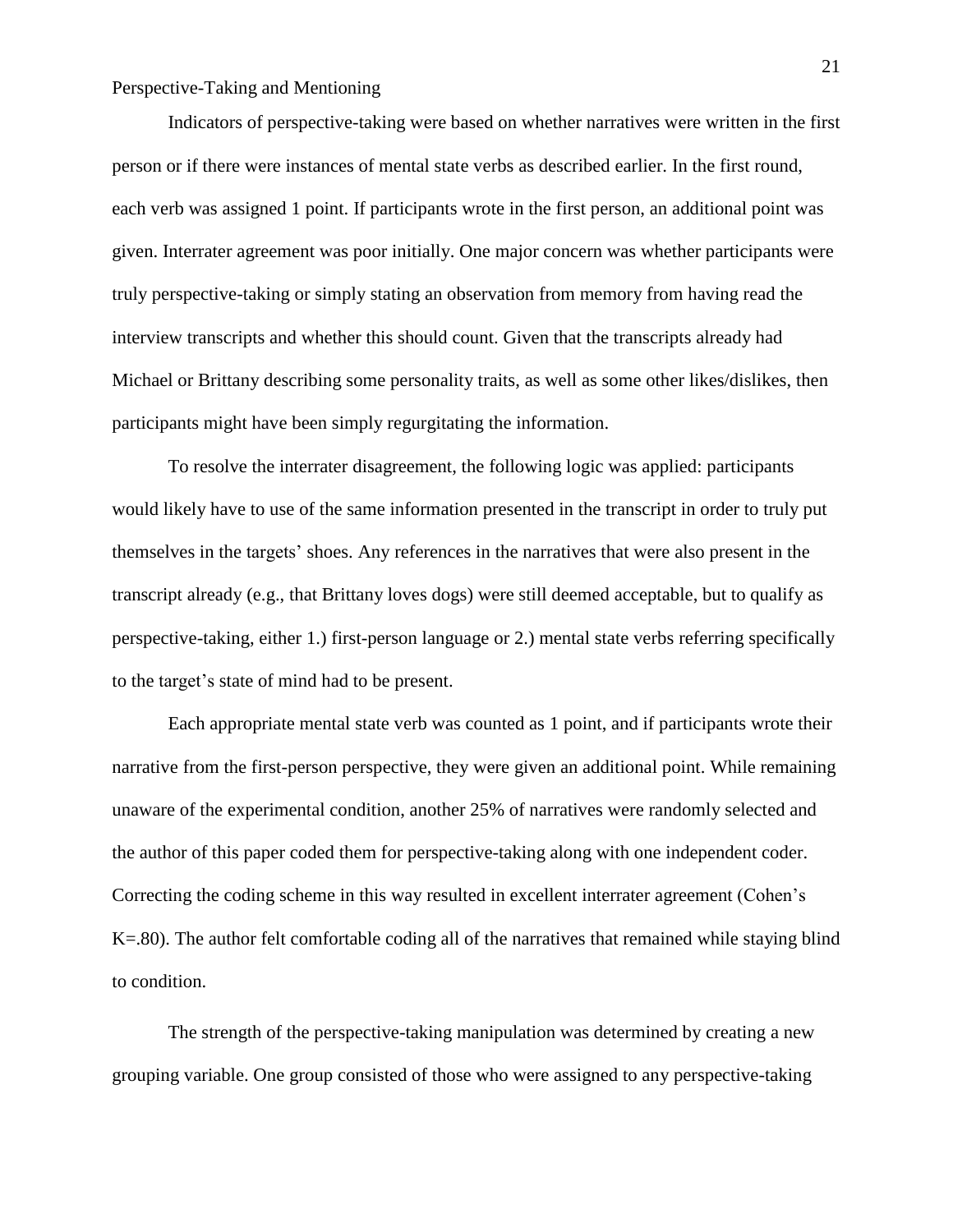condition, the other group consisted of the non-perspective-taking conditions. Perspective-taking count was used as the outcome variable. In the manner of Todd et al. (2016), a *t-test* showed that the narratives written in the perspective-taking conditions consisted of more perspective-taking instances ( $M = 2.14$ ,  $SD = 1.32$ ,  $n = 149$ ) than in the other conditions ( $M = .87$ ,  $SD = 1.12$ ,  $n =$ 238), and the effect size was large ( $d = 1.03$ ,  $p < .001$ ). There were violations of normality and outliers, but this was to be expected, given that some people had many counts of perspectivetaking while others had very few.

Many people  $(n = 118)$  were coded as having instances of perspective-taking even when they were not given the manipulation. Follow-up tests of age, gender (men vs. women were chosen because these were the two biggest groups), and country of residence (India vs. the United States were chosen because they were the two biggest groups) indicated that this other group of perspective-takers only differed from the control group on the country in which they resided,  $(X^2(1) = 4.21, p = .04)$ . These control group perspective takers were comprised of slightly more people from India 18.87%) and the U.S. (81.13%) compared to those in the control group who did not perspective take, (India =  $9.18\%$ , U.S. =  $90.82\%$ ). It is therefore possible that these participants differ in perspective-taking propensity at the cultural level. There is also the possibly that the manipulation-check and/or the manipulation itself was too imprecise. The present analysis therefore differentiated between these two groups of perspective-takers: experimental perspective-takers and non-experimental perspective-takers (hereby referred to as NEPTs for convenience).

#### **Exploratory Factor Analysis**

Attempts to locate studies that both employed the RAS (Campbell, 1999) and examined its factor structure were unsuccessful. Therefore, because the RAS has—to the best of the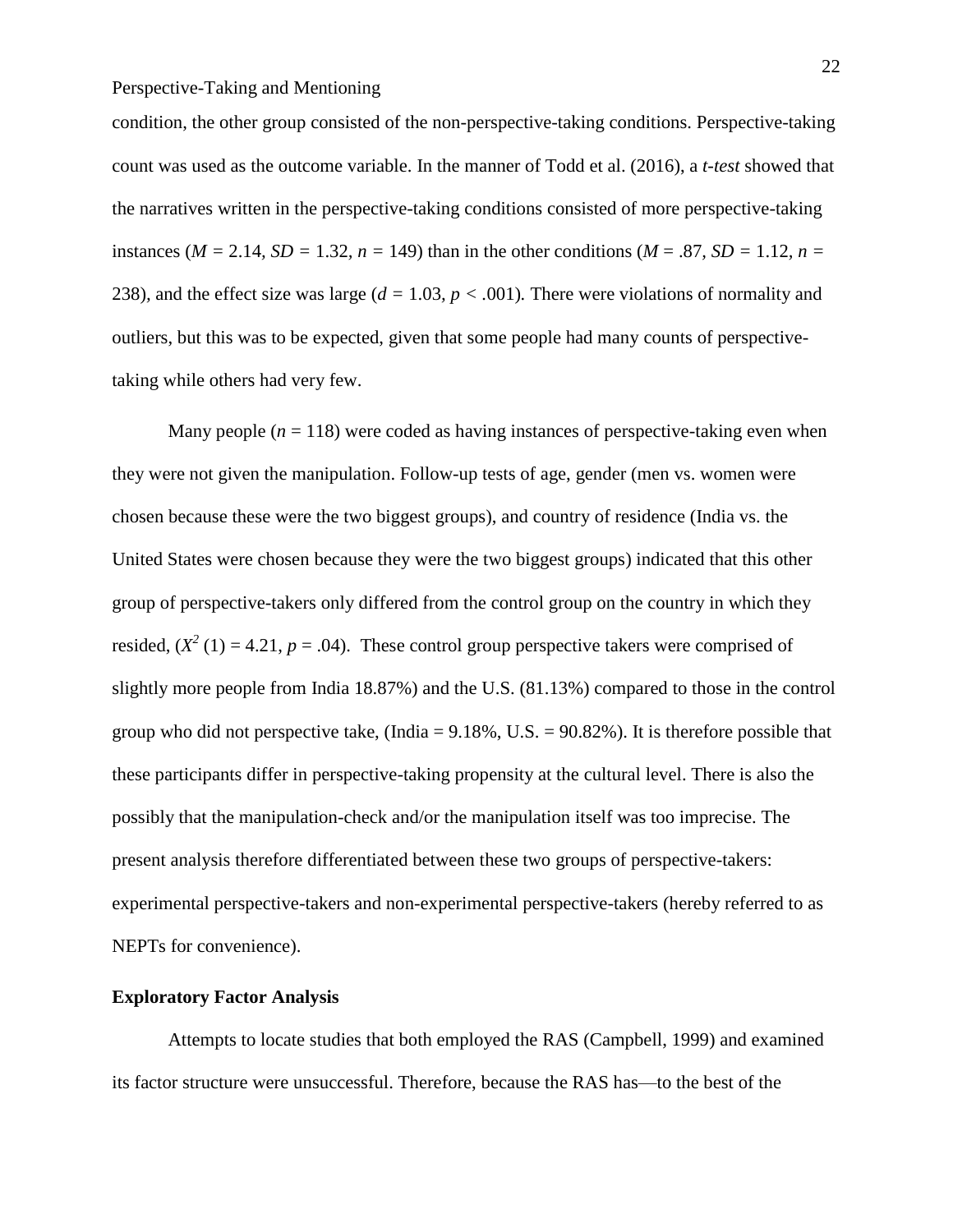author's knowledge—not been well-vetted, and because the scale was adapted for the present study to include sexual attraction/desirability items, an *Exploratory Factor Analysis* (EFA) was conducted to determine the underlying factor structure. To determine the number of factors to extract, the following analyses were performed in *R Studio 1.0* software: scree plot, parallel analysis, residual correlations, optimal coordinates and acceleration analyses. A factor solution between one-and-three was deemed likely for all 10 different scale items.

Different combinations of rotations and extractions were used to determine the underlying factor structure. Because the factors were correlated, *Principal Axis Factoring (PAF)* with *Promax* and *Direct Oblimin* rotations were each used to assess one, two, and three factor models. Items loading  $\geq 0.3$  on one factor was the criterion chosen to identify simple structure. Considering the overall theme of the EFAs, Table 1 shows that one factor accounts for about 64% of the variance in the responses to all 10 items. An additional 11% of the variance was explained by adding a second factor. The presence of a third factor would account for a total of 81% of the variance in item responses, which was not substantial enough to warrant a threefactor model. A two-factor solution would be reasonable considering the two dependent measures used in the present study.

Further inspection of the factor loadings, however, raised some concerns. The EFAs revealed a pattern such that 6 of the 10 items (3 for sexual desirability and 3 for romantic desirability) tended to load on a single factor. Two items were problematic because they appeared to cross load or simply load on an unexpected factor. One set of factor loadings are presented in Table 1 and reflect a similar trend across the different extraction and rotation types described above. In retrospect, item 4, "*How would you feel about yourself if you were having sex with Michael?"* and especially item 5, "*How do you think your friends would feel about you*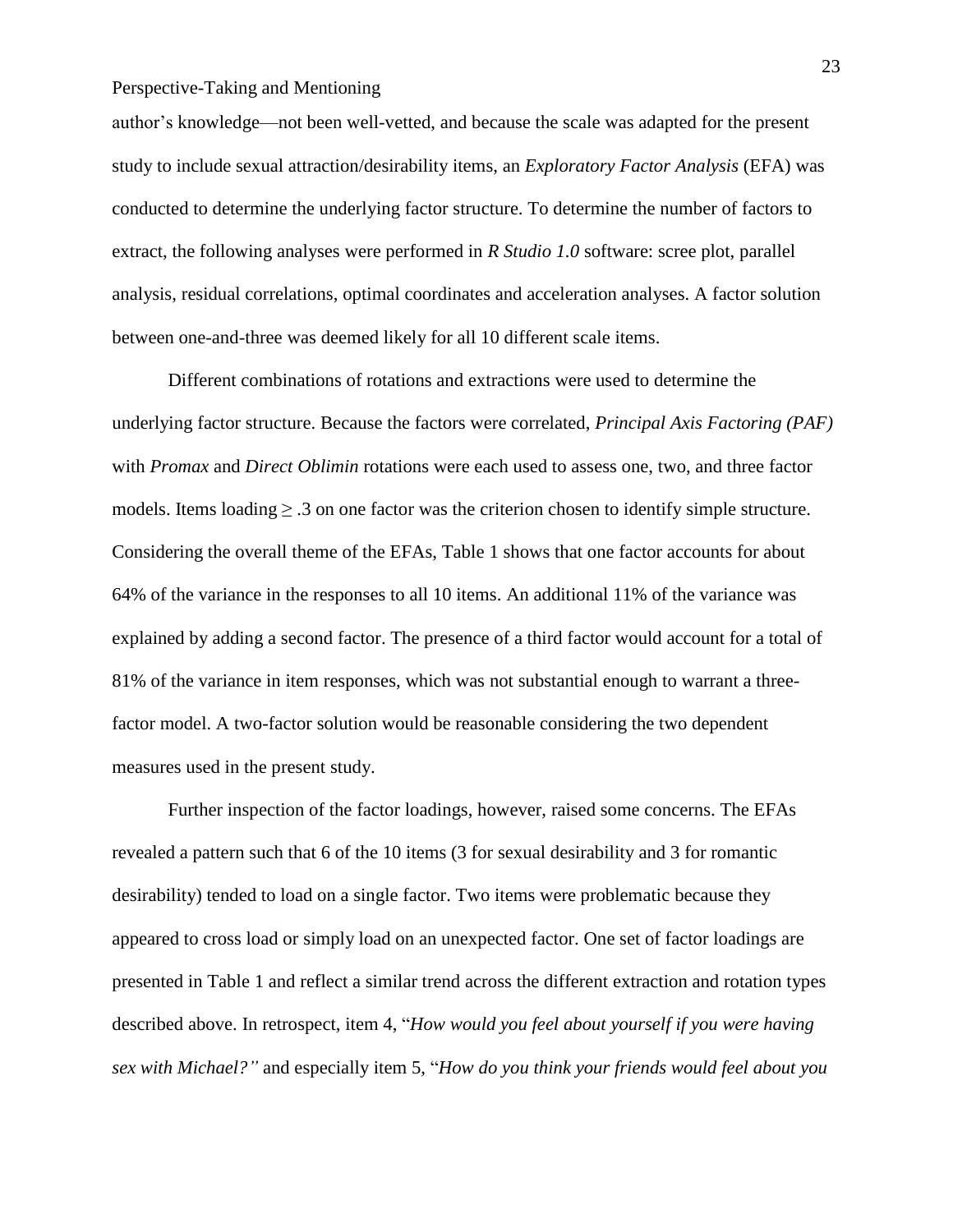*if you were having sex with Michael?"* may not have adequately addressed the hypotheses of the current study, even if they happen to be subscales/components of the same construct. Conceivably, how one feels about having sex with a target person may not necessarily be telling of the target's sexual appeal to the observer. Furthermore, what a person's friends think of his/her romantic involvement with a target person may or may not speak to the target's actual romantic or sexual attractiveness in the eyes of the participant, which was the purpose of the present study.

Given that the romantic items and sexual items, which were created by merely modifying the wording of the romantic attraction items collapse onto a shared factor and that the correlation between romantic and sexual desirability variables was reasonably high (*r = .*84*),* it was deemed reasonable to create a composite variable. This variable consisted of the three romantic and the three sexual desirability items that all loaded together on one factor. The minimum score possible was 6 while the maximum score was 42.

#### **Results**

The reliability estimates were excellent for the composite measure of romantic desirability ( $\omega$ =.964;  $\alpha$  = .962). From the initial overall sample ( $N = 530$ ), 143 participants were excluded from further analysis for the following reasons: A.) being in one of the perspectivetaking conditions but failing the perspective-taking manipulation check (i.e., receiving a coding score of zero), B.) being in one of the mentioning conditions but failing the mentioning manipulation checks (i.e., reporting Michael/Brittany did not mention their disability when they did, or reporting that they did mention a disability when they did not), C.) either constructing incoherent narratives, using stories that were copied from the internet, or not completing narratives at all, D.) suggesting that Michael and Brittany were fictional characters  $(n = 2)$ , and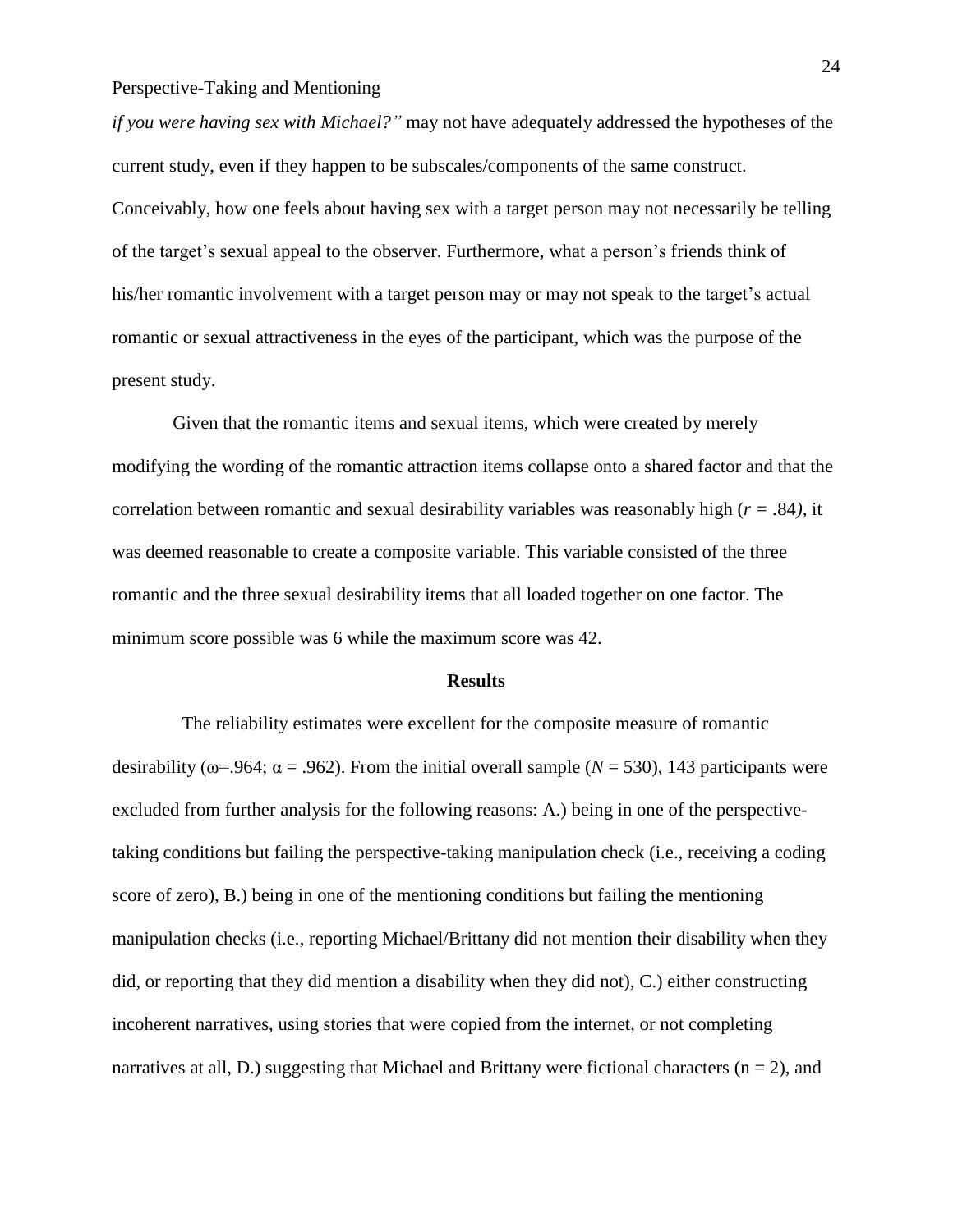finally, E). guessing a specific hypothesis of the study  $(n = 1)$ . The final sample ( $N = 387$  had an age range from 18-98 ( $M = 33.26$ ,  $SD = 12.91$ ). See Table 2 for more demographic information. After the exclusions, a one-way ANOVA was conducted to ensure ages were still equivalent across conditions. Univariate outliers were present for age, which was to be expected given the large age range in this study. A natural log transformation corrected for normality, and there were no significant differences across conditions with respect to age. However, Levene's test was not violated for assumption of equal error variances.

#### **Hypothesis 1-3**

**Experimental perspective-takers.** To test whether perspective-taking and/or mentioning increases a PWD's romantic/sexual desirability, a 2 (experimental perspectivetakers: yes/no) x 2 (Mentioning: yes/no) x 2 (Target gender: man/woman) ANOVA was performed. Assumptions of scale of measurement, Levene's test of equal variances, independence, and normality were met. The interaction of perspective-taking and mentioning was nonsignificant at  $\alpha = 0.05$ , ( $p = 0.205$ ). The main effect for perspective-taking was not significant either ( $p = .759$ ). However, the main effect of mentioning the disability was significant,  $F(1, 379) = 4.65$ ,  $p = .032$ , partial  $\eta^2 = .012$ ). When the target mentioned his or her disability, he or she was perceived as less desirable (*M* = 22.88*, SD =*10.34) compared to when the disability was not mentioned ( $M = 24.08$ ,  $SD = 10.02$ ). Table 3 presents the means and standard deviations of romantic/sexual desirability in each of the experimental conditions.

There was a significant main effect of gender of target,  $F(1, 379) = 19.61$ ,  $p < .001$ , partial  $\eta^2$  = .049), such that Brittany was rated more romantically desirable than Michael (*M* = 25.84,  $SD = 10.36$  and  $M = 21.06$ ,  $SD = 9.74$ , respectively). When a measure of social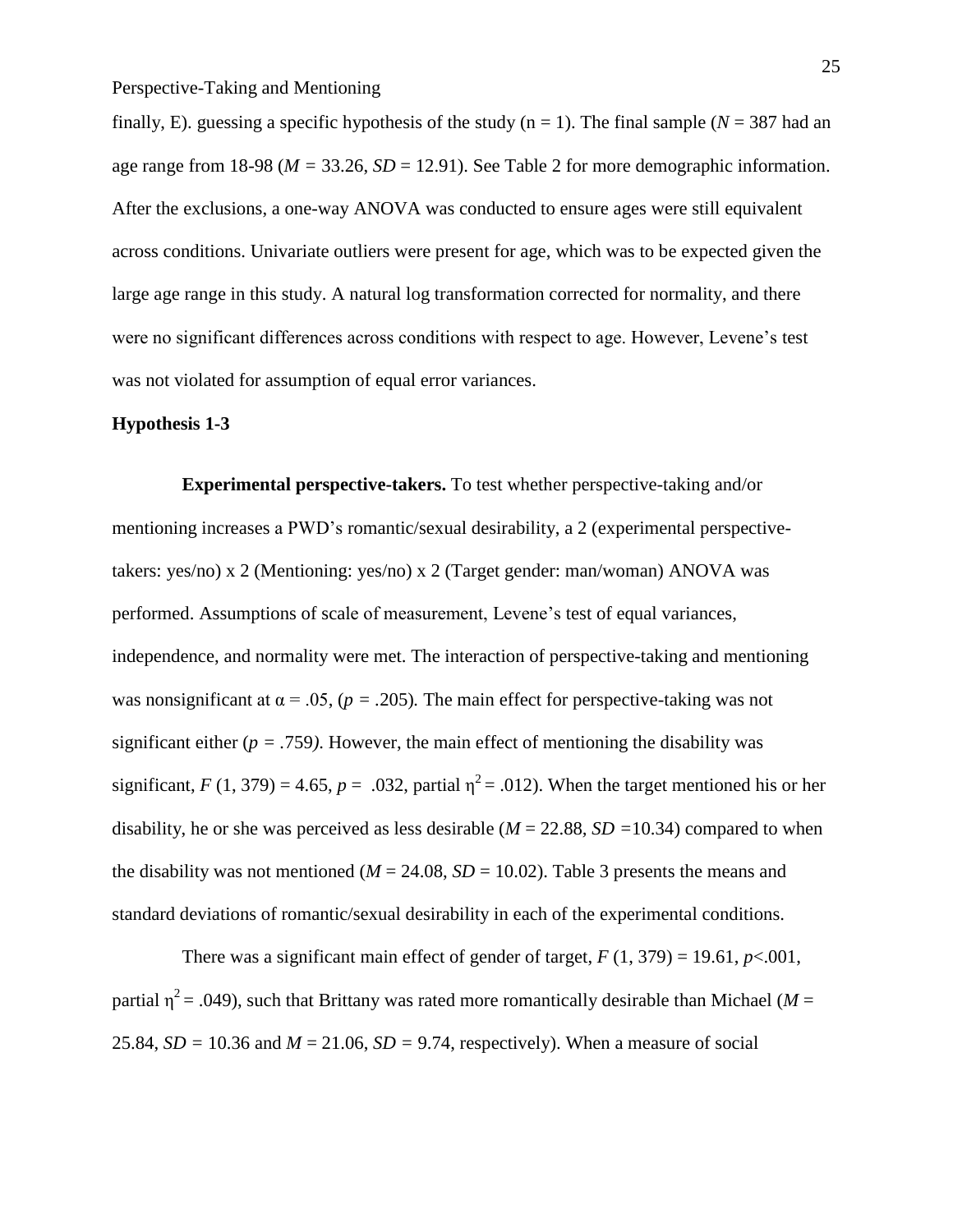desirability (Stöber, 2001) was added to the model as a covariate, the results were nearly identical to those above, except mentioning of the disability was no longer significant,  $p = .054$ ).

The next analysis was to determine whether self-esteem moderated the relationship between experimental perspective-takers and finding a PWD romantically desirable. To accomplish this, self-esteem, as a continuous variable, was first entered as a covariate into the same ANOVA model as the first analysis, but a custom model was created to make the interaction term between self-esteem and perspective-taking. Self-esteem was not significant as a moderator of perspective-taking,  $F(1, 383) = .047$ ,  $p = .829$ .

In sum, hypothesis 1-3 were unsupported. Mentioning was significant, but opposite of the predicted direction, having a negative effect on romantic desirability ratings; however, the effect size was small. Perspective-taking and the combined perspective-taking and mentioning conditions did not significantly affect a PWD's desirability in the eyes of participants. There was an effect of target gender, though, with Brittany perceived as more desirable overall as a romantic partner compared to Michael. The effect for this gender result was medium in size. Table 4 shows romantic/sexual desirability ratings by all conditions. Most values are close to the midpoint.

#### **Hypothesis 4**

Participants' responses to the item*, "Do you have any experience interacting with other people with physical disabilities, such as at a school, in the workplace, or in your family?"* were coded by the author. Those who reported currently or previously having had a coworker, clients in a clinical setting, friends, students, boyfriends/girlfriends with disabilities were coded as 1, whereas those who suggested or implied they had never had an encounter with people with disabilities, or reported only brief interactions, such as simply seeing PWDs around their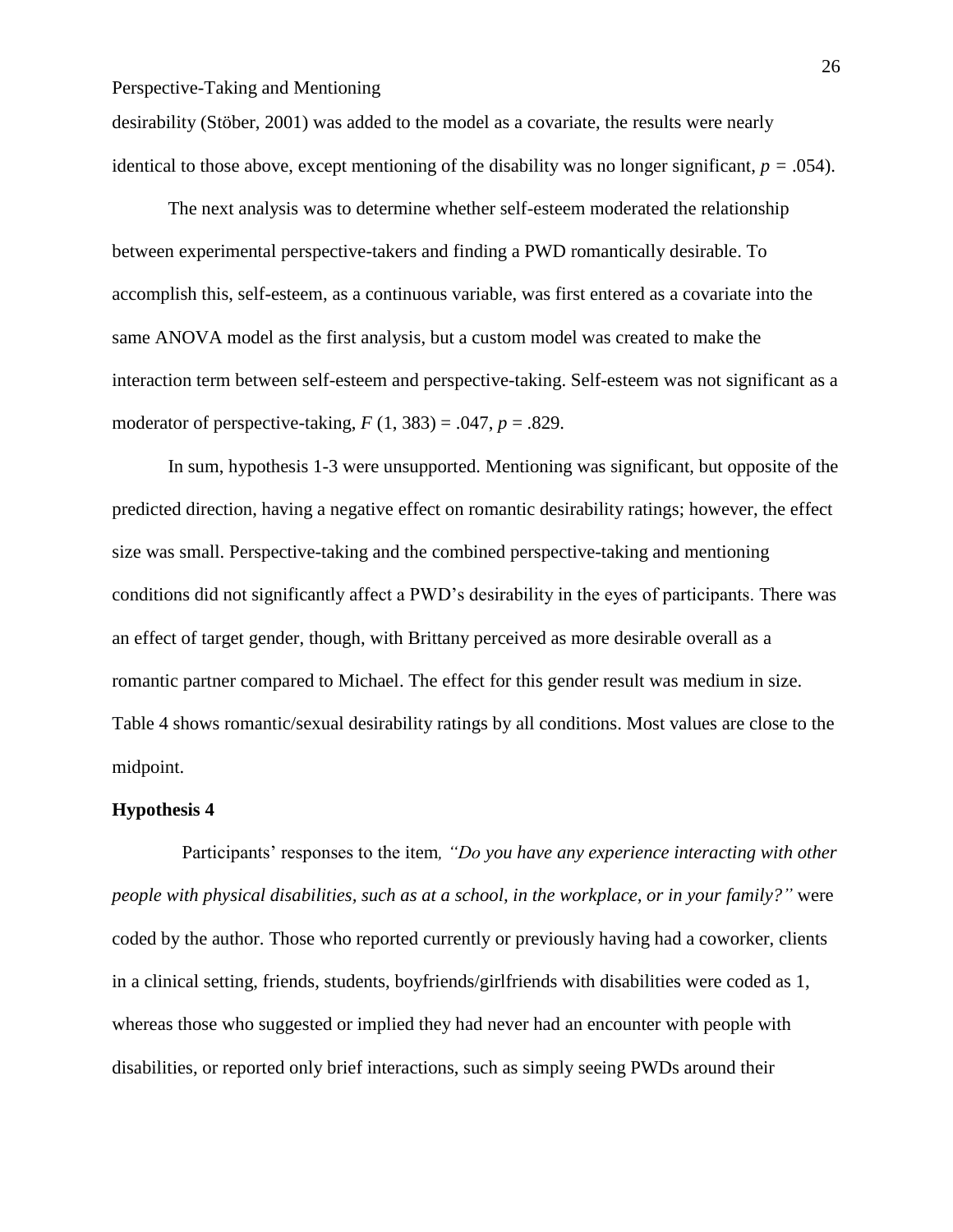apartment complex, but otherwise having no ongoing interaction were coded as 0. An independent samples t-test revealed that participants who had disability interaction experience with PWDs were no different in their romantic/sexual attraction to them compared to participants who did not have such experience. Hypothesis 4 was therefore not supported.

**Non-Experimental Perspective-takers.** To analyze potential effects for the nonexperimental perspective-takers (NEPTs), a separate analysis was preformed identical to the previous ones, except, that a new grouping variable was coded as follows that differentiated NEPTs from those in the other conditions:  $1 =$  experimental perspective-takers,  $0 =$  control participants,  $2 = NEPTs$ . The NEPTs did not significantly differ from the experimental group or control perspective-takers in any of the tests.

#### **Exploratory analyses**

First, an exploratory analysis of whether gender of participant moderated the effects of perspective-taking and/or mentioning was performed. This involved a 2 (perspective-taking: yes/no) x 2 (mentioning: yes/no) x 2 (gender of participants: men/women) ANOVA. Results showed that only the main effect of gender of participant was significant,  $F(1, 354) = 37.59$  $p$ <.001, partial  $\eta^2$  = .096. Gender of the participant did not interact with perspective-taking or mentioning, or perspective-taking and mentioning combined. Self-identified male participants tended to rate their target higher on romantic/sexual desirability (*M =* 27.24*, SD =* 9.58) than self-identified female participants (*M =* 20.76*, SD =* 9.59). Gender of the participant also did not interact with perspective-taking, mentioning, or both together among the NEPTs.

Second, since perspective-taking was coded by counting the number of instances of mental state language or first-person language, it was possible to test whether the number of instances correlated with the romantic/sexual desirability measure. There was a moderate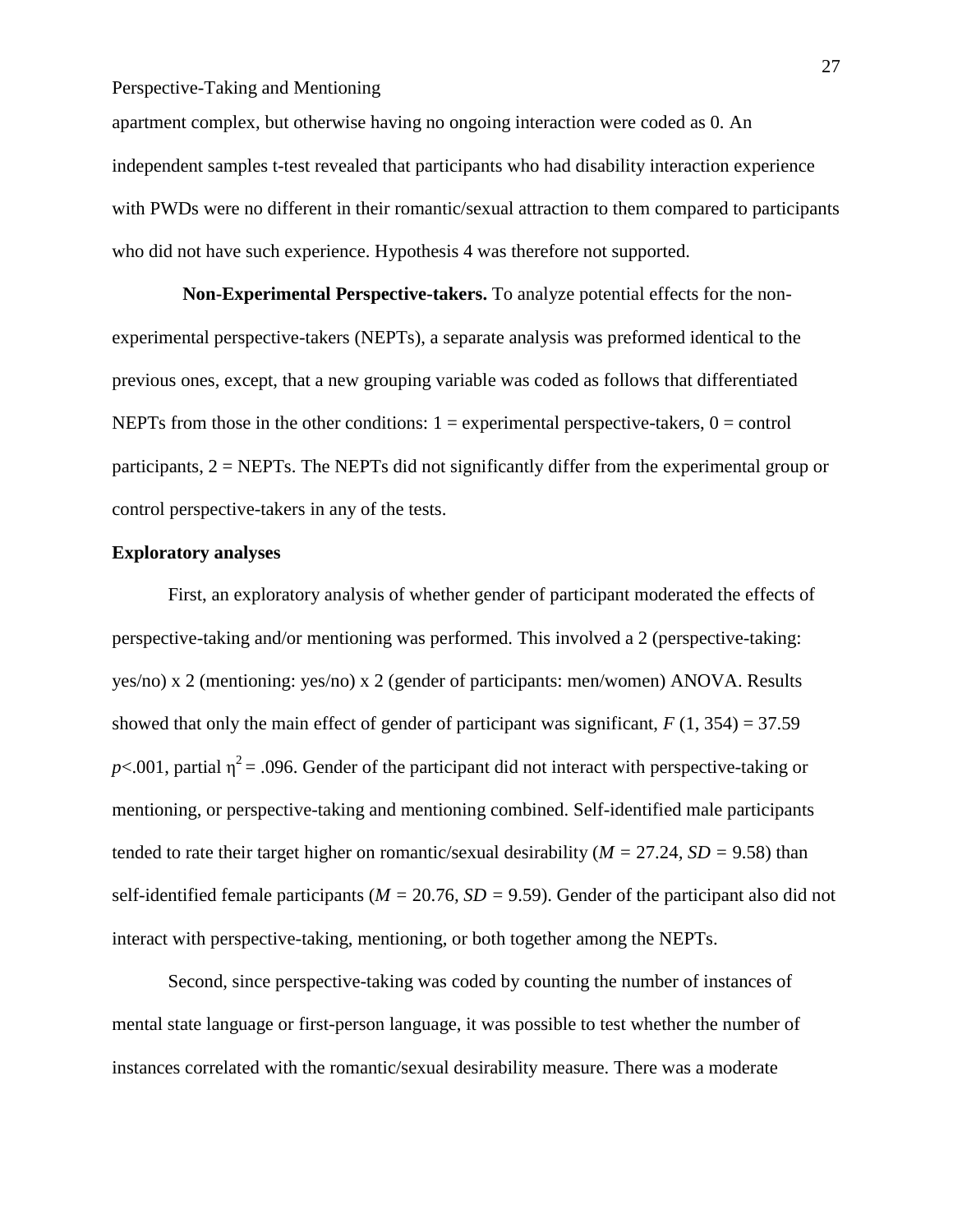positive correlation between these two variables, although it was not statistically significant (*r = .*62*, p = .*221)*.* Third*,* recall that the age range of the present sample was vast: 18-90. Some participants expressed concern about having romantic or sexual interest in someone who is not close to their own age. As an exploratory analysis, an age variable was created; those under the age of 30 were coded as 1 and those 30 or above were coded as 2. Results of an ANOVA showed no significant main effect of participant age for the experimental group, control group, or the NEPTs group; furthermore, age of participant did not moderate perspective-taking or mentioning or interact with target gender.

While disability experience alone did not significantly affect perceptions of the PWDs' sexual/romantic desirability, does perspective-taking or mentioning interact with disability experience? To explore this question, a 2 (perspective-taking: yes/no) x 2 (mentioning: yes/no) x 2 (disability interaction experience: yes/no) x 2 (gender of target: Michael/Brittany) ANOVA was performed, showing that only the significant three-way interaction between gender of target, perspective-taking, and disability interaction experience was significant, with a small effect size,  $F(1, 371) = 5.49$ ,  $p = .020$ , partial  $\eta^2 = .015$ . Social desirability as a covariate did not eliminate this effect. Tukey's Honest Significant Difference test was used in *R Studio 1.0* software to determine which levels of the three variables were statistically significant different, while controlling for type 1 error. The equality of variance assumption was met. Participants who rated Brittany, did not perspective-take, and had no experience interacting with PWDs rated her more desirable ( $M = 29.37$ ,  $SD = 9.57$ ) compared to both 1.) those who rated Michael, did not perspective-take, and had no experience interacting with PWDs ( $M = 20.14$ ,  $SD = 9.53$ , with 95% mean difference CIs [1.87, 12.90],  $p = .001$ ), as well as 2.) those who rated Michael, did not perspective take, and had experience interacting with PWDs ( $M = 22.04$ ,  $SD = 8.89$ , with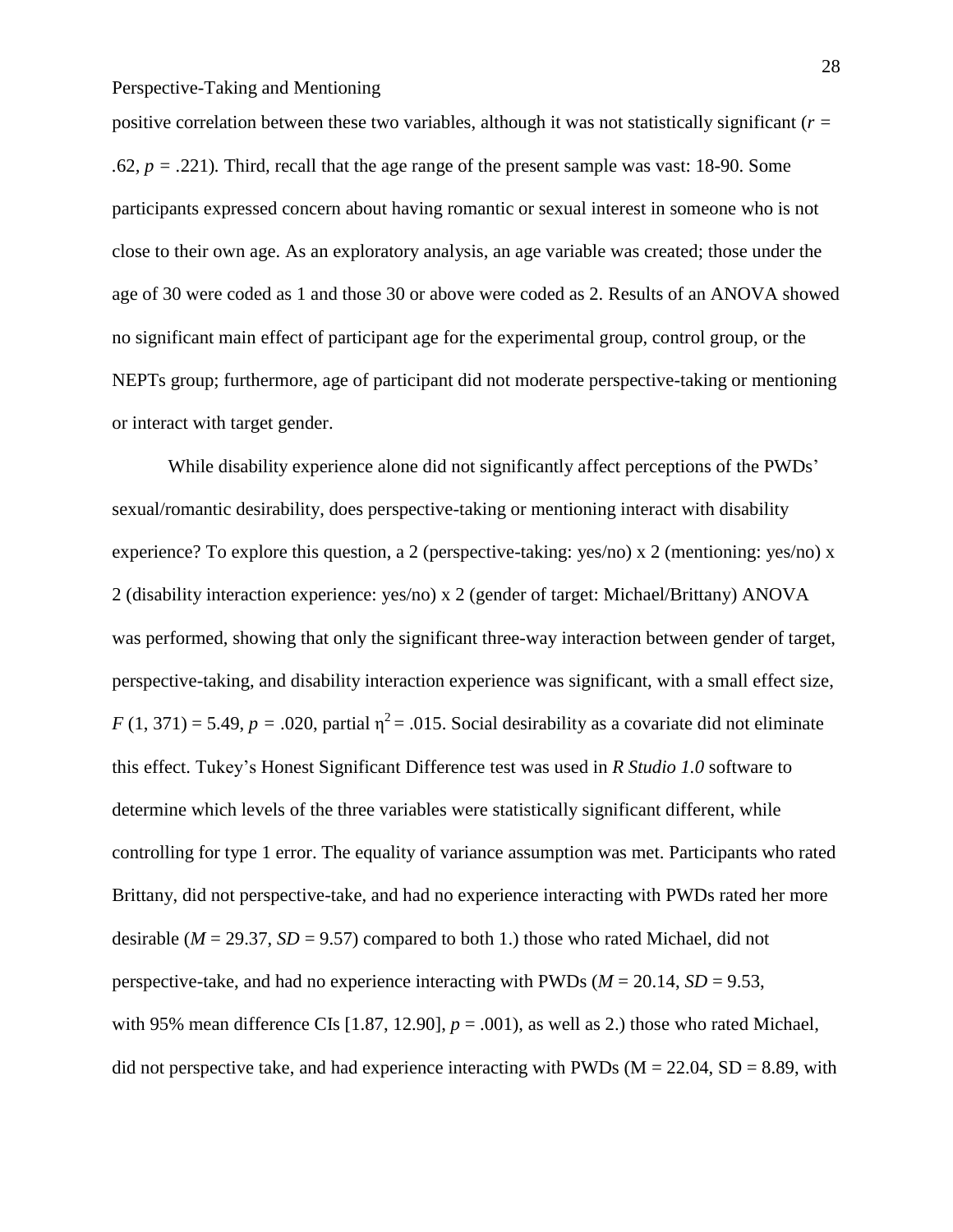95% CIs  $[1.77, 12.84]$ ,  $p = .001$ ). Finally, those who rated Brittany, did not perspective-take, and had no experience with PWDs rated her more romantically and sexually desirable (*M* = 29.37, *SD* = 9.57) than those who rated Michael, engaged in perspective-taking, and also had experience interacting with PWDs ( $M = 21.46$ , SD = 9.72, with 95% CIs [1.38, 13.83,  $p = .005$ ). No other comparisons were statistically significant. The three-way interaction between the NEPTs variable, disability interaction experience, and gender of the target was not significant.

#### **Discussion**

This study investigated whether taking the perspective of someone with an observable physical disability and/or hearing a PWD mention his/her disability would increase dating desirability. Despite numerous studies showing that perspective-taking is a powerful mechanism to reduce stereotypes (for more review see Galinsky et al., 2005) and some studies showing that mentioning or labeling of a disability has positive consequences (e.g., Collins & Blood, 1990; Scior et al., 2013), the present findings did not generally reveal evidence that these strategies extend to increasing romantic/sexual attraction in any meaningful way towards people with disabilities. Participants who took the perspective of a woman (Brittany) or a man (Michael) with supposed paralysis did not differ from those who did not engage in this cognitive process with respect to their romantic feelings about the PWD. In addition, when Michael or Brittany mentioned the disability, they were not perceived to be more romantically or sexually attractive; rather, unexpectedly, there was a statistically significant reverse trend, such that mentioning the disability actually appeared to undermine romantic and sexual desirability. Disability interaction experience alone did not influence participants' romantic or sexual attraction to the targets, which is consistent with the previously mentioned findings that, cross-culturally, personal contact did not affect PWDs dating desirability (Chen et al., 2002). However, in the present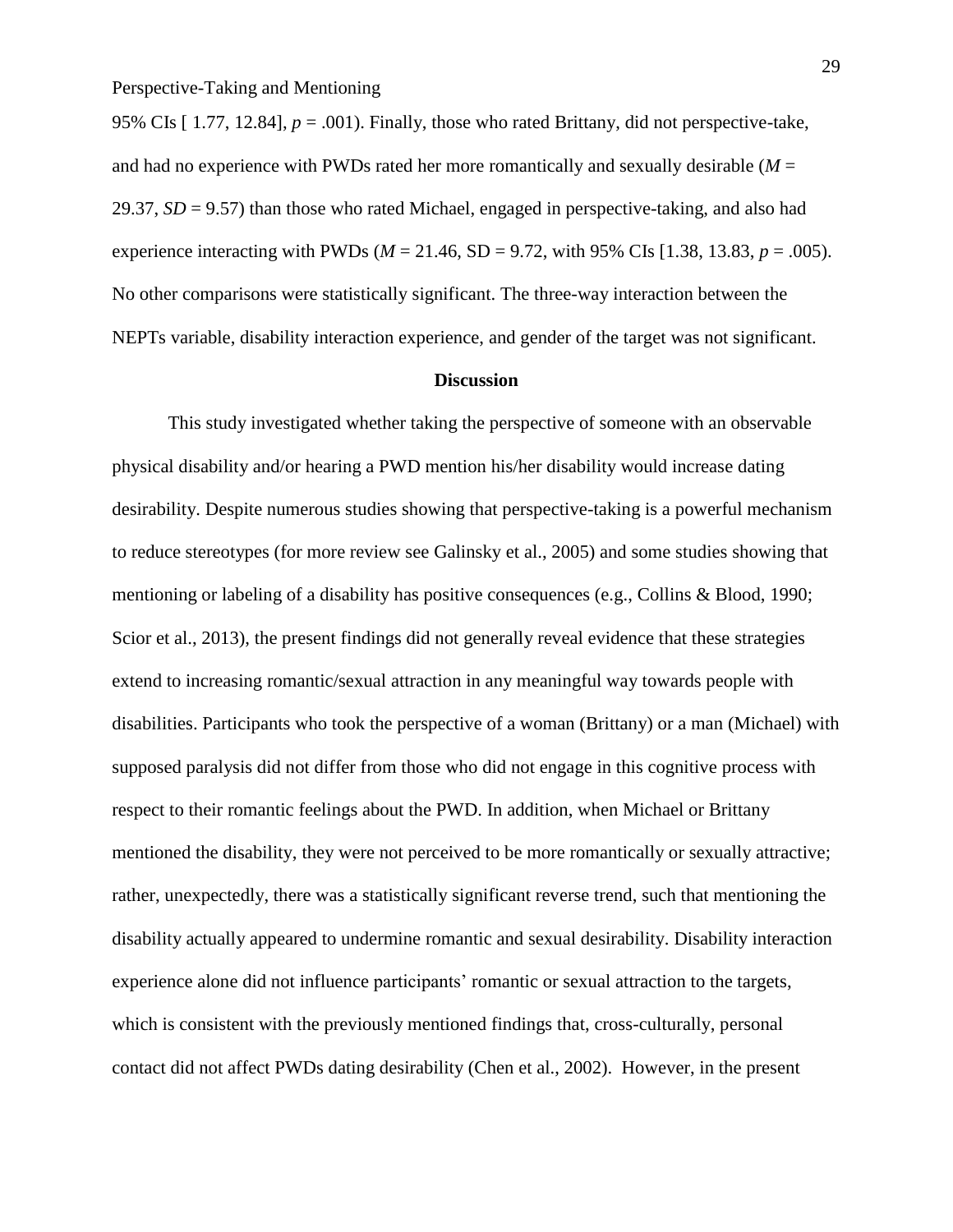study, there was a statistically significant interaction that emerged for perspective-takers with disability experience, depending on which target they viewed. Brittany was rated as simply more desirable than Michael overall. Michael was rated less romantically attractive even when people took his perspective and/or had prior experience interacting with PWDs. Nevertheless, the effect size was small and no significant effect was present when analyzing the NEPTs variable to differentiate experimental perspective-takers from people in the control group who engaged in perspective-taking.

Perspective-taking did not reach statistical significance in any other analyses, nor did having disability experience. Notably, gender differences in the literature that would explain this finding could not be found, as it has not typically been an important contributor to perspectivetaking's effects in many studies (e.g., Batson et al., 1997b; Dovidio et al. 2004; Galinsky & Ku, 2004; Galinsky et al. 2008; Ku et al. 2010; Todd et al. 2012). In the few cases where gender differences have been reported, it has been women who either had greater overlap with the target (Davis, et al. (1996) or who scored higher on differences in perspective-taking (Barr, 2013) or empathy (Vorauer & Sasaki, 2009) than men. Galinsky et al. (2008) found that gender was not a significant predictor of a successful deal in mixed-dyad negotiation situations where perspectivetaking took place. All the results presented in the current study must be taken with caution and should therefore be replicated before firm conclusions are drawn.

#### **Limitations**

It is possible that the manipulations used in the present study were adequate and that perspective-taking and mentioning simply are not a very strong way of increasing the romantic or sexual desirability of PWDs. However, it is also possible that the non-significant or weak findings are attributable to poor manipulations and the nature of the stimuli used. Recall that

30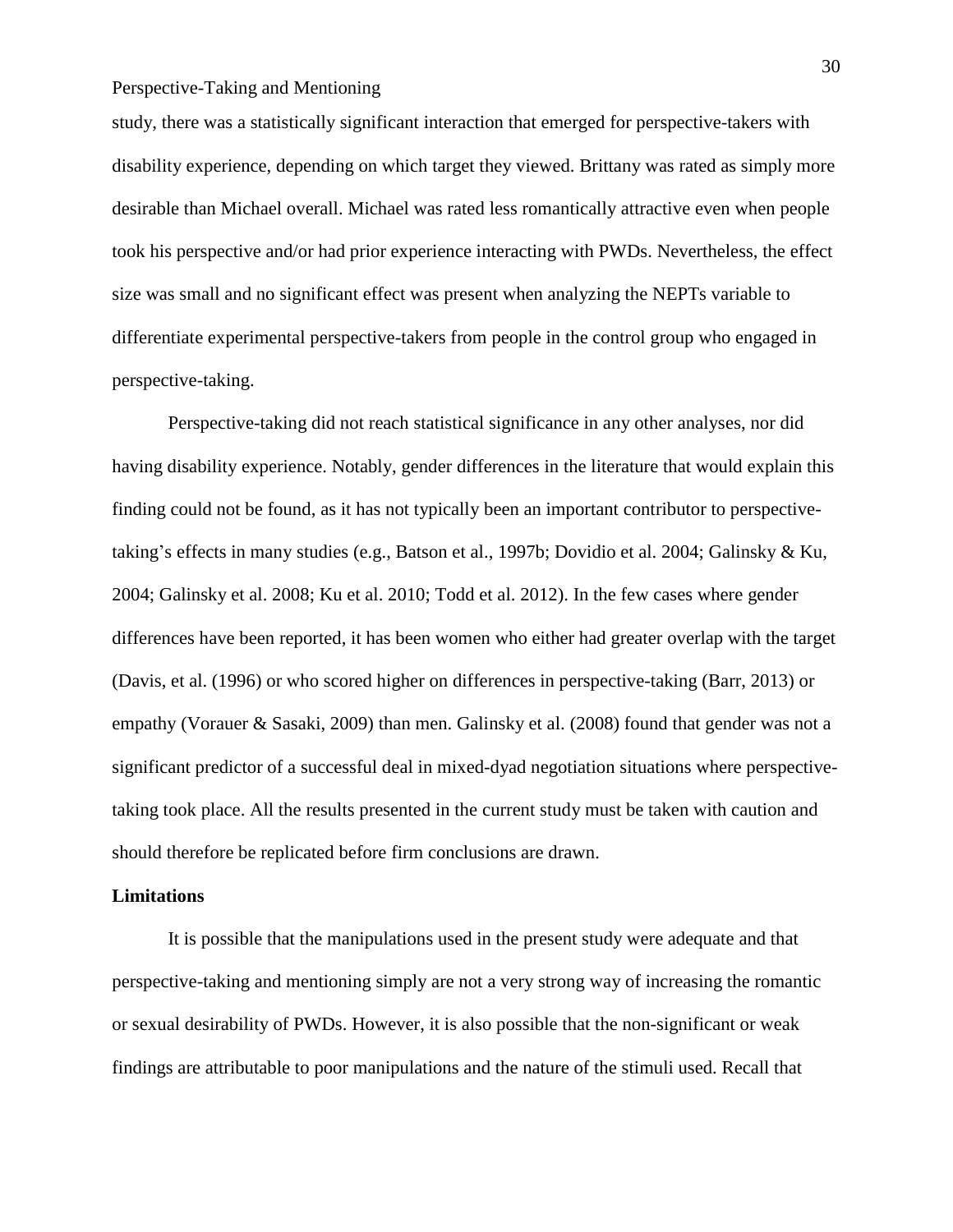either first-person language or mental state verbs were used as evidence for perspective-taking. Many of the participants in the present study who used mental state terms in their narratives were probably simply describing what they knew about the targets from the written transcripts, using mental state verbs where appropriate to state what the target might feel or think; however, they may have done so without fully or sufficiently switching their perspective to that of the target's or envisioning themselves as the target. Thus, while the manipulation check was successful, the criteria used for perspective-taking could have been stronger. While there was an interaction between having disability experience, target gender and perspective-taking, more research is needed to understand whether this was due to the manipulation working or if this can be explained by some other effect entirely.

Interestingly, only 31 responders in the perspective-taking conditions spontaneously used first-person language, thus this could not be the sole criteria used for coding. However, this may have been the preferred approach to use had there been more participants who did so. A look at Appendix E should give readers the impression that the narratives that use first-person language are qualitatively different from the narratives that use a third-person perspective. In the former, the participant explicitly adopted the perspective of the target in a self-as-other manner. The latter narrative style seems reminiscent of someone memorizing minute details of the interview transcript to describe the target, rather than putting him- or herself in Michael or Brittany's shoes. Additional evidence of manipulation weakness was discovered in exploratory, post-hoc analyses, which suggested that both experimental perspective-takers and NEPTs did not rate the targets lower on known disability stereotypes compared to those in control conditions. This seemingly contradicts numerous previous studies showing that perspective-taking has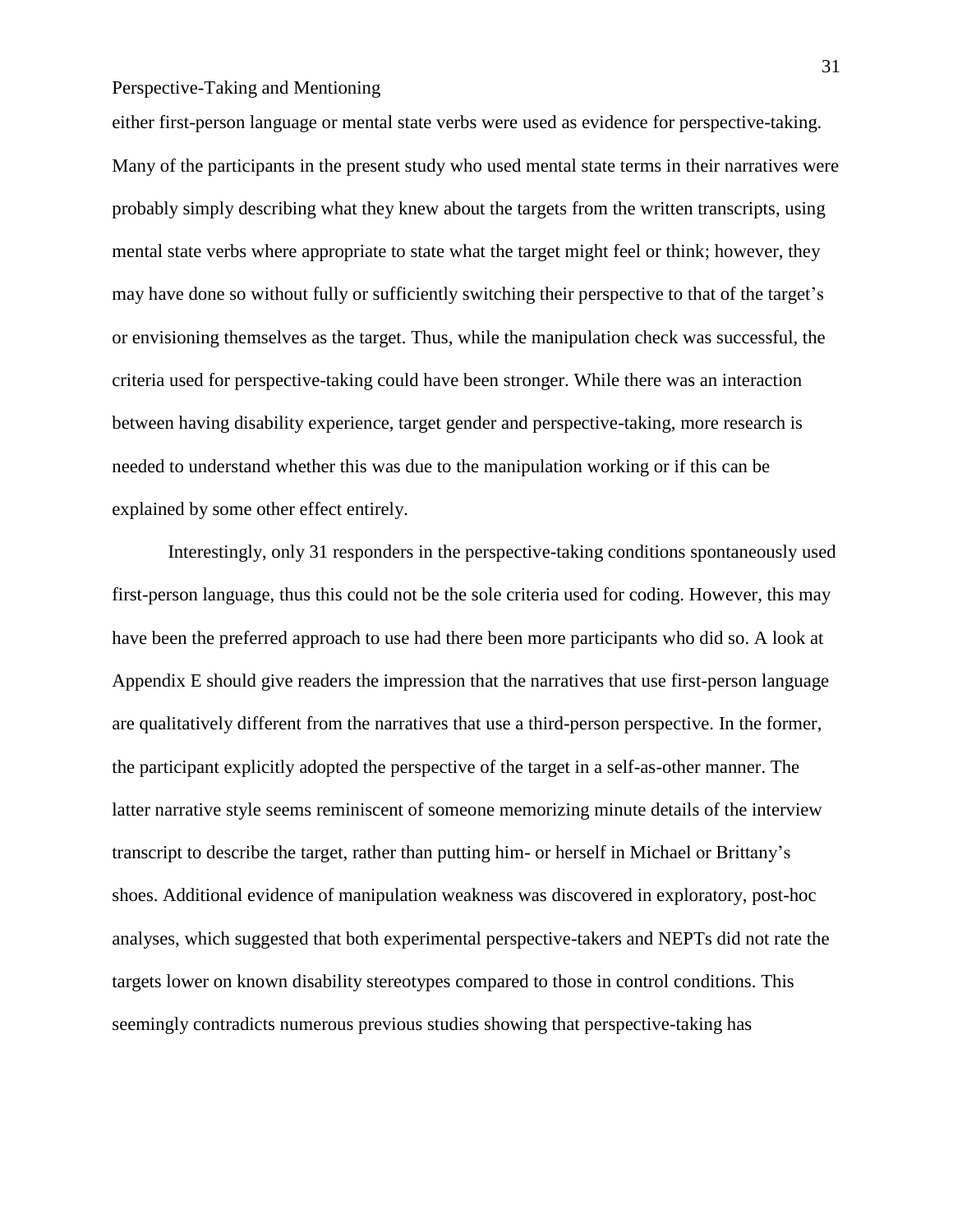stereotype/prejudice reduction abilities. Perspective-taking was therefore probably not adequately induced in this study.

Casual interview transcripts with an accompanying photo may not have been the best choice of stimuli. Mentioning had a significant main effect in the direction opposite of what was predicted. A simple explanation might be that when participants learned that Michael or Brittany were in the wheelchair because of paraplegia, this caused them to rate them less romantically and sexually desirable because this kind of disability could have been a turn-off for them. In the control condition, participants were not aware of the severity of the disability. It was cited earlier that the more severe a disability is, the more likely people are to be single (Taleporos & McCabe, 2003), which points to another limitation: different disabilities types should have been considered. Nevertheless, the negative effect on romantic desirability was small in the present study and disappeared when social desirability was added as a covariate; as such, the practical implications of this finding are probably minimal, but deserving of further research.

Moreover, participants might have felt like passive observers to the interview conversation rather than someone who needed to be actively engaged. There is some evidence to suggest that being the direct target of disclosure will induce more feelings of liking than being a passive observer (Collins & Miller, 1994). A generic measure of liking was not included in this study, therefore, that alternative possibility cannot be ruled out. A real-life interaction in which participants themselves were the targets of self-disclosure likely would have been even more engaging.

The present study could have also benefited from measuring feelings such as anger, pity, or other emotions in order to understand if and how both manipulations were working. However, in the instance of empathy and race, for example, researchers have claimed that "Empathizing

32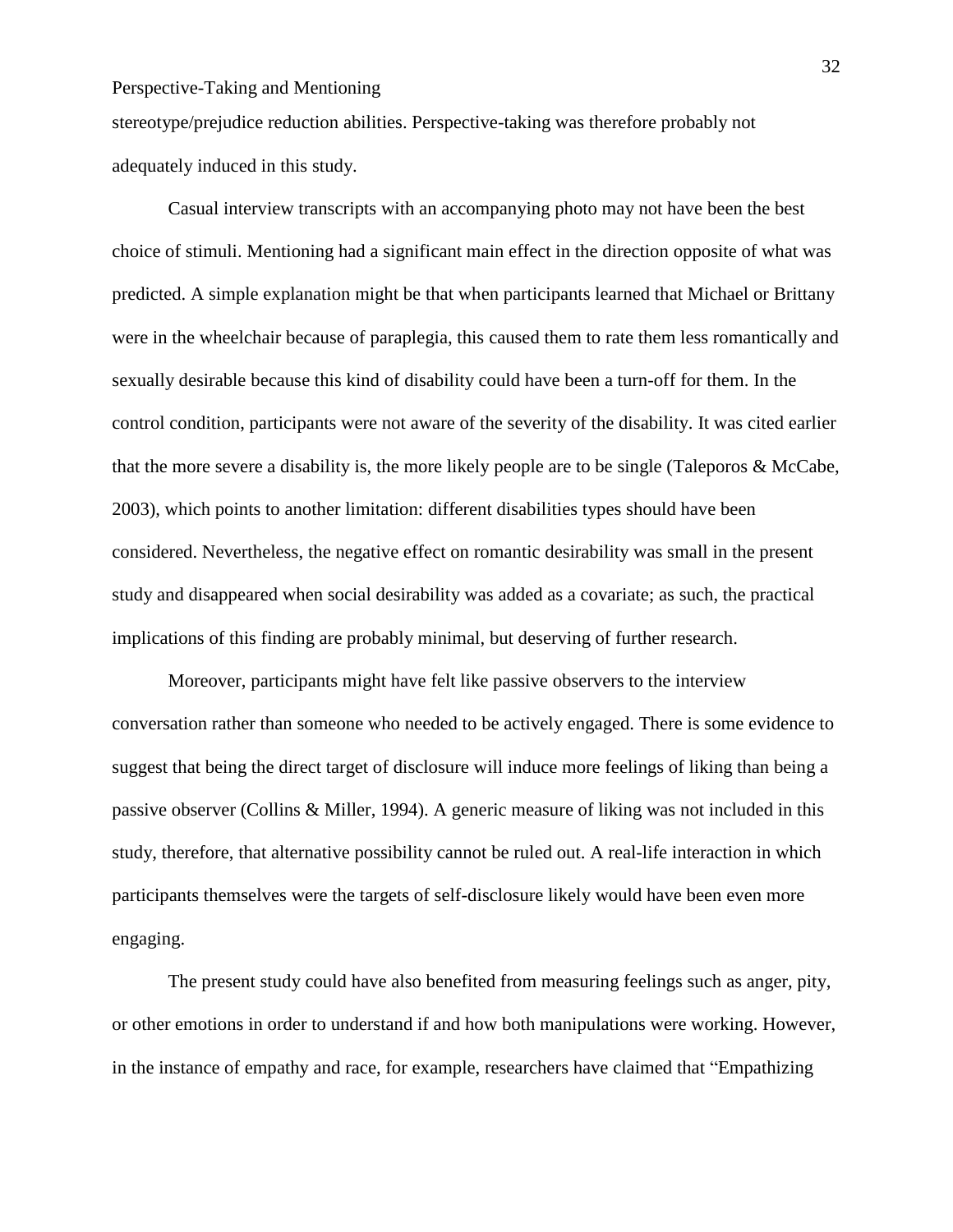with the victims' negative reactions may have interfered with the students' abilities to experience the more positive emotions (e.g., compassion, understanding) associated with reactive empathy" (Finlay & Stephan, 2000, p. 1732). Conceivably in a similar manner, various emotions elicited while taking the perspective of Michael or Brittany have thwarted any possible feelings of romantic or sexual attraction that the perspective-taking mechanism could have otherwise helped to facilitate.

The null findings may be at least partially explained by the failure to take account of marital status of the participants, or the target's responsibility for his or her condition. For example, some participants stated that the age difference was a turn-off for them. Personal responsibility for the target's condition was not made clear in the interview transcript and perspective-taking/empathy manipulations have been shown to be less effective when the target is perceived as responsible for the stigmatized condition (e.g., Batson et al., 1997a). The same can be said for mentioning (Hebl & Kleck, 2002). Participants in the present study were made to believe the target had been disabled with paraplegia since the age of 10, but it was not revealed whether the target was somehow responsible.

Culture and ethnicity may also be important factors to consider when studying perspective-taking, mentioning and romantic or sexual attraction. For example, Chen et al. (2002) found that American college students tended to perceive PWDs as more desirable as dating or marriage partners compared to students residing in Taiwan and Singapore, but students in Singapore had more positive attitudes towards dating and marrying PWDs than in Taiwan. Similarly, Man et al. (2006) found that PWDs were rated as more romantically attractive if they were of the same race as the raters.

33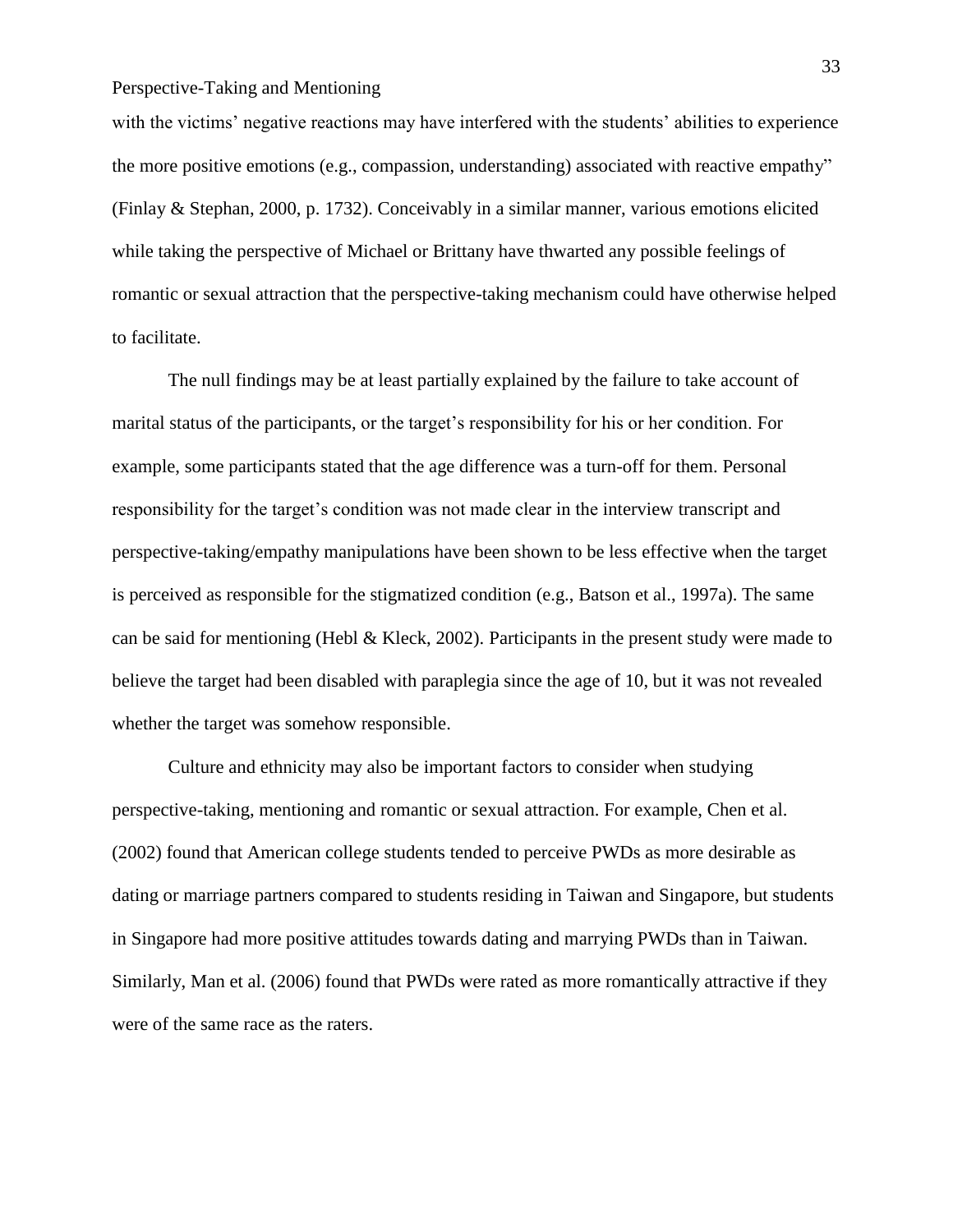In the present study, having participants answer questions about their desires to have sex with Brittany or Michael may have caught them off guard given that the preceding questions were about trait impressions about the target, although the cover story indicated that the goal was to understand the consensus about traits that targets possess. However, explicitly labeling the study as a dating desirability or a romantic attraction study could have led to social desirability responding, which may have been the case in previous studies of PWDs that used the RAS scale (see Man et al., 2006; Rojhan et al., 2008).

#### **Future Research**

Future researchers will likely want to further consider whether timing of disclosure and acknowledging a disability affects perceptions of romantic or sexual attractiveness. In job interview contexts, participants who were asked to evaluate job applicants being interviewed liked the applicants more, and thought they were worthier of being hired when disclosure of a nonvisible disability happened earlier as opposed to later in the interview (Roberts & Hoff Macan, 2008). Hebl and Skorinko (2005) demonstrated that acknowledging a disability (which was clearly visible) near the beginning of an interview, as opposed to the end, resulted in rating the target as more suitable to be hired compared to those who mentioned their disability later. Perceptions of the PWD's well-being explained this finding. Goodman's (2008) dissertation research showed that it is those with visible stigmas who might benefit socially from bringing up a visible stigma early; those whose stigma cannot be seen, though, are at a disadvantage when mentioning it early. Therefore, people with disabilities who have visible markers, such as being in a wheelchair, may also benefit from early disability disclosure or acknowledgement in cases where their romantic/sexual suitability as a romantic or sexual partner is being evaluated.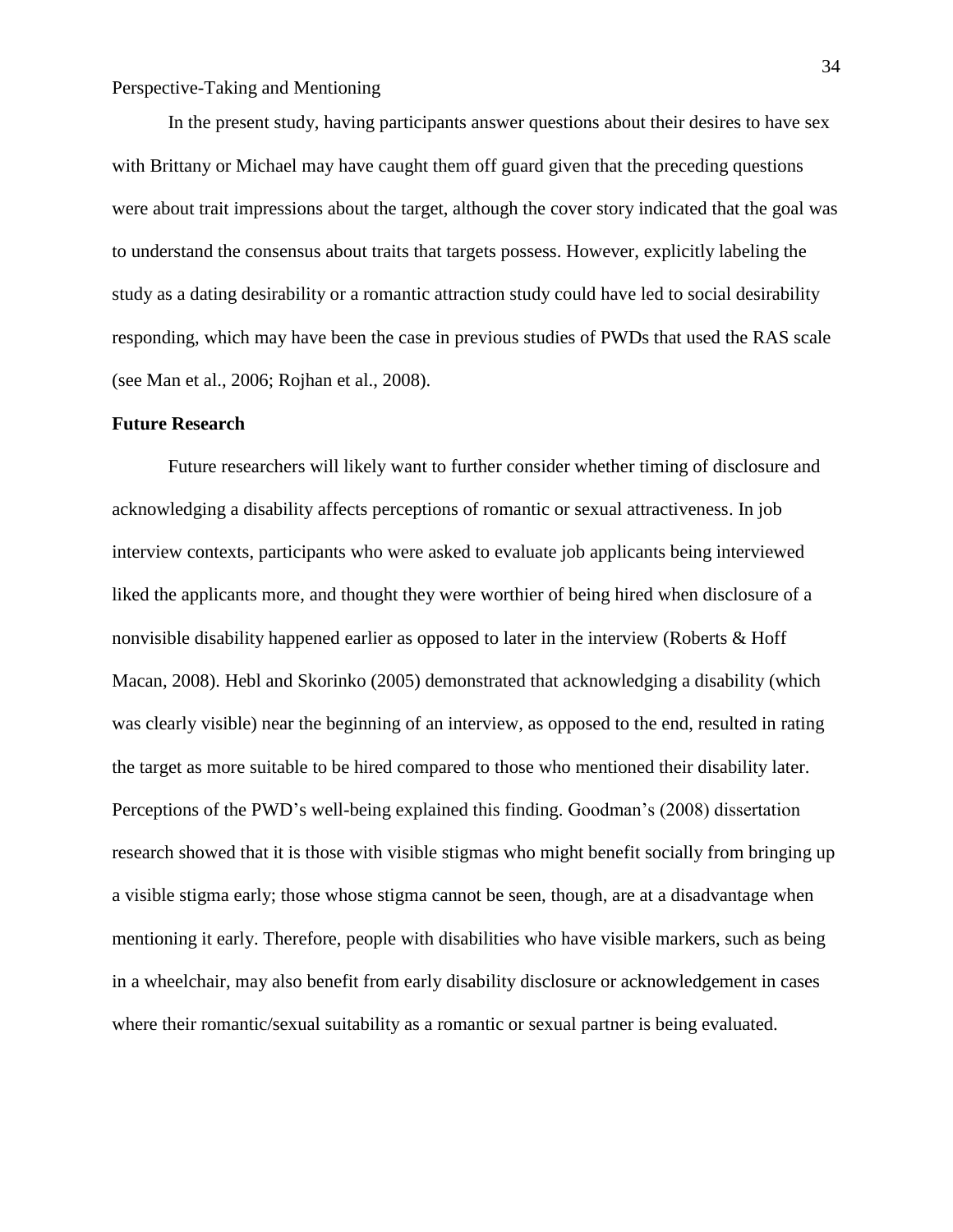What are the implications of the present findings for researchers who wish to study perspective-taking? Perhaps when respondents are provided too much information about the target person, then asked to write about a person, they may be tempted to restate without engaging in deeper processing of the target's perspective. The perspective-taking literature has not been very clear on what exactly a perspective-taking narrative looks like. Researchers should report more details going forward. It is advised that manipulations of perspective-taking provide more specificity regarding how participants are to construct narratives when using this manipulation approach than extant research has provided to avoid any potential problems with interpretation of instructions. This would also help researchers to more readily assess whether perspective-taking truly occurred. In fact, a stronger manipulation might require asking participants to write their essay in the first-person, similar to the manipulation used by Vorauer & Quesnel (2013) or the manipulation used in Weyant's (2007) research, who would likely recommend that perspective-taking studies take this approach. This notion that perspectivetaking manipulations are susceptible to problems might be what Galinsky, Ku, and Wang (2005) referred to when claiming, "the beneficial outcomes of perspective-taking did not survive minimal manipulations: simply telling people to take another's perspective, without telling them how to do so, does not seem to have a discernable impact on social behavior" (p. 120). Another potential downfall of perspective-taking can be found in Mooijman and Stern's (2016) research, which implied that one's motivations, as well as what elements of the target are attended to when engaged in perspective-taking can be potentially harmful.

Future researchers should probably routinely consider individual differences in the tendency to perspective-take. In the current study, a subgroup of participants engaged in perspective-taking despite not being instructed to do so. It cannot be discerned why these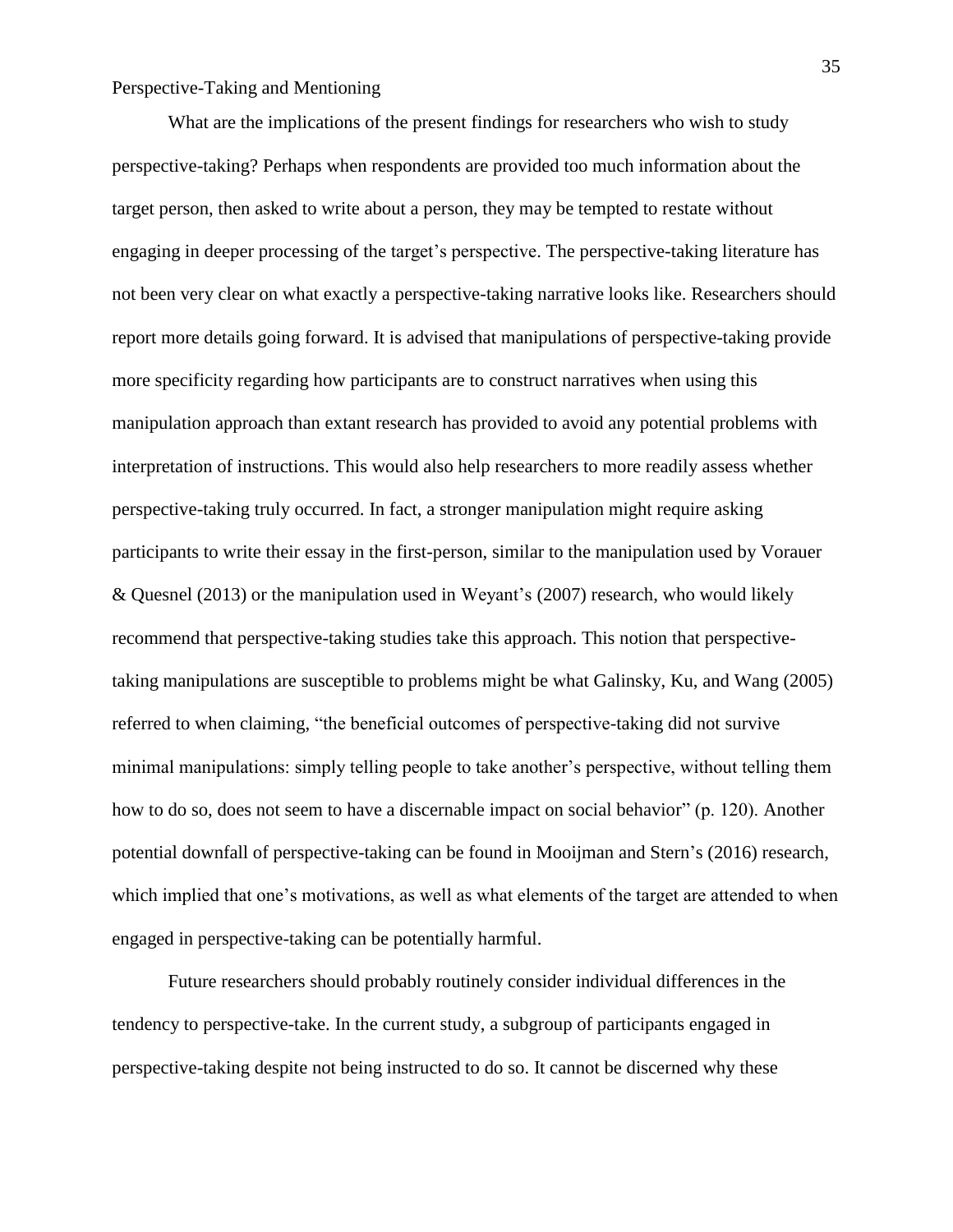participants did this, although there did appear to be a cultural difference. Moreover, when talking about empathy, Davis and colleagues (2004) suggested that, ". . . a 'true' control condition in which observers receive no instructional set produces a pattern of cognitions identical to that produced by imagine-target instructions, leading to the intriguing possibility that the 'natural' tendency of observers is to imagine the perspective of the target" (p. 1632). Regrettably, the author of the present study purposefully omitted using an actual individual difference measure of perspective-taking out of concerns regarding survey fatigue. In general, the NEPTs did not seem to differ with respect to their perceptions of the target in the present study. It might be that the NEPTs are natural perspective-takers, or potentially that the perspective-taking manipulation and coding criteria were insufficient. Nevertheless, one strength of the current work may be that while NEPTs remained in the control in the initial analysis, a second separate set of analyses allowed them to be their own group for comparison rather than to not account for the possibility that they could have contaminated the control group. Davis and colleagues (2004) provide more insight into why people who seem to naturally perspective-take have not been a topic under consideration in empathy and, presumably, perspective-taking studies more generally.

It does not appear that researchers have specifically addressed that many analyses of perspective-taking have seemingly allowed NEPTs to remain in the control group. In such cases, the success of the manipulation is contingent solely upon the experimental group having engaged in more perspective-taking than those in control conditions. For example, Todd and colleagues (2016) noted that, "as expected, perspective takers used more mental-state verbs than did control participants. . . "(pp. 1584-1585). It is unclear to what extent this is potentially problematic. Perhaps leaving NEPTs in the control group is only a potential concern when there is an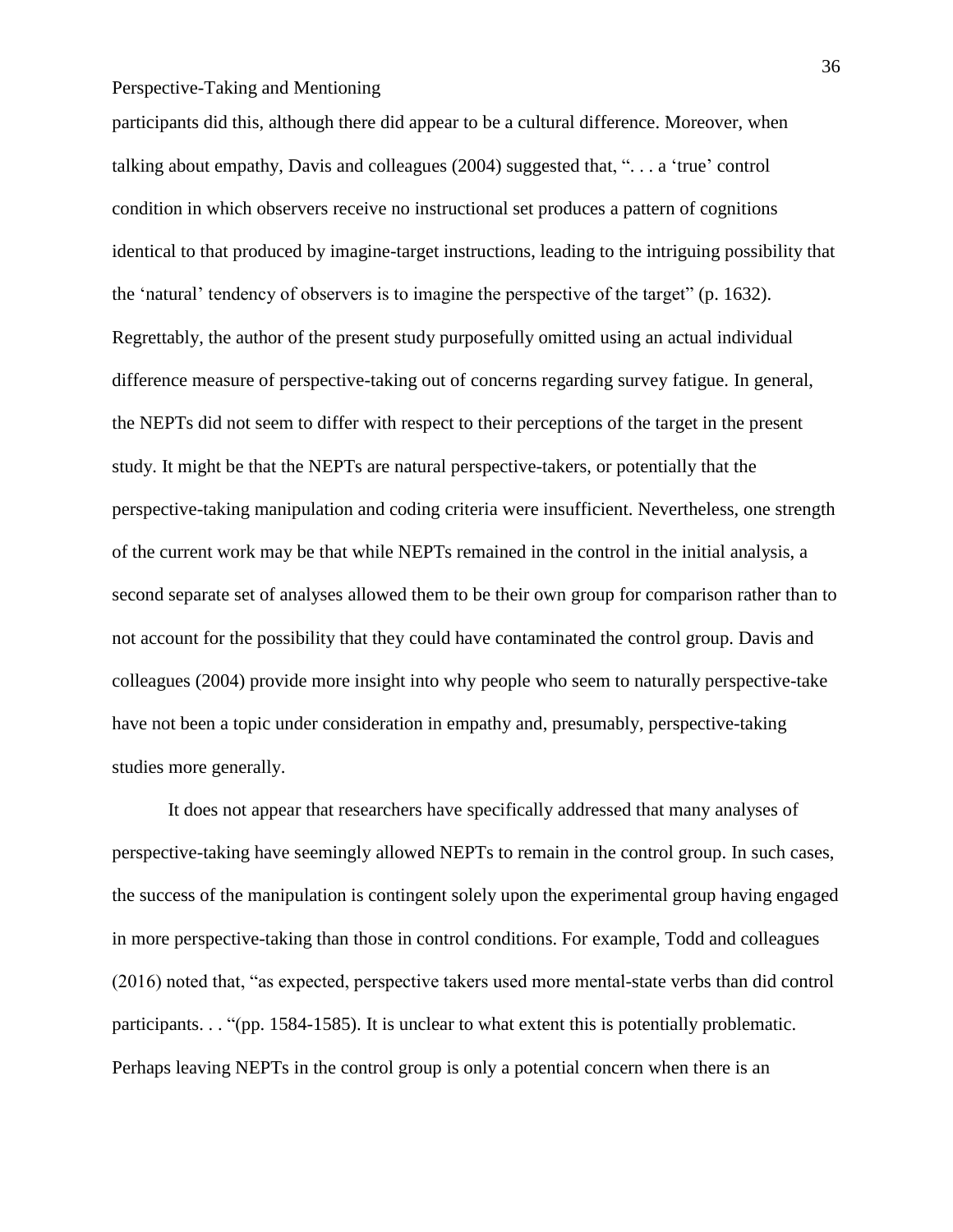inordinate amount of them, such as in the present study (*n=* 118)*,* which necessitated their placement in their own group to assess any potential differences. As previously stated, the NEPTs did not generally seem to differ with respect to their perceptions of the target.

Rather than having participants judge a PWD's sexual or romantic attractiveness based on a photograph and an interview transcript, a PWD talking about his or her experiences on video may be more impactful as observers could see the target's facial expressions, mannerisms, and so forth. Several successful perspective-taking studies have had targets appear in video (e.g., Davis et al., 2004; Davis et al., 1996). Another possibility would be to have participants interact with a PWD in a conversational context while engaging in perspective-taking and then measure the observer's romantic or sexual attraction to the target. Manipulations that ask participants to perspective-take during an interaction have been employed before, such as in a buyer-seller negotiation setting (Galinsky et al., 2008).

#### **Concluding Remarks**

Insofar as can be discerned, the present study was the first attempt to investigate whether both perspective-taking of a PWD and having the PWD mention or acknowledge a visible physical disability could make him or her more desirable as a potential romantic or sexual partner—something that many people with disabilities have trouble with—as opposed to influencing general liking. Despite the limitations of the present study, it would be worth further investigating the potential effects of mentioning and perspective-taking because they may still hold promise. The present study provided one definite avenue for future perspective-taking research in this area because it was shown to interact with gender of target and disability experience. This study also contributes to the existing literature by highlighting some of the pitfalls that could potentially arise from studying perspective-taking using previously well-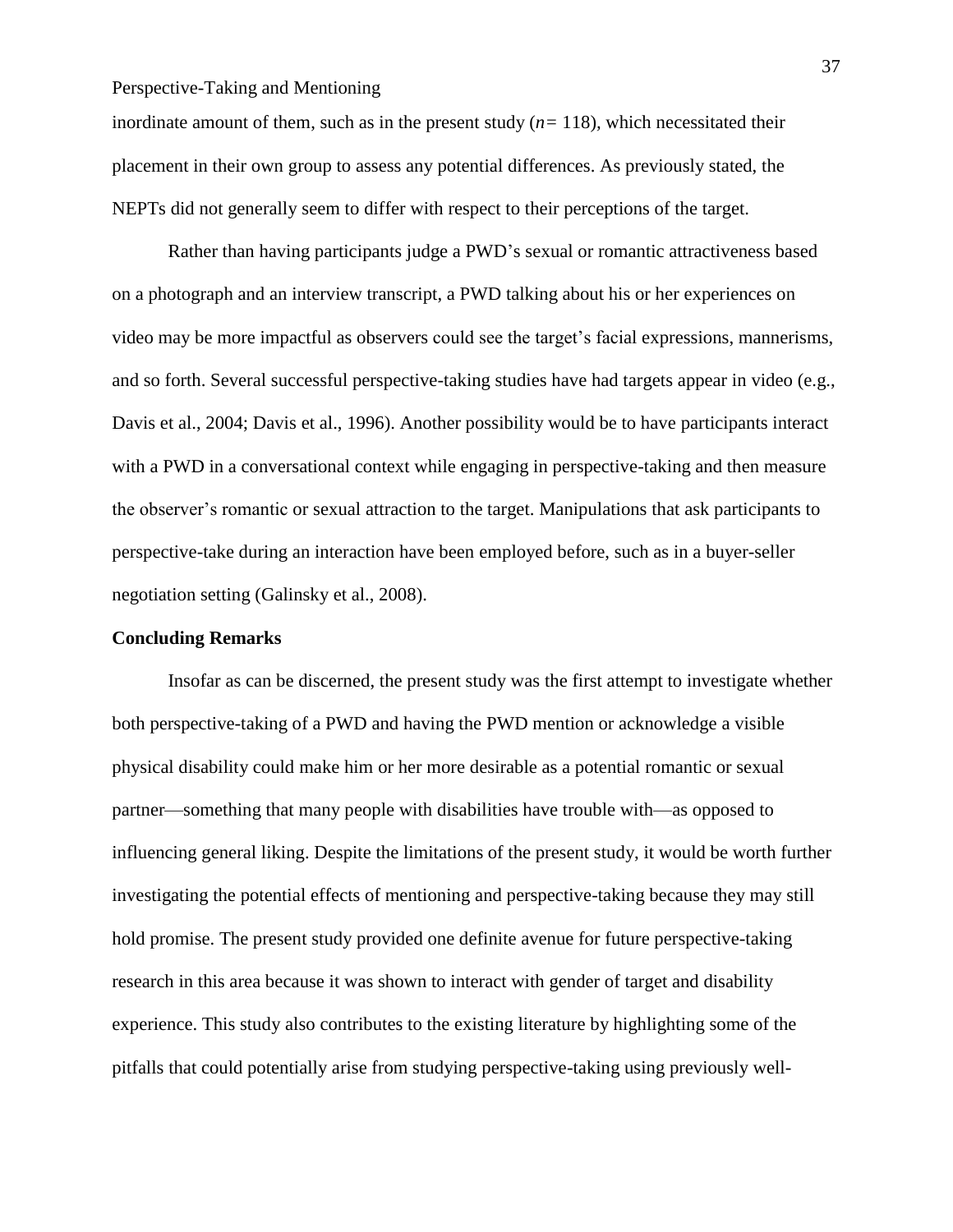established manipulations; as previously discussed, however, this notion that common perspective-taking manipulations may be flawed is not entirely novel. Hopefully, this research will provide the impetus for more research in the area of perspective-taking, mentioning, and attraction as well as enhance the understanding of perspective-taking processes more generally. In addition, it is hoped that this research will stimulate more attention to the subject of persons with disabilities and the struggles they encounter in navigating romantic and sexual relationships.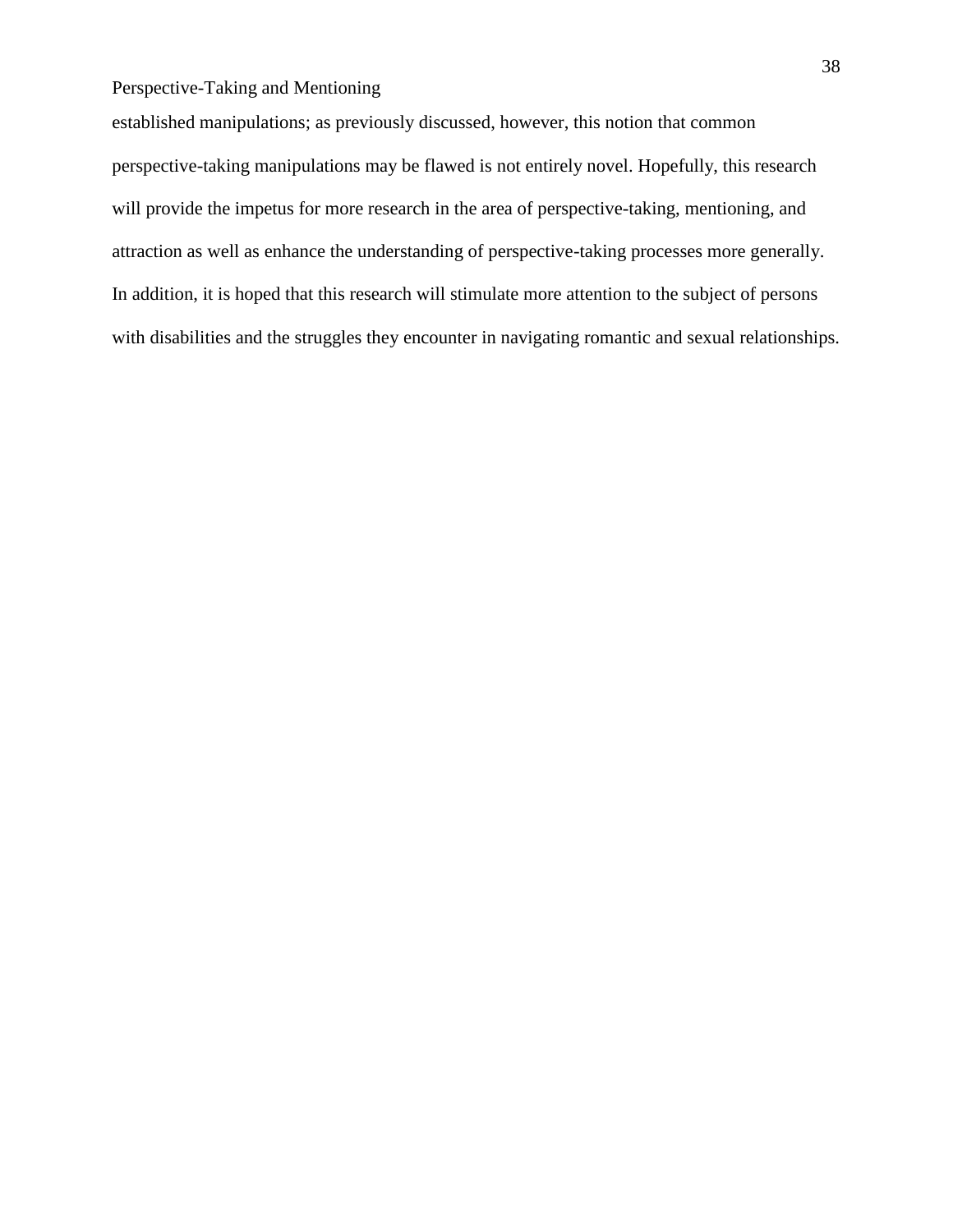#### References

Allport G. W. (1954). *The nature of prejudice*. Massachusetts Addison-Wesley.

- Ames, D. L., Jenkins, A. C., Banaji, M. R., & Mitchell, J. P. (2008). Taking another person's perspective increases self-referential neural processing. *Psychological Science*, *19*(7), 642–644.
- Batson, C. D., Polycarpou, M. P., Harmon-Jones, E., Imhoff, H. J., Mitchener, E. C., Bednar, L. L., Klein, T. R., & Highberger, L. (1997a). Empathy and attitudes: Can feeling for a member of a stigmatized group improve feelings toward the group? *Journal of Personality and Social Psychology*, *72*(1), 105-118.
- Batson, C. D., Early, S., & Salvarani, G. (1997b). Perspective taking: Imagining how another feels versus imagining how you would feel. *Personality & Social Psychology Bulletin, 23*(7), 751-758.
- Barr, J. J. (2013). Student-teachers' attitudes toward students with disabilities: Associations with contact and empathy. *International Journal of Education and Practice*, *1*(8), 87–100.
- Campbell, K. W. (1999). Narcissism and romantic attraction. *Journal of Personality and Social Psychology*, *77*(6),1254-1270.
- Chen, R. K., Brodwin, M. G., Cardoso, E., & Chan, F. (2002). Attitudes toward people with disabilities in the social context of dating and marriage: A comparison of American, Taiwanese, and Singaporean college students. *Journal of Rehabilitation*, *68*(4), 5-11.
- Clore, G. L., & Jeffery, K. M. (1972). Emotional role playing, attitude change, and attraction toward a disabled person. *Journal of Personality and Social Psychology*, *23*(1), 105-111.
- Collins, C. R., & Blood, G. W. (1990). Acknowledgment and severity of stuttering as factors influencing nonstutterers' perceptions of stutterers. *Journal of Speech and Hearing Disorders, 55,* 75-81.
- Collins, N. L., Miller, L. C. (1994). Self-disclosure and liking: A meta-analytic review. *Psychology bulletin*, *116*(3), 457-475.
- Davis, M. H., Conklin, L., Smith, A., & Luce, C. (1996). Effect of perspective taking on the cognitive representation of persons: A merging of self and other. *Journal of Personality and Social Psychology*, *70*(4), 713-726.
- Davis, M. H., Soderlund, T., Cole, J., Gadol, E., Kute, M., Myers, M., & Weihing, J. (2004). Cognitions associated with attempts to empathize: How do we imagine the perspective of another? *Personality and Social Psychology Bulletin, 30,* 1625–1635.
- Dolnik, L., Case, T. I., & Williams, K. D. (2003). Stealing thunder as a courtroom tactic revisited: Processes and boundaries. *Law and Human Behavior*, *27*(3), 267.
- Dovidio, J. F., ten Vergert, M., Stewart, T. L., Gaertner, S. L., Johnson, J. D., Esses, V. M., Riek, B.M, & Pearson, A. R. (2004). Perspective and prejudice: Antecedents and mediating mechanisms. *Personality and Social Psychology Bulletin*, *30*(12), 1537–1549.
- Esmail, S., Darry, K., Walter, A., & Knupp, H. (2010). Attitudes and perceptions towards disability and sexuality. *Disability and Rehabilitation, 8*(14), 1148-1155.
- Fein, S., & Spencer, S. J. (1997). Prejudice as self-image maintenance: Affirming the self through negative evaluations of others. *Journal of Personality and Social Psychology*, *73(1)*, 31–44.
- Finlay, K. A., & Stephan, W. G. (2000). Improving intergroup relations: The effects of empathy on racial attitudes. *Journal of Applied Social Psychology*, *30*(8), 1720–1737.Galinsky, A.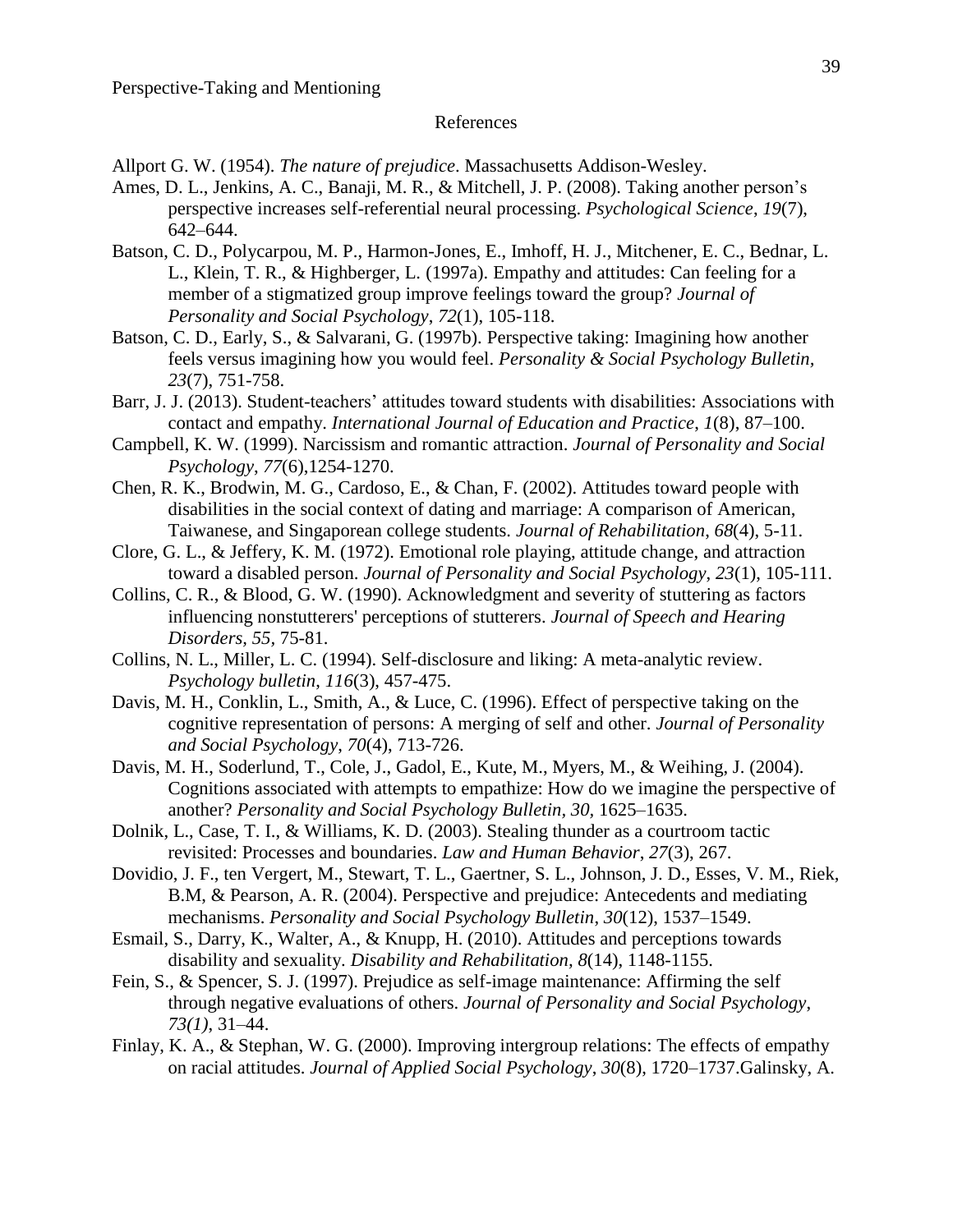D., & Ku, G. (2004). The effects of perspective-taking on prejudice: the moderating role of self-evaluation. *Personality and Social Psychology Bulletin*, *30*(5), 594–604.

- Galinsky, A.D., Ku, G., & Wang, C.S. (2005). Perspective-taking and self-other overlap: Fostering social bonds and facilitating social coordination. *Group Processes & Intergroup Relations, 8* (2), 109-124.
- Galinsky, A. D., Maddux, W. W., Gilin, D., & White, J. B. (2008). Why it pays to get inside the head of your opponent: The differential effects of perspective taking and empathy in negotiations. *Psychological Science*, *19*(4), 378–384.
- Galinsky, A. D., & Moskowitz, G. B. (2000). Perspective-taking: Decreasing stereotype expression, stereotype accessibility, and in-group favoritism. *Journal of Personality & Social Psychology,78*(4), 708-724.
- Goldstein, B.S., & Johnson, V.A. (1997). Stigma by association: Perceptions of the dating partners of college students with physical disabilities. *Basic and Applied Social Psychology, 19*(4), 495-504.
- Goodman, J. A. (2008). Extending the stigma acknowledgment hypothesis: A consideration of visibility, concealability, and timing of disclosure. Unpublished Dissertation, University of Maine, Orono.
- Gordon, E. D., Minnes, P. M., & Holden, R. R. (1990). The structure of attitudes toward persons with a disability, when specific disability and context are considered. *Rehabilitation Psychology*, *35*(2), 79-90.
- Hebl, M., & Kleck, R. (2002). Acknowledging one's stigma in the interview setting: Strategy or liability? *Journal of Applied Social Psychology*, *32*(2), 223–249.
- Hebl, M. R., & Skorinko, J. L. (2005). Acknowledging one's disability in the interview: Does "when" make a difference? *Journal of Applied Social Psychology*, *35*(12), 2477−2492.
- Hastorf, A., Wildfogel, J., & Cassman, T. (1979). Acknowledgement of handicap as a tactic in social interaction. *Journal of Personality and Social Psychology*, *37*(10), 1790-1797.
- Hergenrather, K., & Rhodes, S. (2007). Exploring undergraduate student attitudes toward persons with disabilities: Application of the disability social relationship scale. *Rehabilitation Counseling Bulletin*, *50*(2), 66–75.
- Howland, C. A., & Rintala, D. H. (2001). Dating behaviors of women with physical disabilities. *Sexuality and Disability*, *19*(1), 41–70.
- Keller, R. M. & Galgay, C. E. (2010). Microaggressive experiences of people with disabilities. In Sue, D.M. (Ed.), *Microaggressions and marginality: Manifestation, dynamics, and impact* (pp. 241-266). Hoboken, NJ: John Wiley & Sons, Inc.
- Ku, G., Wang, C. S., & Galinsky, A. D. (2010). Perception through a perspective-taking lens: Differential effects on judgment and behavior. *Journal of Experimental Social Psychology*, *46*, 792–798.
- Lyons, B. J., Martinez, L. R., Ruggs, E. N., Hebl, M. R., Ryan, A. M., O'Brien, K. R., & Roebuck, A. (2016). To say or not to say different strategies of acknowledging a visible disability. *Journal of Management*, *20*(10), 1-28.
- Man, M., Rohjan, J., Chrosniak, L., & Sanford, J. (2006). College students' romantic attraction toward peers with physical disabilities. *Journal of Developmental and Physical Disabilities, 18*(1), 35-44.
- Milligan, M.S., & Neufeldt, A.H. (2001). The myth of asexuality: A survey of social and empirical evidence. *Sexuality and Disability, 19*(2), 91-109.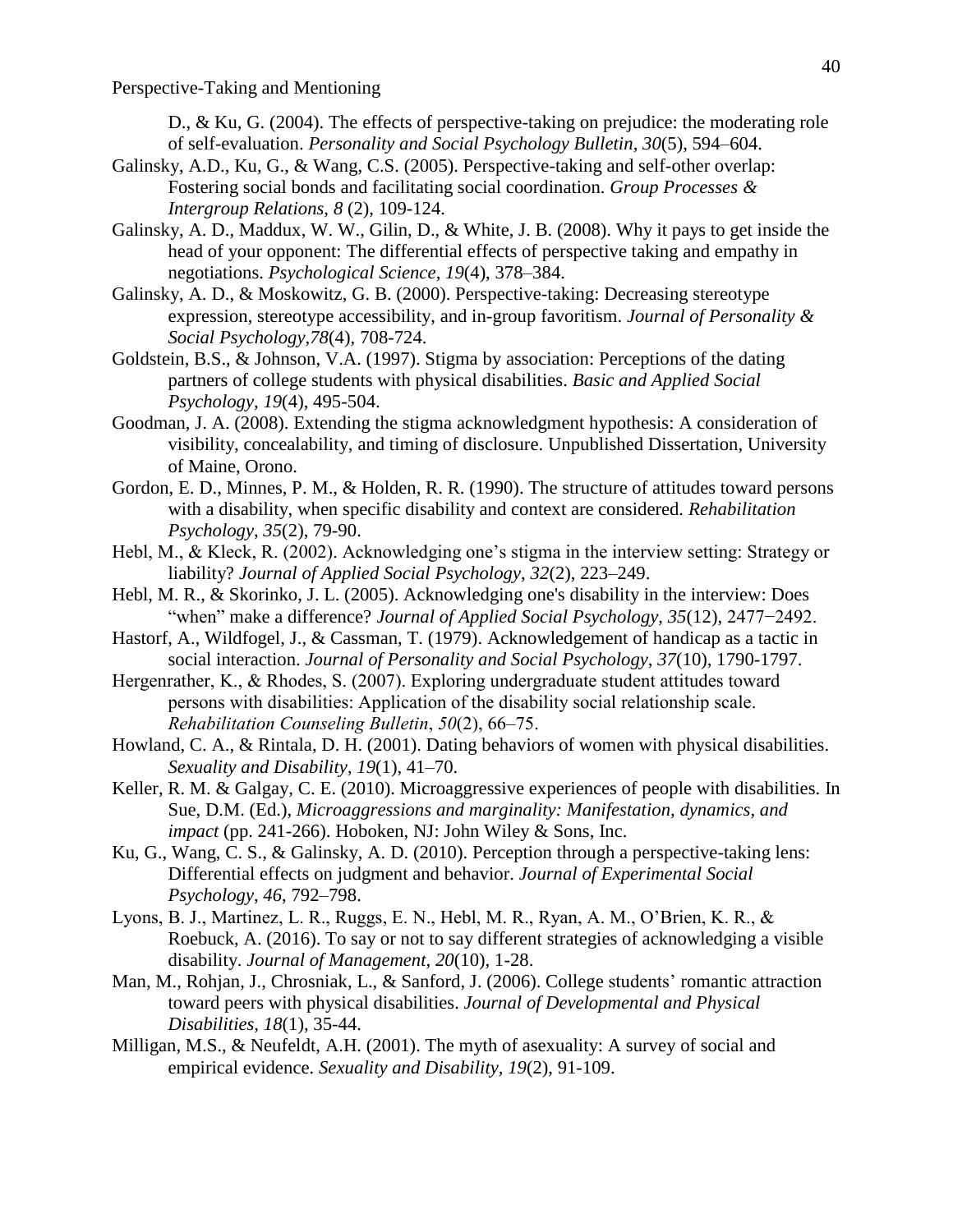- Mills, J., Belgrave, F.Z., & Boyer, K.M. (1984). Reducing avoidance of social interaction with a physically disabled person by mentioning the disability following a request for aid. *Journal of Applied Social Psychology, 14,* 1-11.
- Myers, M. W., & Hodges, S. D. (2012). The structure of self-other overlap and its relationship to perspective taking. *Personal Relationships*, *19*(4), 663–679.
- Mooijman, M., & Stern, C. (2016). When perspective taking creates a motivational threat: The case of conservatism, same-sex sexual behavior, and anti-gay attitudes. *Personality and Social Psychology Bulletin*, *42*(6), 738–754.
- Nario-Redmond, M. R. (2010). Cultural stereotypes of disabled and non-disabled men and women: Consensus for global category representations and diagnostic domains. *British Journal of Social Psycholog*y, *49,* 471-488.
- Neuberg, S. L., Smith, D. M., Hoffman, J. C., & Russell, F. J. (1994). When we observe stigmatized and "normal" individuals interacting: Stigma by association. *Personality and Social Psychology Bulletin, 20*(2), 196–209.
- Park, J. H., Faulkner, J., & Schaller, M. (2003). Evolved disease-avoidance processes and contemporary anti-social behavior: Prejudicial attitudes and avoidance of people with physical disabilities. *Journal of Nonverbal Behavior*, *27*(2), 65–87.
- Pettigrew, T. F., & Tropp, L. R. (2006). A meta-analytic test of intergroup contact theory. *Journal of Personality and Social Psychology*, *90*(5), 751–783.
- Pettigrew, T.F. (1998). Intergroup contact theory. *Annual Review of Psychology*, 49, 65-85.
- Pearson, V., Ip, F., Hui, H., Yip, N., Ho, K.K. and Lo, E. (2003) To tell or not to tell: Disability disclosure and job application outcomes. *Journal of Rehabilitation* 69, 35–38.
- Quinn, D. M. (2006). Concealable versus conspicuous stigmatized identities. In S. Levin and C van Laar (Eds.), *Stigma and group inequality: Social psychological perspectives* (pp. 83- 103). Mahwah, New Jersey: Lawrence Erlbaum Associates Publishers.
- Roberts, L. L., & Hoff Macan, T. (2006). Disability disclosure effects on employment interview ratings of applicants with nonvisible disabilities. *Rehabilitation Psychology*, *51*(3), 239−246.
- Rojahn, J., Komelasky, K. & Man, M. (2008). Implicit attitudes and explicit ratings of romantic attraction of college students toward opposite-sex peers with physical disabilities. *Journal of Developmental and Physical Disabilities*, *20*(4), 389–97.
- Rosenberg, M. (1965). *Society and the adolescent self-image*. Princeton, NJ: Princeton University Press.
- Scior, K., Connolly, T., & Williams (2013). The effects of symptom recognition and diagnostic labels on public beliefs, emotional reactions, and stigmas associated with intellectual disability. *American Journal on Intellectual and Developmental Disabilities*, *118*(3), 211- 223.
- Shakespeare, T. (1999). The sexual politics of disabled masculinity. *Sexuality & Disability, 17*(1), 53-64.
- Shih, M., Wang, E., Bucher, A.T, & Stotzer, R. (2009). Perspective taking: Reducing prejudice towards general outgroups and specific individuals. *Group Processes & Intergroup Relations*, *12*(5), 565–577.
- Shuttleworth, R. P. (2000). The search for sexual intimacy for men with cerebral palsy. *Sexuality and Disability*, *18*(4), 263–282.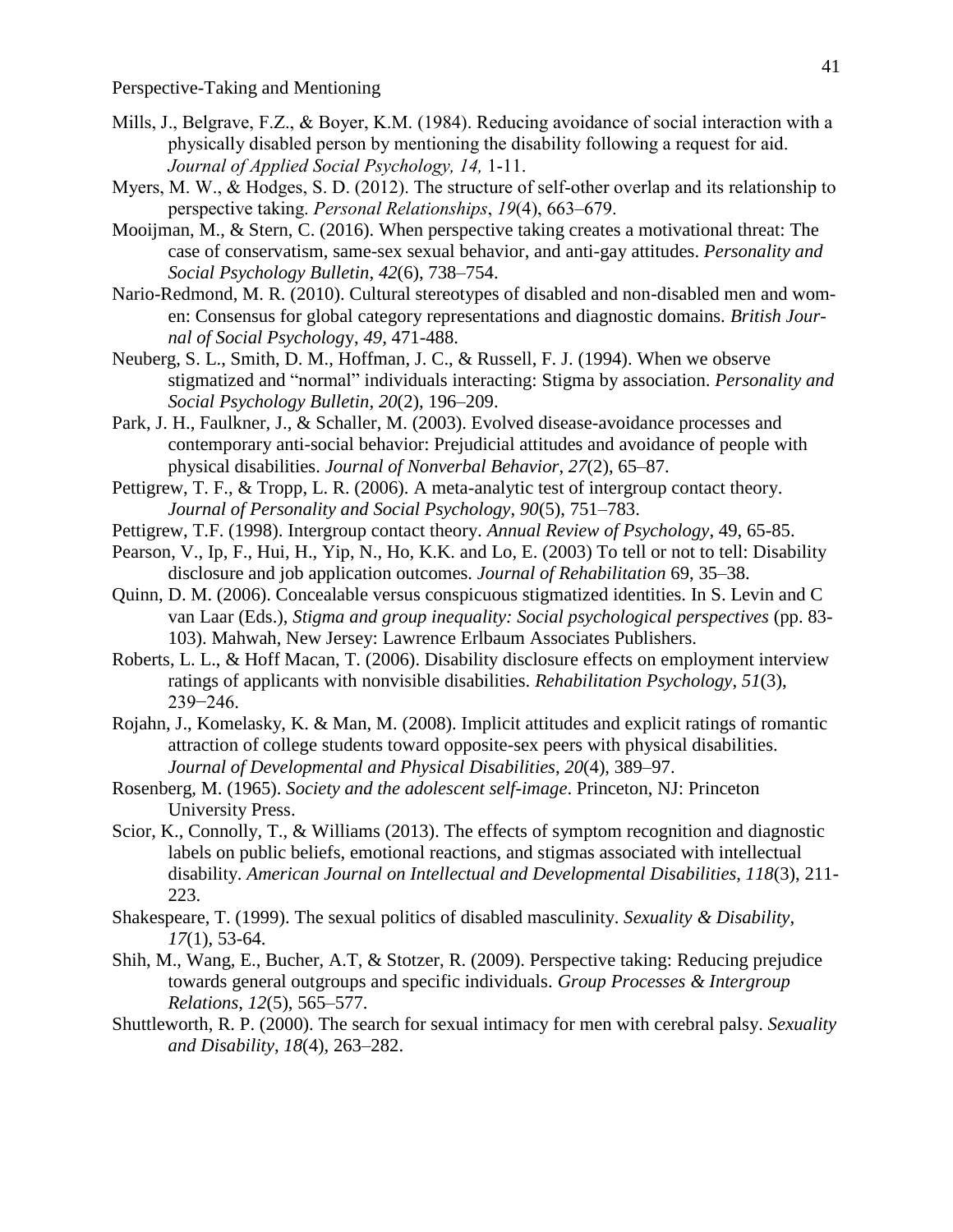- Stöber, J. (2001). The Social Desirability Scale-17 (SDS-17): Convergent validity, discriminant validity, and relationship with age. *European Journal of Psychological Assessment, 17,* 222-232.
- Taleporos, G., & McCabe, M. P. (2001). Physical disability and sexual esteem. *Sexuality and Disability*, *19*(2), 131–148.
- Taleporos, G., & McCabe, M.P. (2003). Relationships, sexuality and adjustment among people with physical disability. *Sexual and Relationship Therapy, 18*(1) 25-43.
- Todd, A. R., & Burgmer, P. (2013). Perspective taking and automatic intergroup evaluation change: Testing an associative self-anchoring account. *Journal of Personality and Social Psychology*, *104*(5), 786–802.
- Todd, A. R., Bodenhausen, G. V., & Galinsky, A. D. (2012). Perspective taking combats denial of intergroup discrimination. *Journal of Experimental and Social Psychology*, *48*(12), 738-745.
- Todd, A. R., Bodenhausen, G. V., Richeson, J. A., & Galinsky, A. D. (2011). Perspective taking combats automatic expressions of racial bias. *Journal of Personality and Social Psychology*, *100*(6), 1027–1042.
- Todd, A. R., & Galinsky, A. D. (2014). Perspective-taking as a strategy for improving intergroup relations: Evidence, mechanisms, and qualifications: perspective-taking and intergroup relations. *Social and Personality Psychology Compass*, *8*(7), 374–387.
- Todd, A. R., Simpson, A. J., & Tamir, D. I. (2016). Active perspective taking induces flexible use of self-knowledge during social inference. *Journal of Experimental Psychology: General*, *145*(12), 1583–1588.
- Vescio, T. K., Sechrist, G. B., & Paolucci, M. P. (2003). Perspective taking and prejudice reduction: The mediational role of empathy arousal and situational attributions. *European Journal of Social Psychology*, *33*(4), 455–472.
- Vorauer, J. D., & Quesnel, M. (2013). You don't really love me, do you? Negative effects of imagine-other perspective-taking on lower self-esteem individuals' relationship wellbeing. *Personality and Social Psychology Bulletin*, *39*(11), 1428–1440
- Vorauer, J. D., & Sasaki, S. J. (2009). Helpful only in the abstract? Ironic effects of empathy in intergroup interaction. *Psychological Science*, *20*(2), 191–197.Wang, C. S., Tai, K. Ku, G., & Galinsky, A. D. (2014). Perspective-taking increases willingness to engage in intergroup contact. *PLoS ONE*, *9*(1), 1-8.
- Weyant, J. M. (2007). Perspective taking as a means of reducing negative stereotyping of individuals who speak English as a second language. *Journal of Applied Social Psychology, 37*(4), 703-716.
- Wigley, S. (2011). Telling your own bad news: Eliot Spitzer and a test of the stealing thunder strategy. *Public Relations Review*, *37*(1), 50–56.
- Williams, K. D., & Dolnik, L. (2001). Revealing the worst first: Stealing thunder as a social influence strategy. In J. Forgas & K. D. Williams (Eds.), *Social influence: Direct and indirect processes* [Kindle Version]. Retrieved from Amazon.com.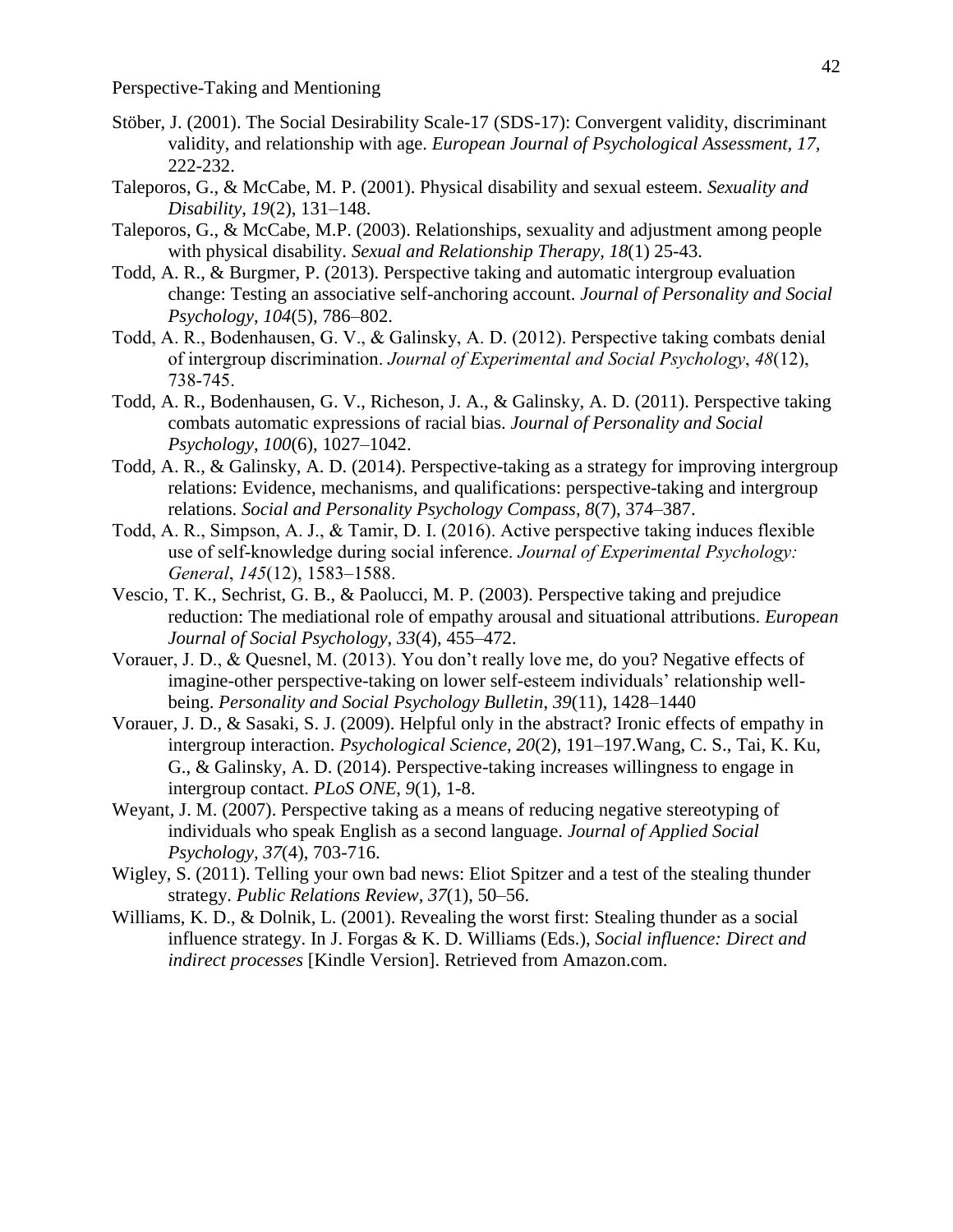# **Tables**

*Table 1. Exploratory Factor Analysis: PAF Extraction with Promax Rotation.*

|                                                                                                        | Factor  |                |
|--------------------------------------------------------------------------------------------------------|---------|----------------|
|                                                                                                        | 1       | $\overline{2}$ |
| How romantically attractive do you<br>find Michael/Brittany?                                           | .965    | $-.082$        |
| How romantically desirable would<br>you find Michael/Brittany as a<br>dating partner?                  | .919    | .002           |
| How much would you actually like<br>to date Michael/Brittany?                                          | .829    | .087           |
| How would you feel about yourself<br>if you were dating<br>Michael/Brittany?                           | .115    | .720           |
| How do you think your friends<br>would feel about you if you were<br>dating Michael/Brittany?          | $-.069$ | .803           |
| How sexually attractive do you find<br>Michael/Brittany?                                               | .970    | $-.049$        |
| How sexually desirable would you<br>find Michael/Brittany as a partner?                                | .894    | .039           |
| How much would you actually like<br>to have sex with Michael/Brittany?                                 | .754    | .138           |
| How would you feel would feel<br>about you if you were having sex<br>with Michael/Brittany?            | .238    | .631           |
| How do you think your friends<br>would feel about you if you were<br>having sex with Michael/Brittany? | .072    | .909           |
| Eigenvalues                                                                                            | 6.74    | 1.31           |
| Cumulative % of variance (squared<br>loadings)                                                         | 64.236  | 75.387         |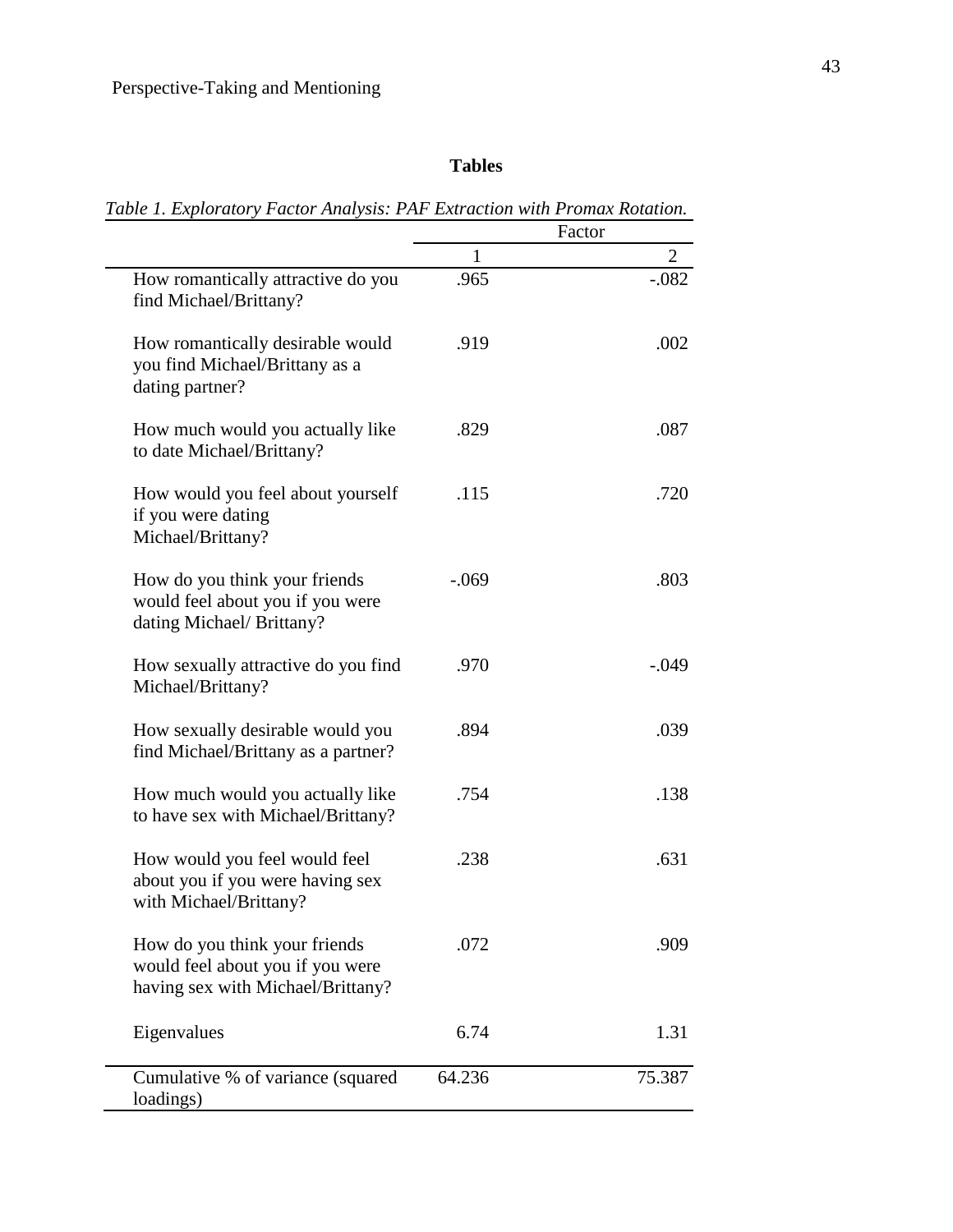*Table 2. Demographics.*

| Variable                                                                   | $\boldsymbol{n}$ | $\%$    |  |
|----------------------------------------------------------------------------|------------------|---------|--|
| <b>Country</b>                                                             |                  |         |  |
| <b>United States of America</b>                                            | 292              | 78.1    |  |
| India                                                                      | 57               | 15.2    |  |
| Venezuela, Bolivarian Republic                                             | 6                | 1.6     |  |
| Canada                                                                     | 3                | 0.8     |  |
| Germany                                                                    | $\sqrt{2}$       | $0.5\,$ |  |
| Australia                                                                  | $\mathbf{1}$     | 0.3     |  |
| Austria                                                                    | $\mathbf{1}$     | 0.3     |  |
| Bulgaria                                                                   | $\mathbf{1}$     | 0.3     |  |
| Colombia                                                                   | $\mathbf{1}$     | 0.3     |  |
| Dominican Republic                                                         | $\mathbf{1}$     | 0.3     |  |
| Indonesia                                                                  | $\mathbf{1}$     | 0.3     |  |
| Lithuania                                                                  | $\mathbf{1}$     | 0.3     |  |
| Mexico                                                                     | $\mathbf{1}$     | 0.3     |  |
| Romania                                                                    | $\mathbf{1}$     | 0.3     |  |
| Serbia                                                                     | $\mathbf{1}$     | 0.3     |  |
| Singapore                                                                  | $\mathbf{1}$     | 0.3     |  |
| Spain                                                                      | $\mathbf{1}$     | 0.3     |  |
| Sweden                                                                     | $\mathbf{1}$     | 0.3     |  |
| Ukraine                                                                    | $\mathbf{1}$     | 0.3     |  |
| Gender                                                                     |                  |         |  |
| Cisgender female<br>(Lyes born biologically famale and identify as famale) | 208              | 54.2    |  |

(I was born biologically female, and identify as female)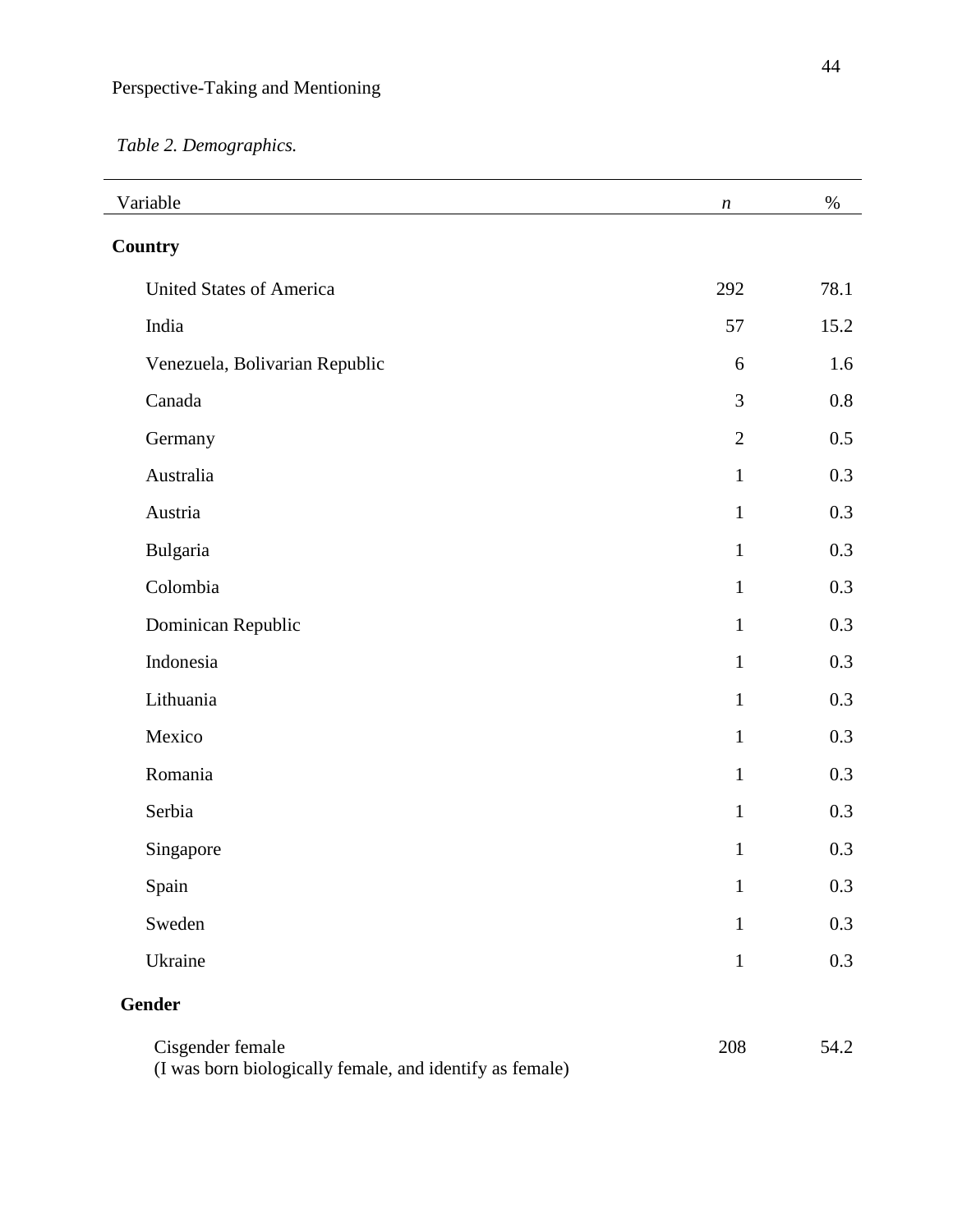|     | ᠇৴                |
|-----|-------------------|
| 154 | 40.1              |
| 6   | 1.6               |
| 5   | 1.3               |
| 4   | 1.0               |
| 4   | 1.0               |
| 3   | $\boldsymbol{.8}$ |
|     |                   |

## **Political Affiliation**

| Democrat               | 161            | 41.6 |
|------------------------|----------------|------|
| Independent            | 98             | 25.3 |
| Republican             | 76             | 19.6 |
| Libertarian            | 28             | 7.2  |
| Other (please specify) | 20             | 5.2  |
| <b>Green Party</b>     | $\overline{4}$ | 1.0  |

# **Ethnicity**

| White or of European Descent       | 258 | 67.0 |
|------------------------------------|-----|------|
| Asian or Pacific Islander          | 69  | 17.9 |
| <b>Black or of African Descent</b> | 18  | 4.7  |
| Hispanic                           | 18  | 4.7  |
| <b>Biracial or Multiracial</b>     | 10  | 2.6  |
| Other                              | 9   | 2.3  |
| Native American or Native Alaskan  | 2   | 0.5  |
| Middle Eastern or of Arab Descent  |     | 0.3  |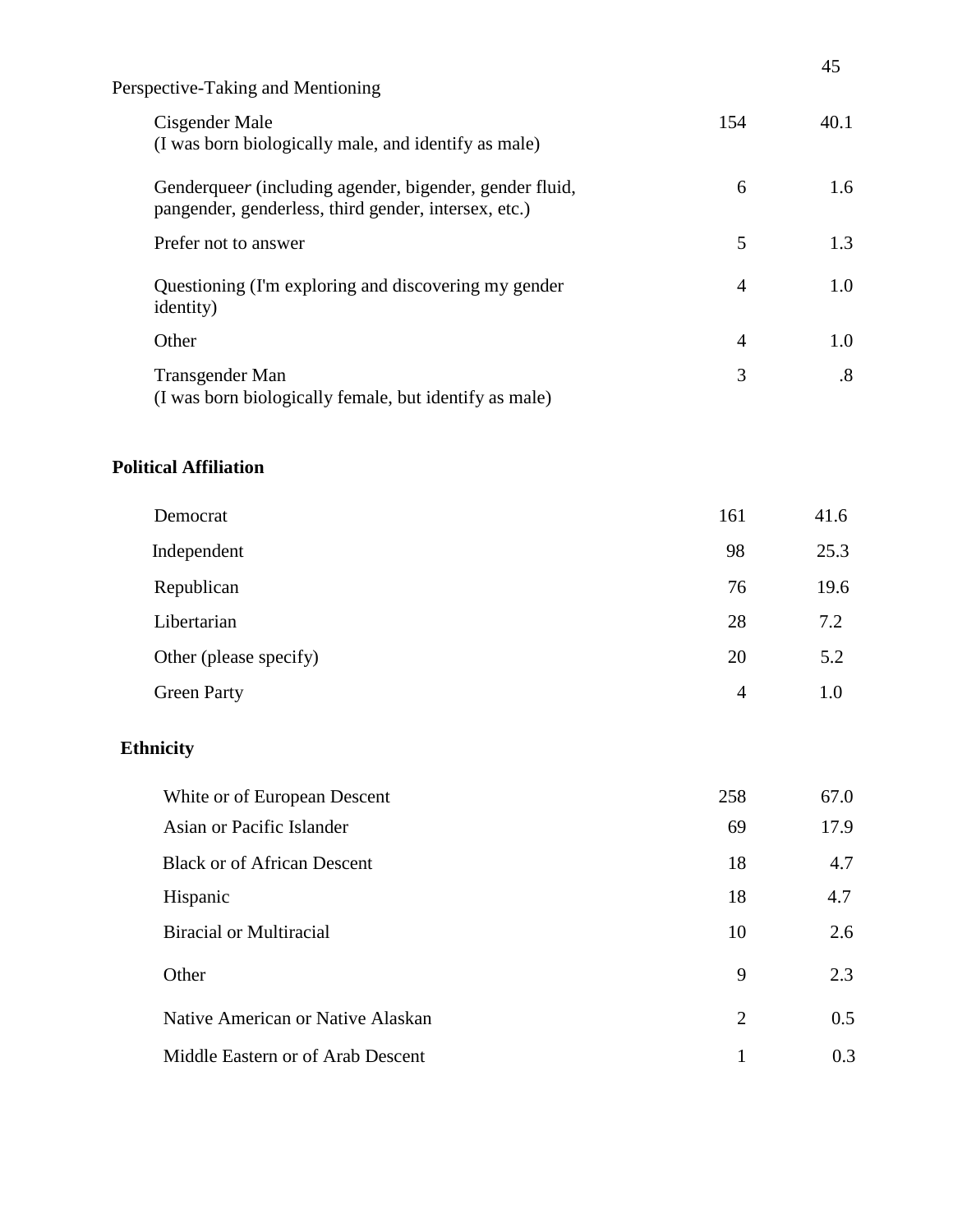# **Religion Affiliation**

| Christian       | 98           | 25.5 |
|-----------------|--------------|------|
| Agnostic        | 60           | 15.6 |
| Hindu           | 59           | 15.3 |
| Catholic        | 55           | 14.3 |
| Atheist         | 48           | 12.5 |
| Other           | 31           | 8.1  |
| Protestant      | 16           | 4.2  |
| Muslim          | 6            | 1.6  |
| Wiccan or Pagan | 6            | 1.6  |
| <b>Buddhist</b> | 5            | 1.3  |
| Jewish          | $\mathbf{1}$ | 0.3  |

# **To whom are you sexually attracted?**

| Men                    | 163           | 42.2 |
|------------------------|---------------|------|
| Women                  | 159           | 41.2 |
| Both Men and Women     | 58            | 15.0 |
| Neither Men nor women  | $\mathcal{R}$ | 0.8  |
| Other (please specify) | $\mathcal{R}$ | 0.8  |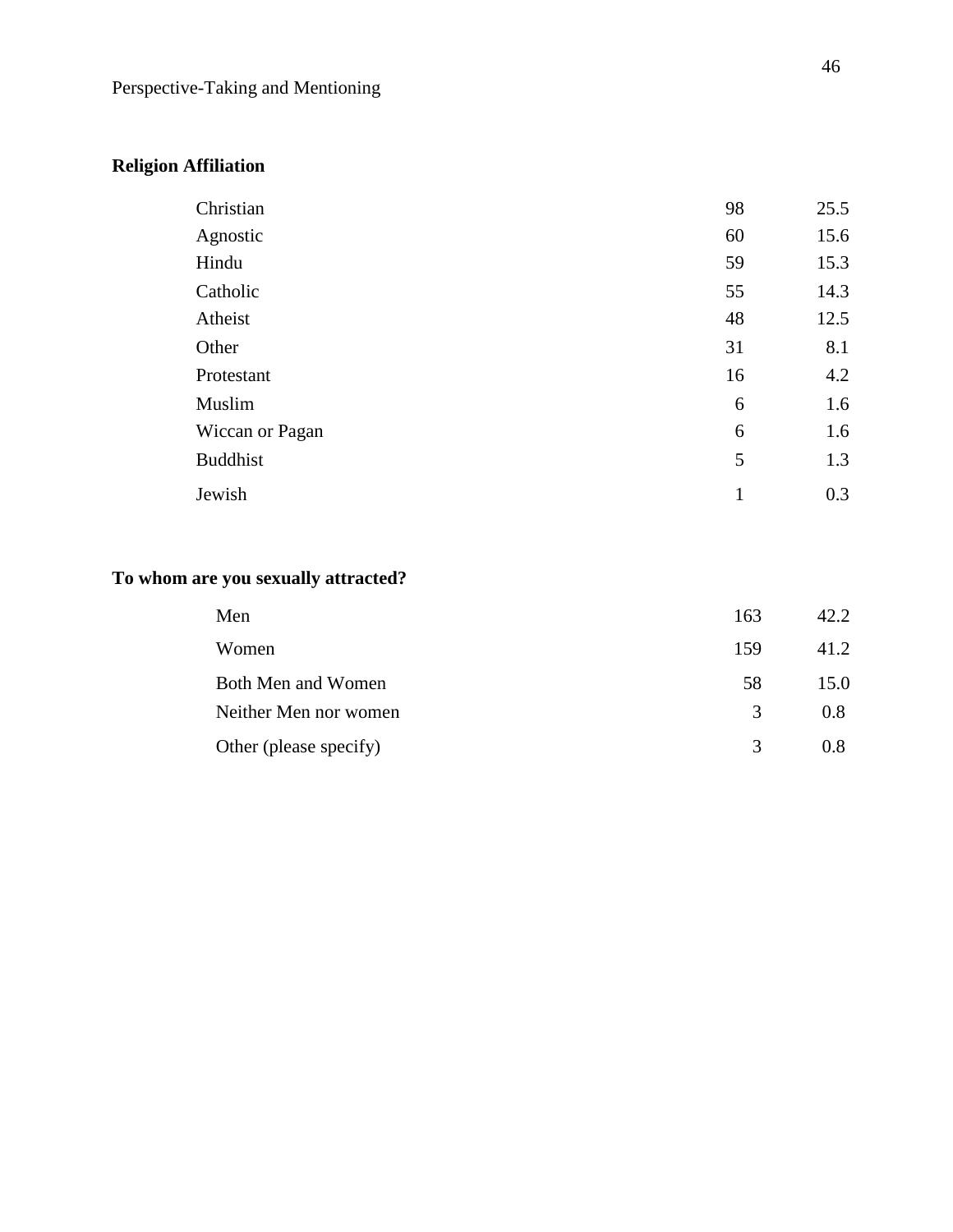*Table 3. Perspective-taking and Mentioning, Mentioning-only, and Perspective-taking only*

| Condition                            | Mean  | SD    |
|--------------------------------------|-------|-------|
| Perspective-taking and<br>Mentioning | 21.54 | 10.51 |
| Mentioning only                      | 22.36 | 10.39 |
| Perspective-taking only              | 23.36 | 10.61 |

*Note:* SD = Standard deviation.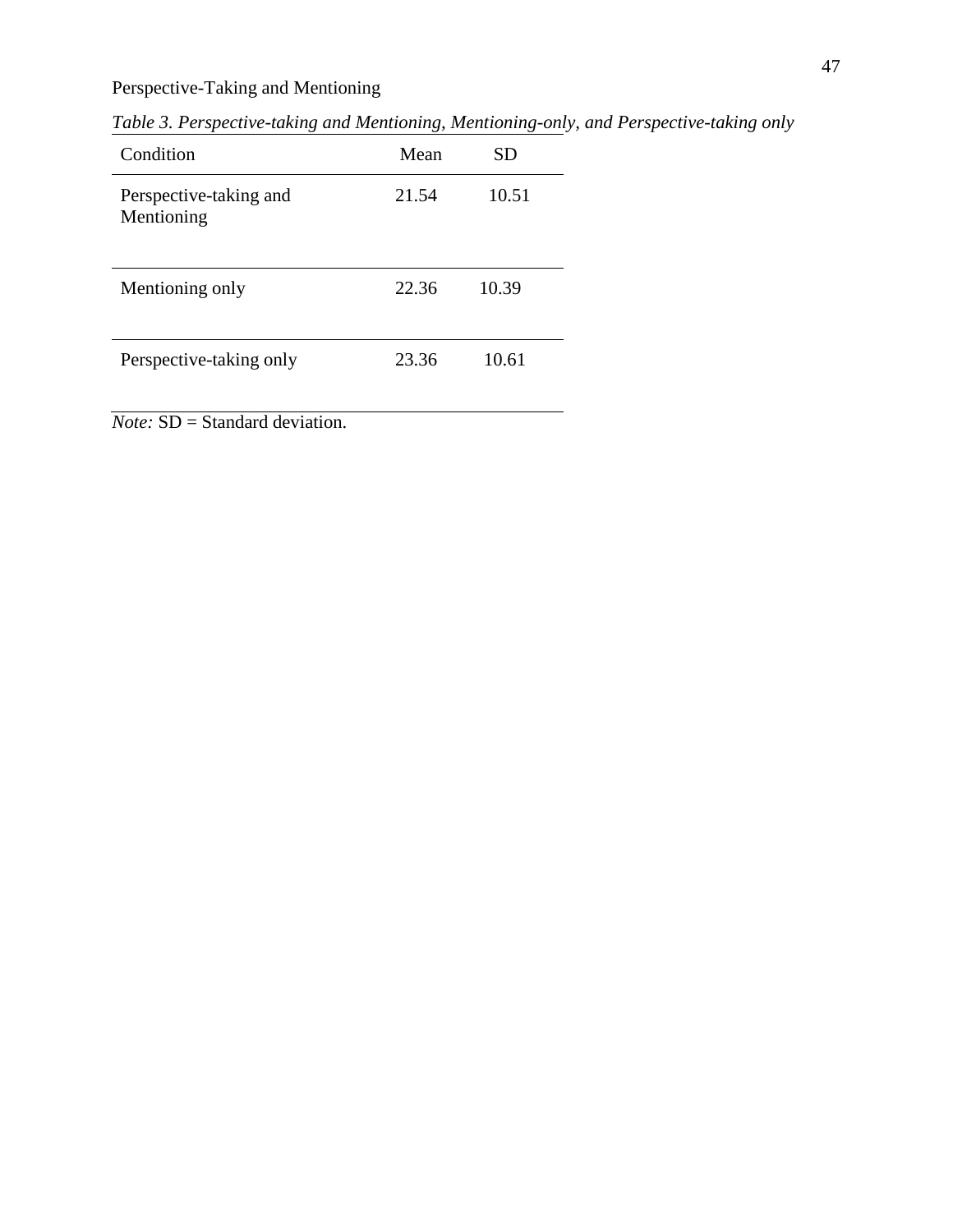*Table 4. Romantic Desirability Ratings of the Targets Across all Conditions.*

| Condition                                                    | Mean  | <b>SD</b> |
|--------------------------------------------------------------|-------|-----------|
| Michael: Perspective-<br>taking with mentioning              | 18.72 | 10.04     |
| Michael: mentioning<br>without perspective-<br>taking        | 20.70 | 9.79      |
| Michael: Perspective-<br>taking without<br>mentioning        | 23.56 | 10.00     |
| Michael: No perspective-<br>taking and no mentioning         | 20.94 | 9.24      |
| Brittany: Perspective-<br>taking with mentioning             | 23.97 | 10.45     |
| <b>Brittany mentioning</b><br>without perspective-<br>taking | 25.31 | 10.49     |
| Brittany: Perspective-<br>taking without<br>mentioning       | 26.36 | 10.97     |
| Brittany No perspective-<br>taking and no mentioning         | 26.96 | 9.90      |

*Note:* SD = Standard deviation.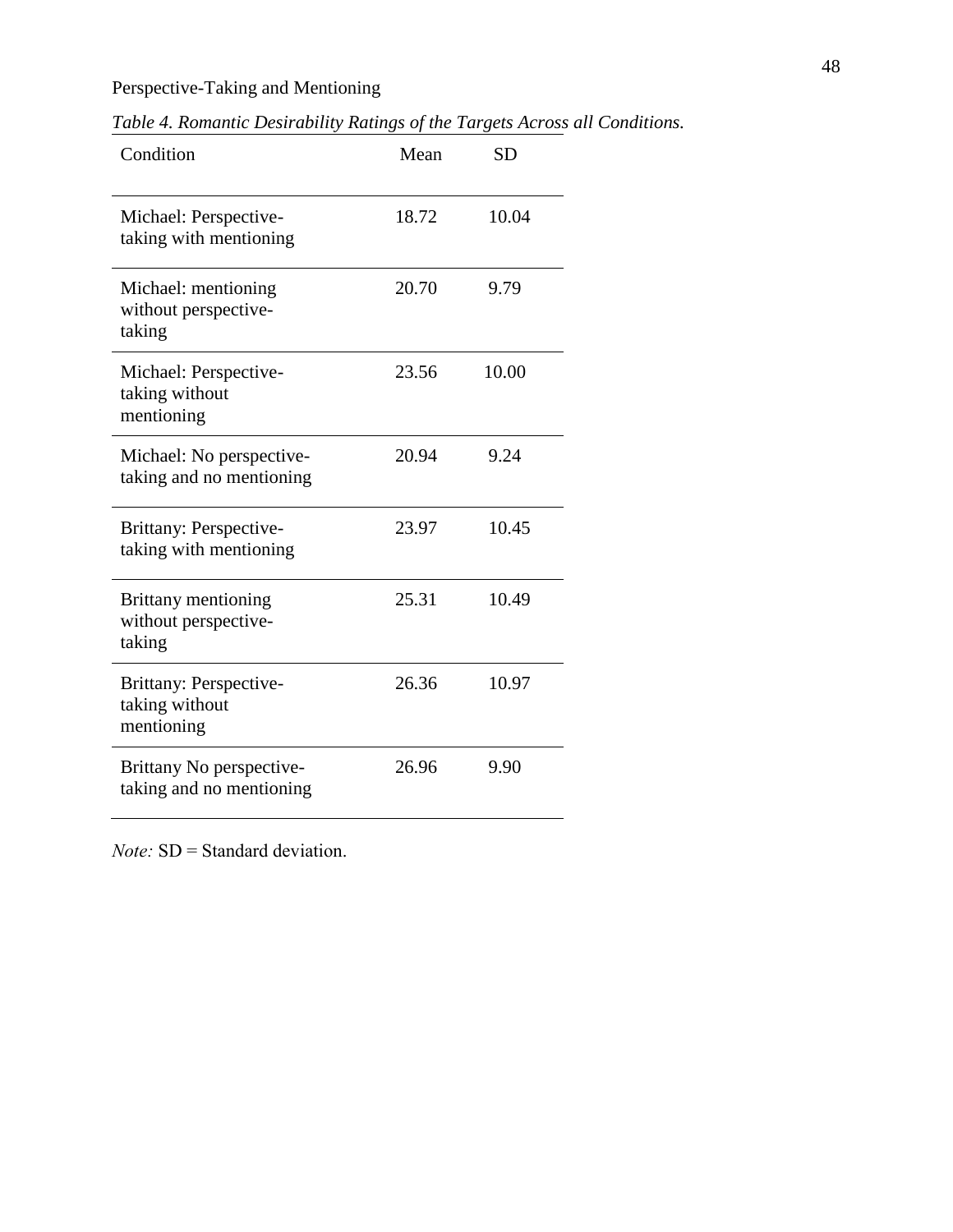## **Appendices**

## **Appendix A: Mental State Verbs**

*1. Mental State Verb list.* This verb list was adapted and modified from Todd, Simpson, and Tamir (2016). Any tense of the following verbs was used.

*Appreciate, assume, believe, choose, chose, decide, expect, feel, felt, forget, forgot, guess, hate, hope, hoping, imagine, knew, know, learn, like, love, notice, perceive, realize, recognize, recollect, remember, think, thought, understand, want, wish*

*2.* Some of the new additional terms. These words and phrases were added when they were discovered in the narratives and used as mental verbs. Words, not on this this list that had similar meaning was included to this list:

*Concentrate, accept, discovering, has in mind, see (if used as a mental state verb, not physical perception) prefers, psyched, process, looking forward, deeming, interesting, makes a point, want, to make sure, recognize, deter, lift (as in lift his self up mentally), psyched, hopefully, prepare (as in mentally prepare) frustrates, dislikes, focusing, notice, can't stand, came (e.g., came to the conclusion), expecting, pities, notice, resonate*.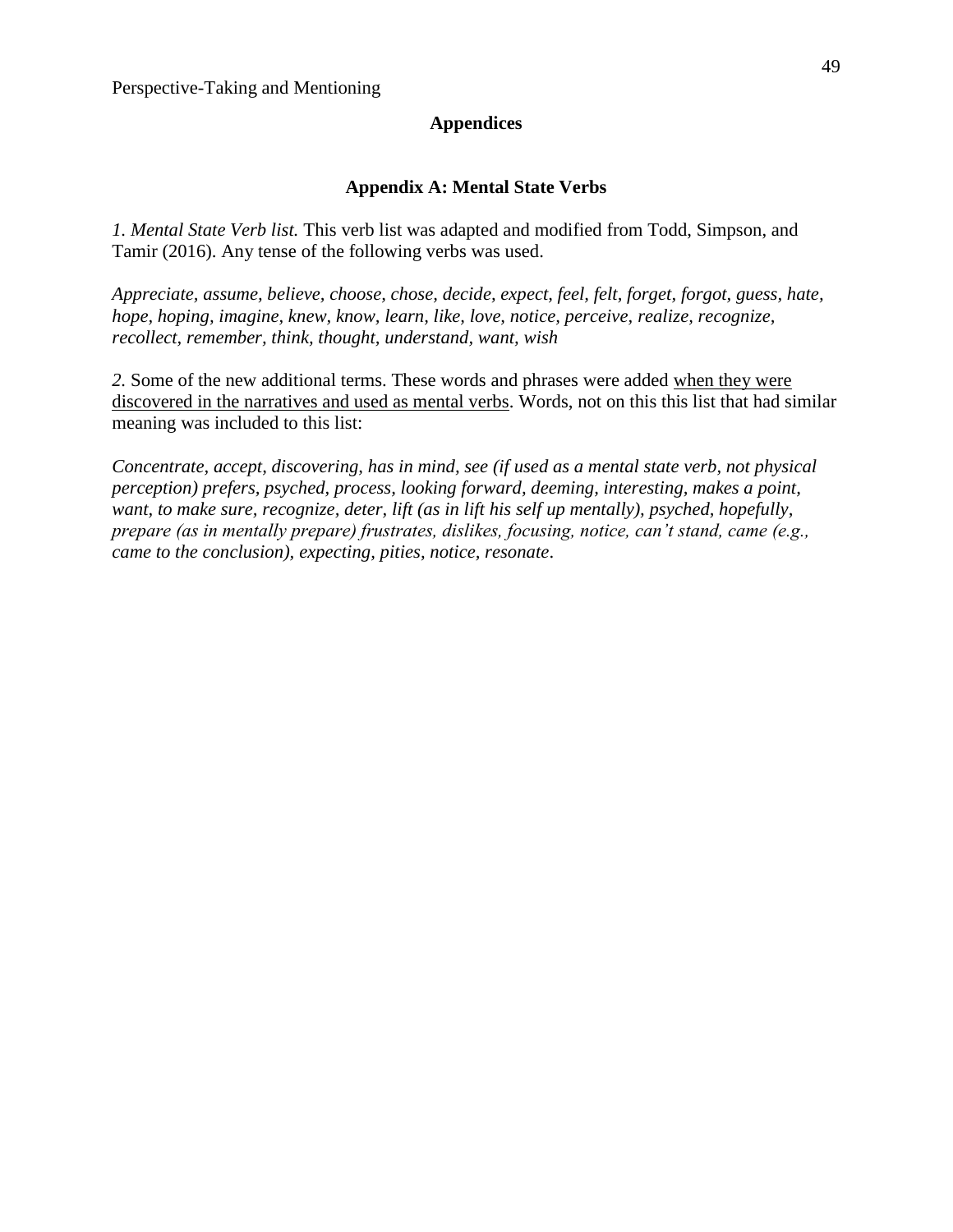## **Appendix B: Interview Vignettes and Mentioning Manipulation**

(Aside from the independent variable manipulations described above in the methods section, all transcripts and questions used through the study were identical to the ones below, except the gender/name of the interviewee was changed, depending on the participant's condition. Participants either read about Brittany or Michael).

**1. Condition**: *mentioning disability (Female)*

## **Interview between a Research Assistant (RA), and Brittany (27-year-old-female graduate student)**

**RA:** Okay, Brittany, like we discussed already, I will be recording our conversation and I am interviewing people as part of a study on how much diversity there is within each department. Written transcripts of our interview will also be used as part of another study I am assisting with about how we form social impressions. Are you ready to begin?

**Brittany:** Sure, yeah.

**RA:** Let's just start with the basic stuff first. What's your age and ethnicity? If I remember correctly from our brief email correspondence to schedule this interview, you said you were 27 right?

**Brittany:** Actually, I'll be 28 in about a month and a half. I'm white.

**RA:** Thanks. Where are you from?

**Brittany:** Missouri. I came here for graduate school.

**RA:** What's your marital status?

## **Brittany:** Single.

**RA:** Tell me a little bit about your interests or hobbies, or to put it another way, how do you like to spend your free time?

**Brittany**: I'm always listening to music, and trying to find new music. . . that's a big passion of mine. But mostly just typical stuff—hanging out with friends, or grabbing a drink or two when I am not busy with school stuff. I like video games as well, but I don't really have time to play them much anymore as much as I used to.

**RA:** What kind of music do you like?

**Brittany:** I think I am all over the board… I like Pop, Rap, and some Rock...like Radiohead, Eminem, and Bruno Mars… R&B, Country, and some Classical stuff, too.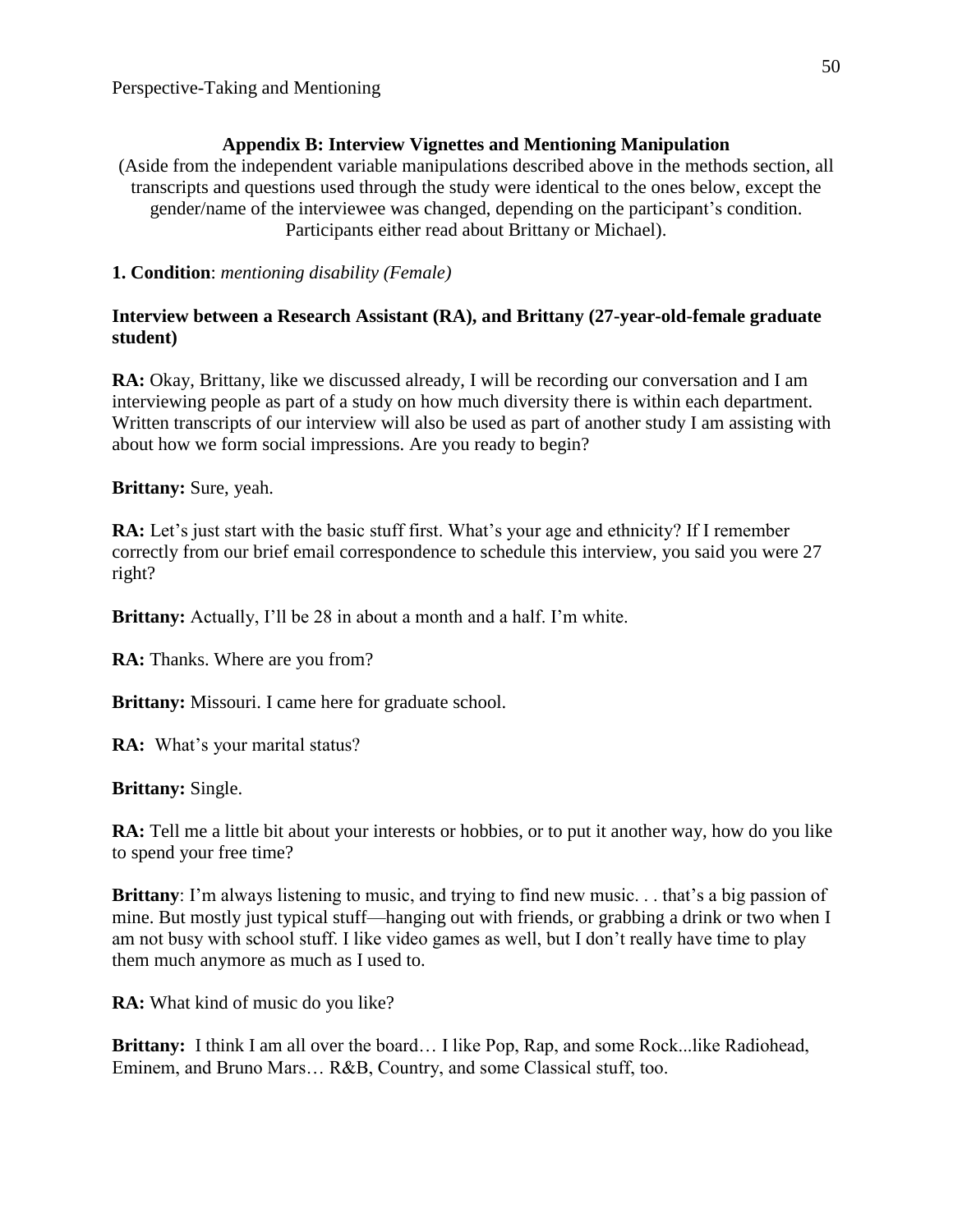**RA:** Thanks for sharing that! I am also diverse when it comes to my music preferences. Along those lines, how would you describe your personality?

**Brittany:** Hmm—I'm pretty funny, at least that's what most of my friends say. I'm always cracking jokes. I always try to keep a positive outlook on life. I am in a wheelchair because of paralysis—I've had paraplegia [paralysis in the lower body] since I was 10. There's challenges, obviously, but nothing I can't get past. Other than that, I am an outgoing person, I like to socialize. I hate being at home. I try to be out doing something as much as I can.

**RA:** What are plans for the future career wise? Are you working anywhere now?

Brittany: Not right now. I just applied for a graduate assistant position, but I probably won't hear back until closer to the fall semester. I'm in the counseling Ph.D. program right now. In the future, I would love to work with older adults/veterans, someday.

**RA:** Good choice!

**Brittany:** Do you study psychology, too?

**RA:** School psychology, actually. I'll be finished with my doctorate later this year.

**Brittany:** That's awesome. Congratulations on that.

**RA:** Thanks. Oh, I forgot I was going to ask you—what was your childhood like?

**Brittany:** Decent, I guess. My parents divorced when I was around 15, but I am close with both of them; they have been very supportive in pushing me through school and all. It was hard making friends when I was younger. . . I was shy, but as I have got older, it has become easier to make friends.

**RA:** Were you ever bullied?

**Brittany:** Nope. Fortunately, I have been lucky there!

**RA:** That's really good to hear

**RA:** Do you have any siblings?

**Brittany:** I have a younger brother who lives with Mom and me. We get along, but we don't have too much in common probably because he is only 12. [Laughing]

**RA:** [laughing] We're almost done, Brittany, just a few more questions. I am going to give you a few alternatives and you tell me what you prefer, sound good? I'll ask you a couple follow-up questions about some of them.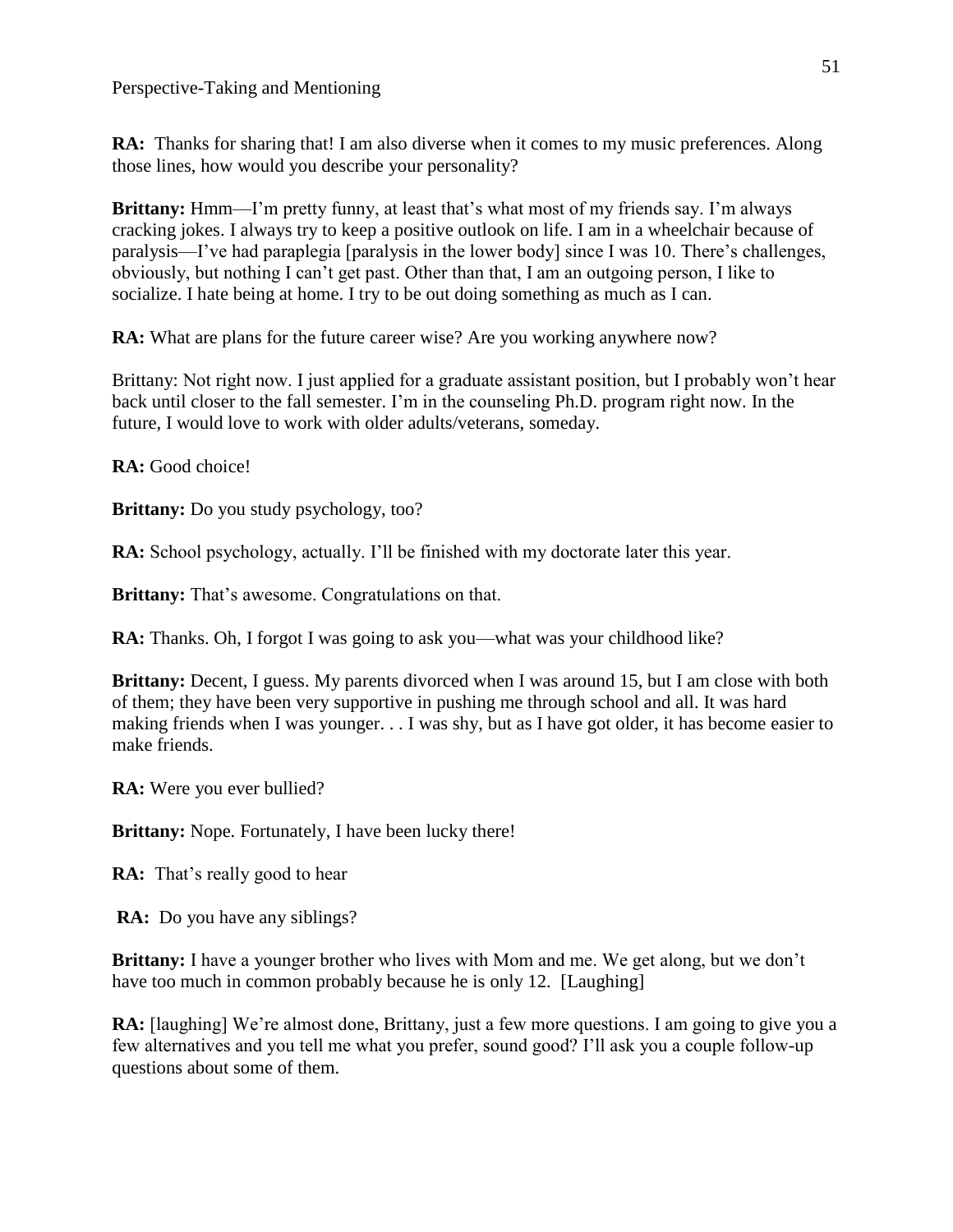**Brittany:** Yeah. Fine by me.

**RA:** Do you prefer dogs or cats?

**Brittany:** Dogs mostly.

**RA:** If you could only choose between watching movies or listening to music, what would it be?

**Brittany:** Music.

**RA:** Yeah, that was an obvious one, huh? Since you have already told me some of the music you listen to, what is the most recent movie that you watched?

**Brittany:** I finally saw *The Revenant* with DiCaprio. Really good.

**RA:** Final question— there something about you that not many people on campus know about you?

**Brittany:** Hmm, well—I can speak French, although I am not exactly fluent. I spent some time in France as a kid when my dad had work there, and took a few courses in undergrad.

**RA**: That's neat. I wish I would have taken the time to learn another language during undergrad. Well, I think that's all. Thanks for taking the time to do this, Brittany.

**Brittany:** Oh, no problem!

## **Interview between a Research Assistant (RA), and Michael (27-year-old-male graduate student)**

**2. Condition**: *not mentioning disability (male)*

## **Research Assistant (RA), and Michael (27-year-old-male graduate student)**

**RA:** Okay, Michael, like we discussed already, I will be recording our conversation and I am interviewing people as part of a study on how much diversity there is within each department. Written transcripts of our interview will also be used as part of another study I am assisting with about how we form social impressions. Are you ready to begin?

**Michael:** Sure, yeah.

**RA:** Let's just start with the basic stuff first. What's your age and ethnicity? If I remember correctly from our brief email correspondence to schedule this interview, you said you were 27 right?

**Michael:** Actually, I'll be 28 in about a month and a half. I'm white.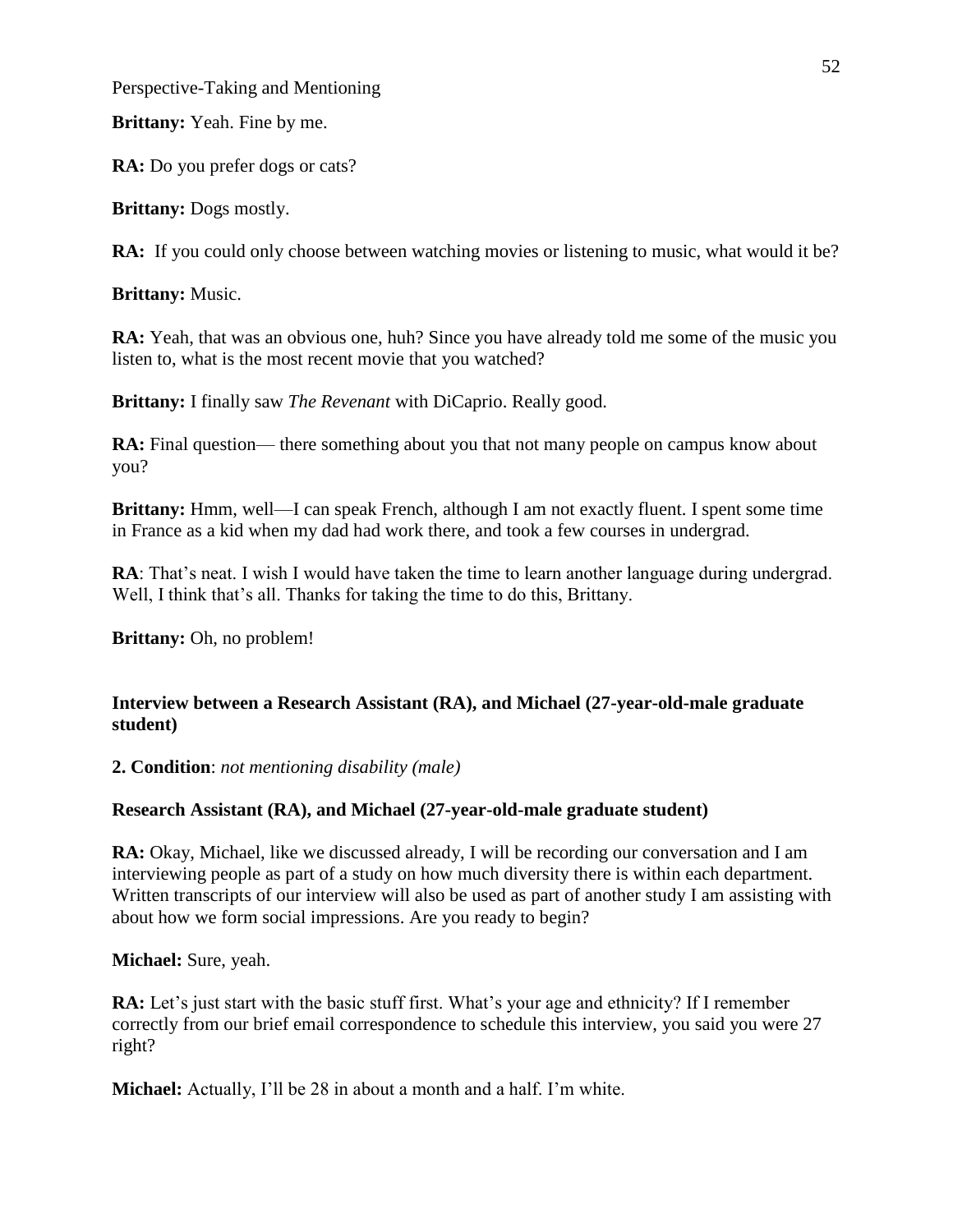**RA:** Thanks. Where are you from?

**Michael:** Missouri. I came here for graduate school.

**RA:** What's your marital status?

**Michael:** Single.

**RA:** Tell me a little bit about your interests or hobbies, or to put it another way, how do you like to spend your free time?

**Michael**: I'm always listening to music, and trying to find new music. . . that's a big passion of mine. But mostly just typical stuff—hanging out with friends, or grabbing a drink or two when I am not busy with school stuff. I like video games as well, but I don't really have time to play them much anymore as much as I used to.

**RA:** What kind of music do you like?

**Michael:** I think I am all over the board… I like Pop, Rap, and some Rock...like Radiohead, Eminem, and Bruno Mars… R&B, Country, and some Classical stuff, too.

**RA:** Thanks for sharing that! I am also diverse when it comes to my music preferences. Along those lines, how would you describe your personality?

**Michael:** Hmm—I'm pretty funny, at least that's what most of my friends say. I'm always cracking jokes. I always try to keep a positive outlook on life. There are challenges, obviously, but nothing I can't get past. Other than that, I am an outgoing person, I like to socialize. I hate being at home. I try to be out doing something as much as I can.

**RA:** What are plans for the future career wise? Are you working anywhere now?

Michael: Not right now. I just applied for a graduate assistant position, but I probably won't hear back until closer to the fall semester. I'm in the counseling Ph.D. program right now. In the future, I would love to work with older adults/veterans, someday.

**RA:** Good choice!

**Michael:** Do you study psychology, too?

**RA:** School psychology, actually. I'll be finished with my doctorate later this year.

**Michael:** That's awesome. Congratulations on that.

**RA:** Thanks. Oh, I forgot I was going to ask you—what was your childhood like?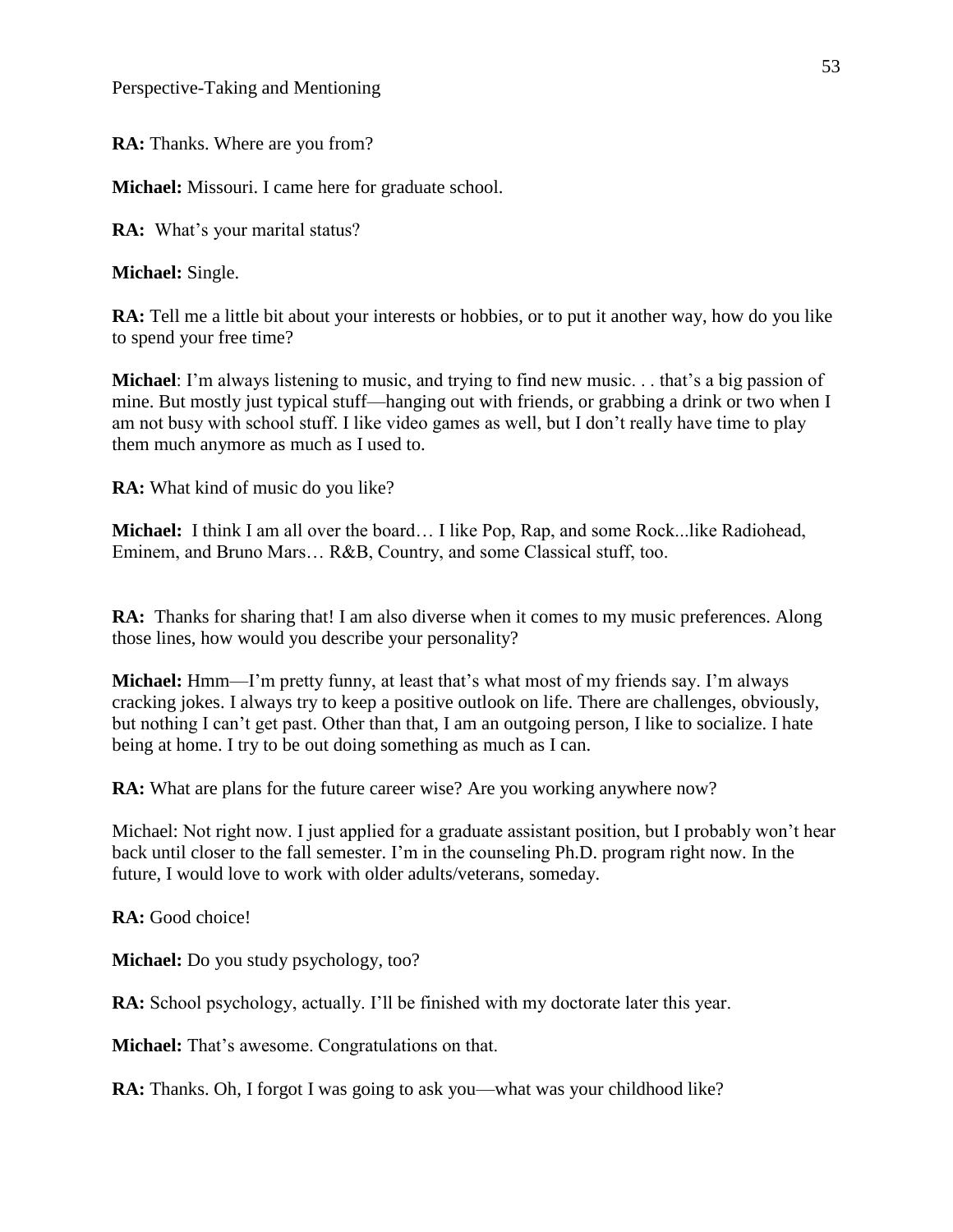**Michael:** Decent, I guess. My parents divorced when I was around 15, but I am close with both of them; they have been very supportive in pushing me through school and all. It was hard making friends when I was younger. . . I was shy, but as I have got older, it has become easier to make friends.

**RA:** Were you ever bullied?

**Michael:** Nope. Fortunately, I have been lucky there!

**RA:** That's really good to hear

**RA:** Do you have any siblings?

**Michael:** I have a younger brother who lives with Mom and me. We get along, but we don't have too much in common probably because he is only 12. [Laughing]

**RA:** [laughing] We're almost done, Michael, just a few more questions. I am going to give you a few alternatives and you tell me what you prefer, sound good? I'll ask you a couple follow-up questions about some of them.

**Michael:** Yeah. Fine by me.

**RA:** Do you prefer dogs or cats?

**Michael:** Dogs mostly.

**RA:** If you could only choose between watching movies or listening to music, what would it be?

**Michael:** Music.

**RA:** Yeah, that was an obvious one, huh? Since you have already told me some of the music you listen to, what is the most recent movie that you watched?

**Michael:** I finally saw *The Revenant* with DiCaprio. Really good.

**RA:** Final question— there something about you that not many people on campus know about you?

**Michael:** Hmm, well—I can speak French, although I am not exactly fluent. I spent some time in France as a kid when my dad had work there, and took a few courses in undergrad.

**RA**: That's neat. I wish I would have taken the time to learn another language during undergrad. Well, I think that's all. Thanks for taking the time to do this, Michael.

**Michael:** Oh, no problem!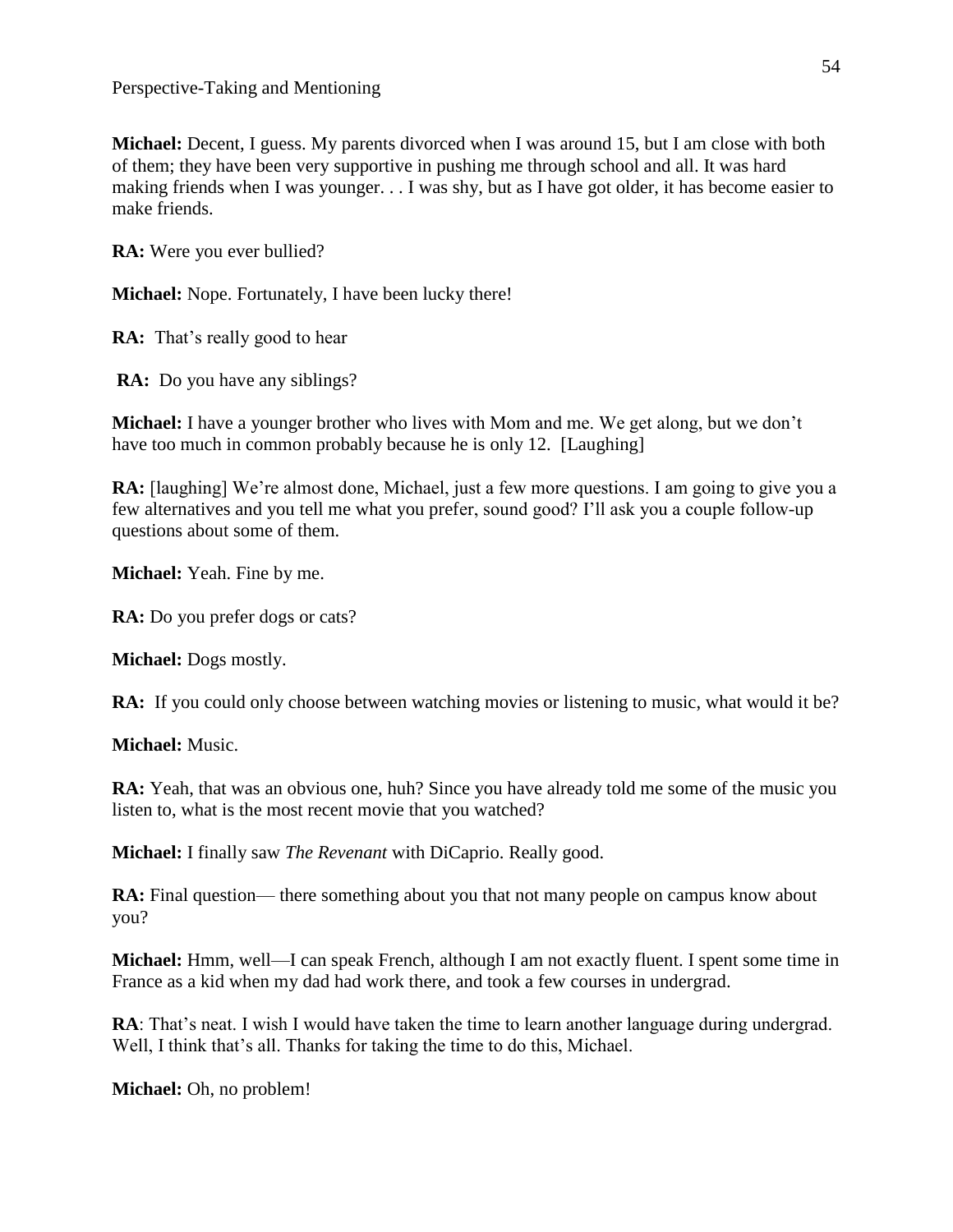## 3. **Condition:** Perspective-taking

Now that you have read the transcript, please take approximately 5 minutes to write a short narrative describing the typical day in the life of Michael in the box below. As you are writing, imagine what Michael might be thinking, feeling, and experiencing as if you were him, looking at the world through his eyes and as if you were in his shoes.

## 4. **Condition: No perspective-taking**

Now that you have read the transcript, please take approximately 5 minutes to write a short narrative describing the typical day in the life of Michael in the box below.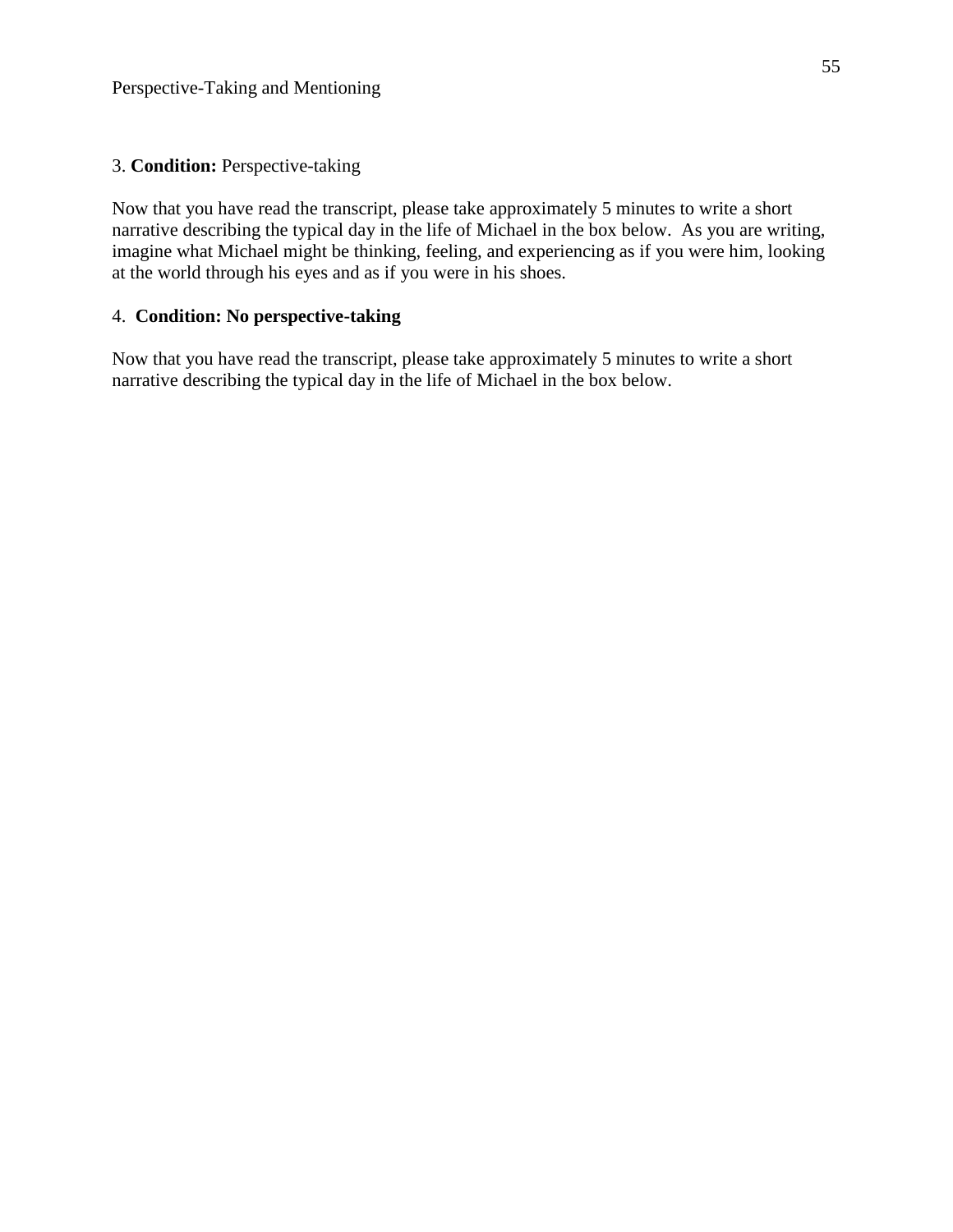#### **Appendix C: Filler Questions**

#### *Filler questions*

- 1. What is your first impression of Michael\_\_\_\_\_\_\_\_\_\_\_\_\_\_\_?
- 2. What is your impression of Michael's sexual orientation? (*Heterosexual, Homosexual, Bisexual, Pansexual, Asexual, Questioning, Other*
- 3. Please rate how similar you are or think you might be with Michael on the following dimensions (Likert-type scale: strongly disagree to strongly agree: hobbies, mannerism, dislikes, education, appearance, emotional expression, religion, ethnicity, morality, other.
- 4. Please rate the extent to which you agree that Michael has or probably has the following characteristics or traits (Likert-type scale: 1 *Strongly Disagree* to *7 Strongly Agree)*: Happy, Extraverted, Aggressive, Charming, Warm, Dependable, Likes to try new things, Shy, Non-sexual, compassionate, Helpless, Creative, Confident, Materialistic, Childlike, Traditional, Naïve, Religious, Independent, Ambitious, Intelligent, Competent, Rude.
- 5. From this list, pick up to THREE activities or professions that you think this person might be good at doing. Drag the choices on the left into the box on the right. If none you don't feel the person would be good at any of these things, leave them blank (being a musician, being a movie or film critic, being a comedian, being a lawyer, being a teacher, being a psychologist, being a politician, being a motivational speaker, doctor, other).
- 6. Indicate the extent to which you feel Michael has good moral character, according to your own standards (Likert-type scale: 1 *Extremely bad moral character* to *7 Extremely good moral character*)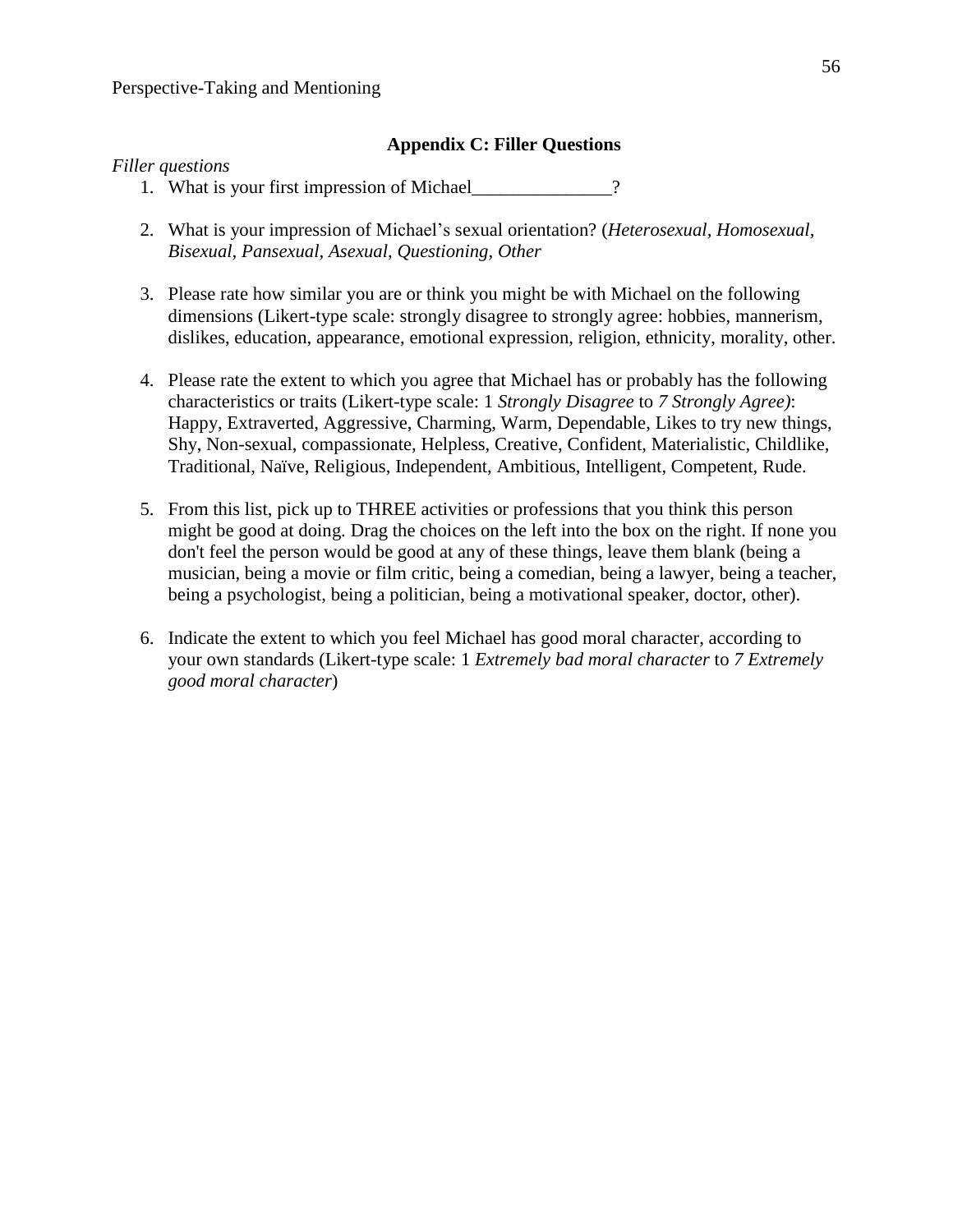#### **Appendix D: Key Dependent Measures: Romantic and Sexual Desirability**

1. *Romantic desirability items* (adapted from Campbell, 1999).

a. How romantically attractive do you find Brittany/Michael?

b. How romantically desirable would you find Brittany/Michael as a dating partner?

c. How much would you actually like to date Brittany/Michael?

d. How would you feel about yourself if you were dating Brittany/Michael

e. How do you think your friends would feel about you if you were dating Brittany/Michael?

*2. Sexual desirability items* (adapted from Campbell, 1999*).*

a. How sexually attractive do you find Brittany/Michael?

b. How sexually desirable would you find Brittany/Michael as a partner?

c. How much would you actually like to have sex with Brittany/Michael?

d. How would you feel about yourself if you were having sex with Brittany/Michael?

e. How do you think your friends would feel about you if you were having sex with Brittany/Michael?